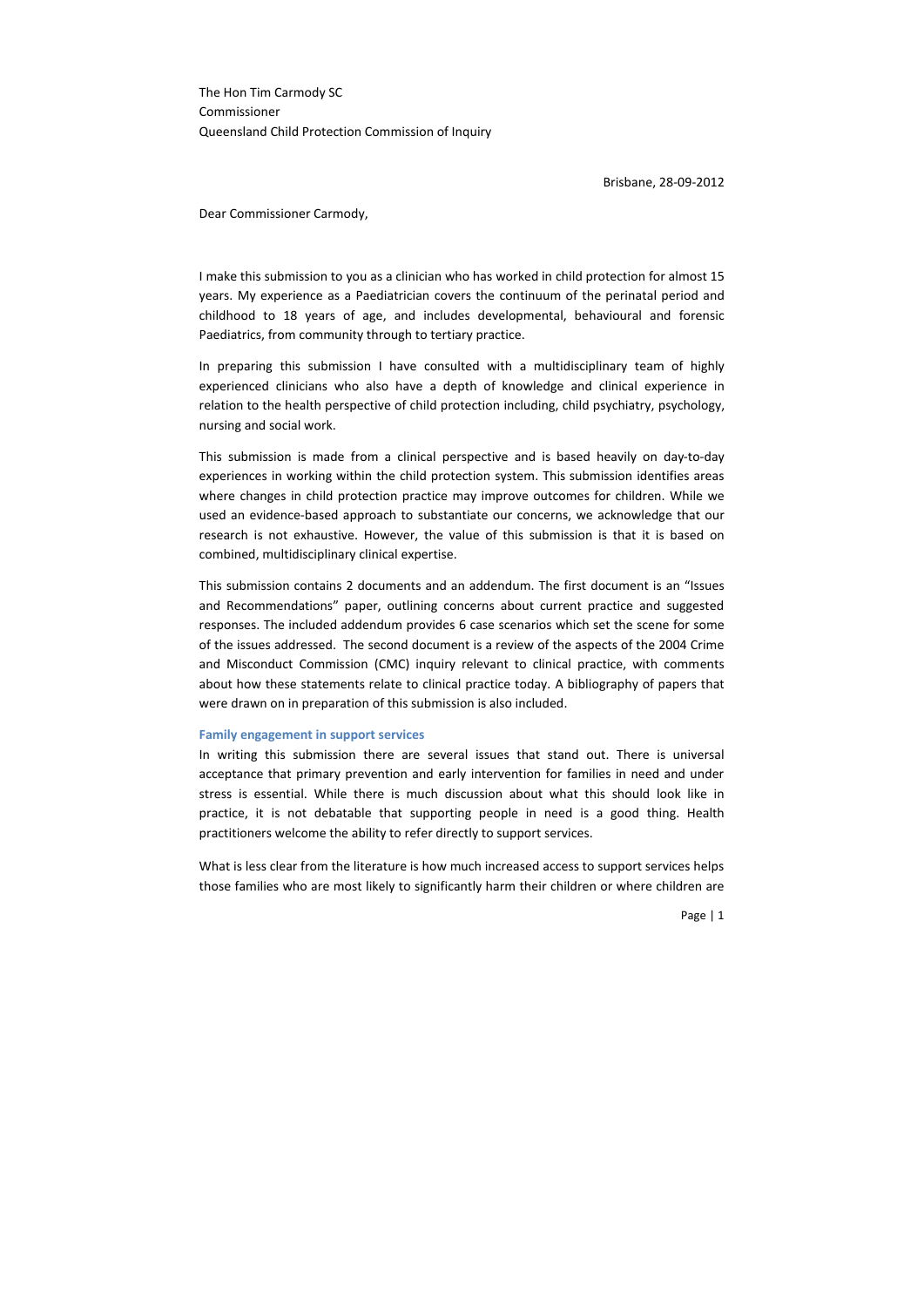being harmed. To improve the current child protection system we need to focus on how to manage those families where a supportive approach is not accepted, or, if accepted, the support is not adequate and successful in effecting sustained change and in meeting a child's needs.

#### **Reporting processes and multiagency collaborative responses**

The next issue for consideration is the reporting processes to the Department of Child Safety (DCS) and how reports are managed from intake through to assessment and management. In principle there is a whole of government response to child protection. It is beyond debate that all partner agencies have an individual role to play in keeping children safe. This is done, however, from very different paradigms and professional perspectives. Bringing these perspectives together into one robust multi-agency approach would strengthen the child protection system as a whole. This broad expertise should be better utilised during all aspects of a child protection investigation; from intake through assessment, and into the management phase of an investigation into potential abuse or neglect.

# **Threshold of raising a child protection notification & deskilling of the child protection workforce**

We are frequently dealing with increasingly complex families with multiple child protection risk factors, often on a background of generational dysfunction. At the same time as acknowledging this complexity, the child protection system under DCS seems to be one where notification rates are kept down and where intervention rates are driven by the principle of "least intrusive intervention", which, at times, overrides the best interest of the child. The increasing reliance on tools, such as the *Structured Decision Making* (SDM) tool, seems to be replacing skilled professional judgement.

Professor Eileen Munro's report from the UK $<sup>1</sup>$  gives an excellent overview of the need for a</sup> highly developed professional workforce with less reliance on process, speaking of the need to be 'risk sensible' rather than 'risk averse'.

It has been suggested by some that partner agencies such as Health, Education and Police should take on more of an assessment role around risks to a child by sharing the use of the SDM tool. However, this simplistic approach fails to acknowledge that a highly skilled professional workforce is required to make decisions that have enormous impacts on children's and family's lives, and that this is a specialised area that sits within the mandate of DCS.

# **Out-of-home-care placements**

It has been suggested that too many children are in out-of-home care (OOHC), however, it is not clear what the basis is for this. While more recent data is not readily available, data from 2005, comparing OOHC rates in high income countries in the world, shows that Australia has one of the lowest OOHC rates at 49 placements per 10,000 children; this compared to Denmark and France at a rate of 102 per 10,000. Rather than focussing on the rates of

1. Munro, E. (2011). The Munro review of child protection: final report. A child-centred system. Page | 2 London, Department for education. *Accessed from:*  <https://www.education.gov.uk/publications/standard/AllPublicationsNoRsg/Page1/CM%208062>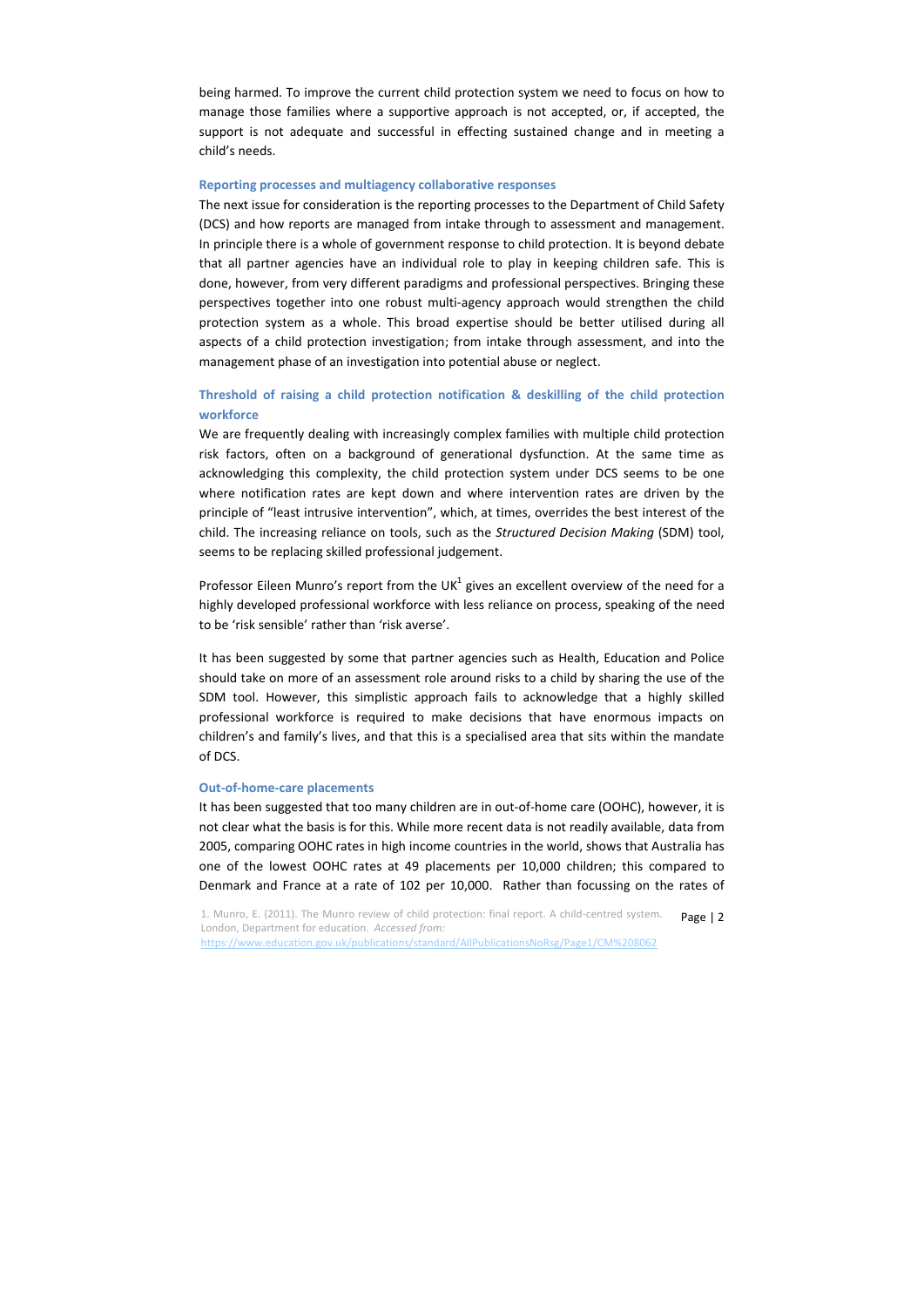OOHC, the timing and quality of OOHC needs to be considered as well as the need for permanency placement for some children.

There is an extensive body of literature which strongly supports the need for positive nurturing environments for children - especially for those under three years of age, with clear evidence of detrimental neurological effects if fundamental human needs are not met in the critical early years. Early intervention and prevention as a public health measure is essential for many families. However, at an individual case level there needs to be multiagency expert assessment of the family capacity to change in cases where children are (at risk of) being harmed. Appropriate decisions need to be made that eliminate the 'roller coaster' of recurrent DCS involvement and repeated episodes of OOHC, causing disrupted attachment and its long term sequelae.

## **SCAN**

The 2004 CMC inquiry held multi-agency collaboration in high regard and enshrined SCAN teams in legislation in an attempt to strengthen the child protection system. Unfortunately, under the stewardship of the DCS, a deterioration of the SCAN teams has occurred to the point that it is almost unrecognisable from the previous SCAN teams of the Mater Children's and Royal Brisbane and Women's Hospitals, which in 2004 were described as the model for interagency team work to be established across the state.

At present a SCAN team Policy and Procedures (P&P) exists which, if adhered to with rigor, results in discussion being 'gagged'. Non-DCS core members are told that their opinions of ongoing safety of a child are not required. DCS holds most of the information about a family and are reluctant to share this with the other core members.

Yet, some SCAN teams have continued to work well with the current SCAN P&P by being flexible with, or ignoring the P&P rules. Much can be done to improve interagency collaboration, both within and outside SCAN teams, for better outcomes for children and their families.

As previously mentioned, included in this submission is an "Issues and Recommendations" document (Document 1) with associated case scenarios (Addendum). I ask that these cases **not be published** as, whilst de-identified, they may be recognisable to some readers.

Yours sincerely,

**Jan Connors** - *MBBS, FRACP, MPH*

*Director* Child Protection Unit Mater Children's Hospital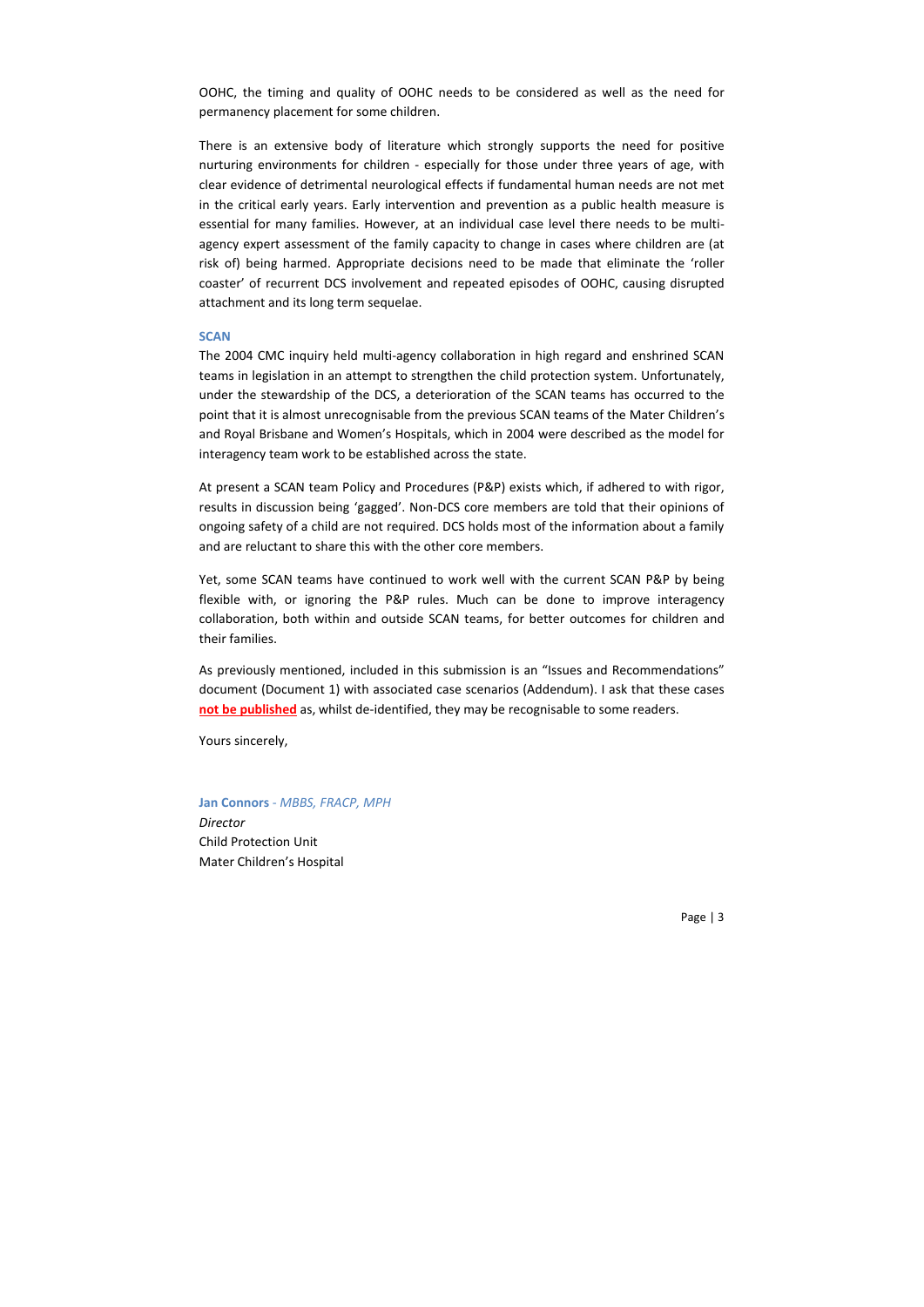# **Table of Contents**

| NON-ATTENDANCE AT SCHOOL NEEDS TO BE SEEN AS A CHILD PROTECTION MATTER23          |
|-----------------------------------------------------------------------------------|
|                                                                                   |
|                                                                                   |
|                                                                                   |
|                                                                                   |
| DOCUMENT 2: REVIEW OF THE 2004 CRIME AND MISCONDUCT COMMISSION INQUIRY 35         |
|                                                                                   |
|                                                                                   |
|                                                                                   |
|                                                                                   |
|                                                                                   |
|                                                                                   |
|                                                                                   |
|                                                                                   |
|                                                                                   |
| ADDENDUM: CASE SCENARIO'S 1-6 (NOT TO BE PUBLISHED)  Error! Bookmark not defined. |
|                                                                                   |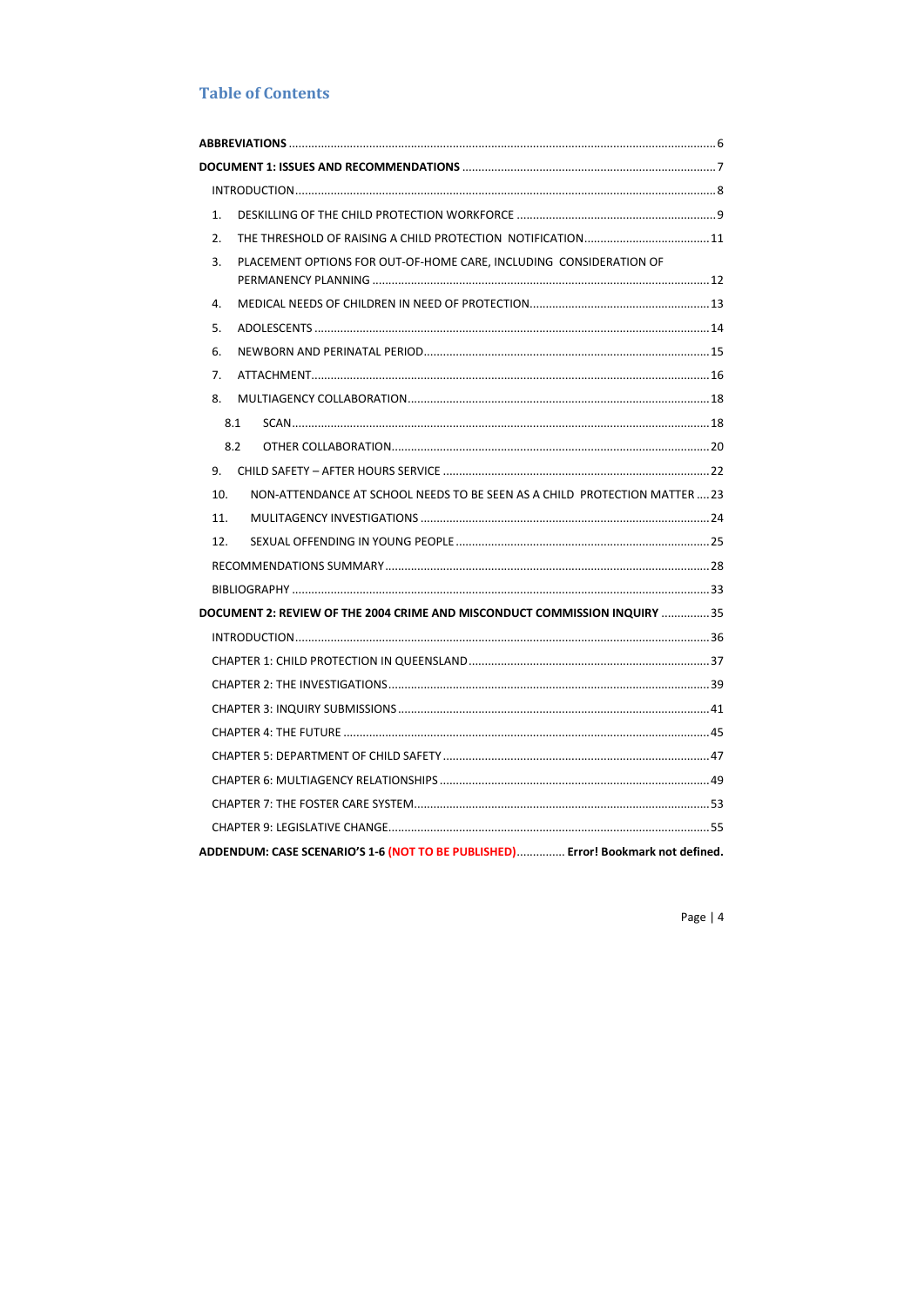# **Acknowledgements**

The following individuals assisted with the preparation of this submission:

#### **MR TIM DAVIDSON –** *BSc (SocWk), MSocSci (Couns)*

*Acting Executive Manager* Mater Child and Youth Mental Health Service

#### **MS JUDY FOX –** *BSc (SocWk), MAASW, ANZATSA*

Manager Mater Family and Youth Counselling Service

#### **MRS LAURA KOOPMANS –** *BScHons (Psych)*

Research Officer Mater Child Protection unit Mater Children's Hospital

## **A/PROF KERRY SULLIVAN –** *MBBS, MRCP (UK)*

*Staff Specialist, Child Protection* Gold Coast Health District

## **MR PHILIP TRUDINGER –** *BScHons (Psych), MClinPsych, MAPS, MCCP*

*Clinical Psychologist, Child Protection* Mater Child Protection Unit Mater Children's Hospital

#### **DR SUE WILSON –** *MBBS, FRANZCP, Cert (Child & Adolesc Psych), GradDip & AdvCert (MHSc)*

Psychiatrist Mater Child and Youth Mental Health Service

And the multidisciplinary staff of the Mater Child Protection Unit, Mater Children's Hospital.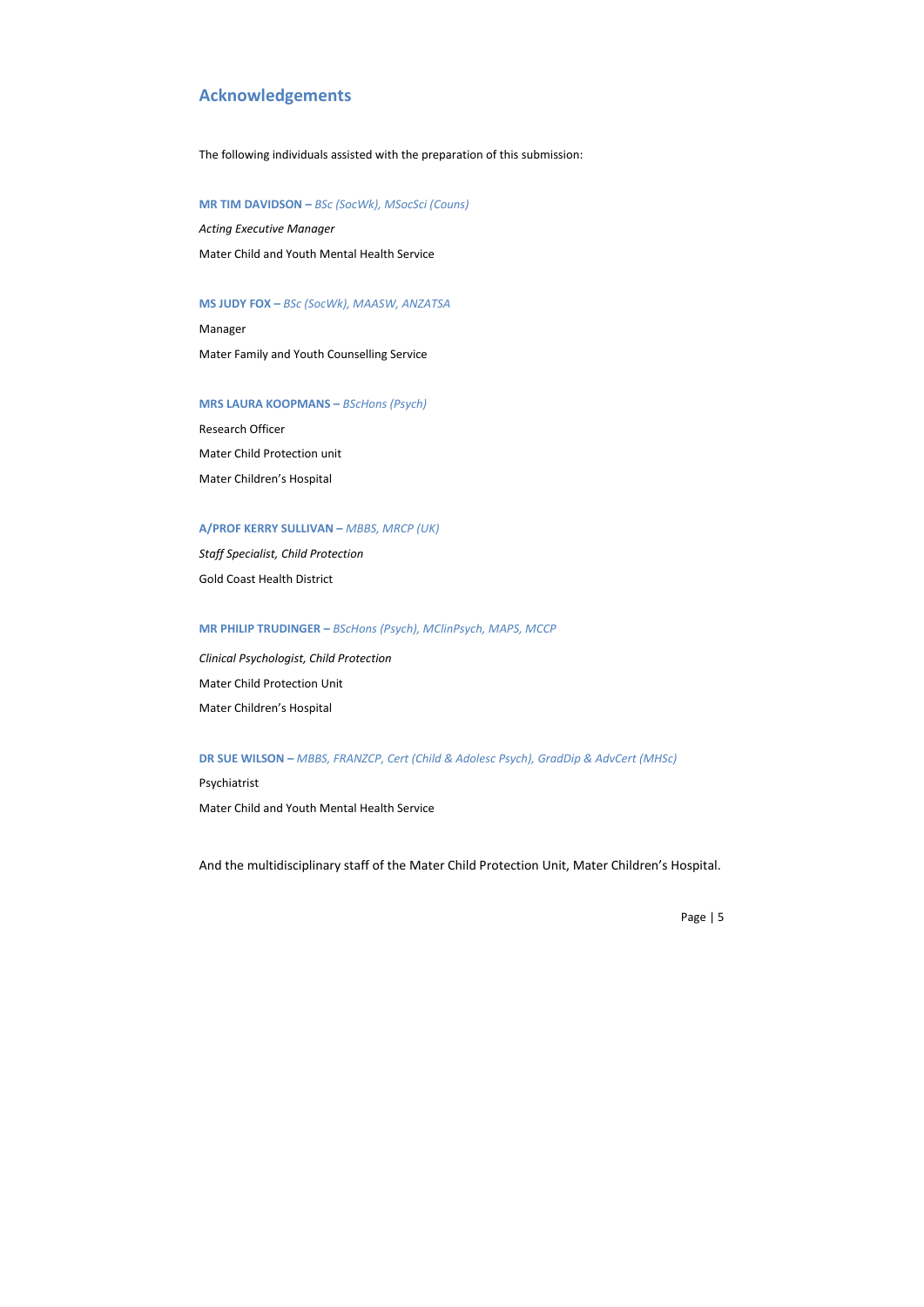# **ABBREVIATIONS**

| <b>ACT</b>            | <b>Abused Child Trust</b>                                |
|-----------------------|----------------------------------------------------------|
| <b>AM team</b>        | Assessment and Management team                           |
| <b>CCR</b>            | Child Concern Report                                     |
| <b>CCYP</b>           | Commission for Children and Young People                 |
| <b>CDRC</b>           | <b>Child Death Review Committee</b>                      |
| CI team               | Community Implementation team                            |
| <b>CMC</b>            | Crime and Misconduct Commission                          |
| <b>CPA</b>            | <b>Child Protection Act</b>                              |
| <b>CPN</b>            | <b>Child Protection Notification</b>                     |
| <b>CPO</b>            | <b>Child Protection Order</b>                            |
| <b>CSO</b>            | Child Safety Officer                                     |
| <b>CSSC</b>           | Child Safety Service Centre                              |
| <b>CSAHS</b>          | Child Safety After Hours Service                         |
| <b>CTO</b>            | Care and Treatment Order                                 |
| <b>DCS</b>            | Department of Child Safety                               |
| <b>DGCC</b>           | <b>Director General Coordinating Committee</b>           |
| <b>DoC</b>            | Department of Communities                                |
| <b>DoF</b>            | <b>Department of Families</b>                            |
| EQ                    | <b>Education Queensland</b>                              |
| <b>ICM</b>            | <b>Information Coordination Meeting</b>                  |
| <b>IPA</b>            | Intervention with Parental Agreement                     |
| <b>LAQ</b>            | Legal Aid Queensland                                     |
| <b>LSCB</b>           | Local Safeguarding Children's Board                      |
| <b>MFYCS</b>          | Mater Family and Youth Counselling Services              |
| <b>NGO</b>            | Non-Government Organisation                              |
| <b>NICHD</b>          | National Institute of Child Health and Human Development |
| <b>OOHC</b>           | Out-of-home care                                         |
| <b>P&amp;P manual</b> | Policy and Procedure manual                              |
| QH                    | <b>Queensland Health</b>                                 |
| <b>QPS</b>            | Queensland Police Service                                |
| <b>RAI</b>            | Referral for Active Intervention                         |
| <b>RIS</b>            | Regional Intake Service                                  |
| <b>SCAN</b>           | Suspicion of Child Abuse and Neglect                     |
| <b>SDM</b>            | <b>Structured Decision Making tool</b>                   |
| <b>STSDU</b>          | SCAN Team Support and Development Unit                   |
| TAO                   | <b>Temporary Assessment Order</b>                        |
| <b>YPSO</b>           | Young Person who has Sexually Offended                   |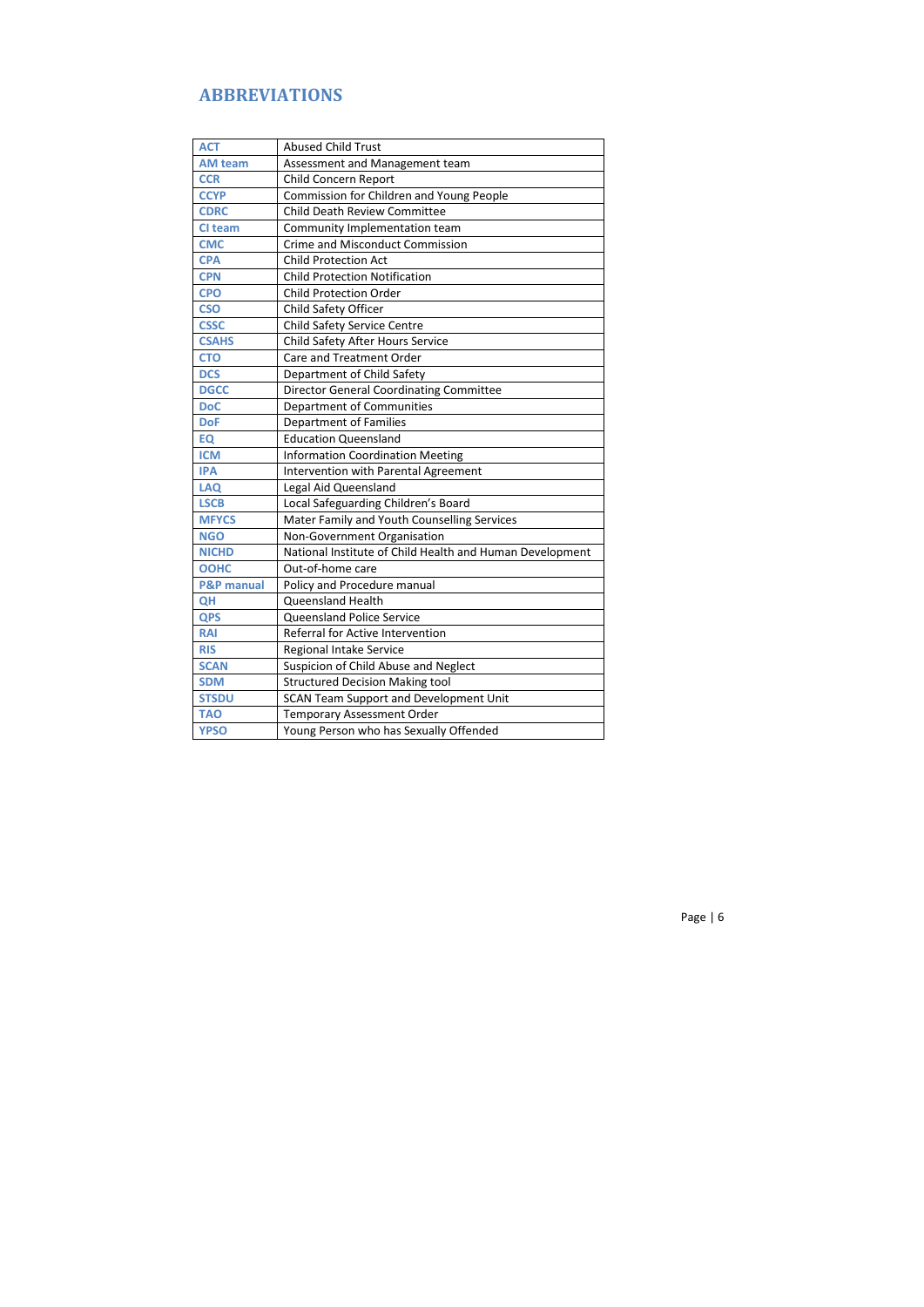# **DOCUMENT 1: ISSUES AND RECOMMENDATIONS**

**Dr Jan Connors** - *MBBS, FRACP, MPH Director Mater Child Protection Unit* Mater Children's Hospital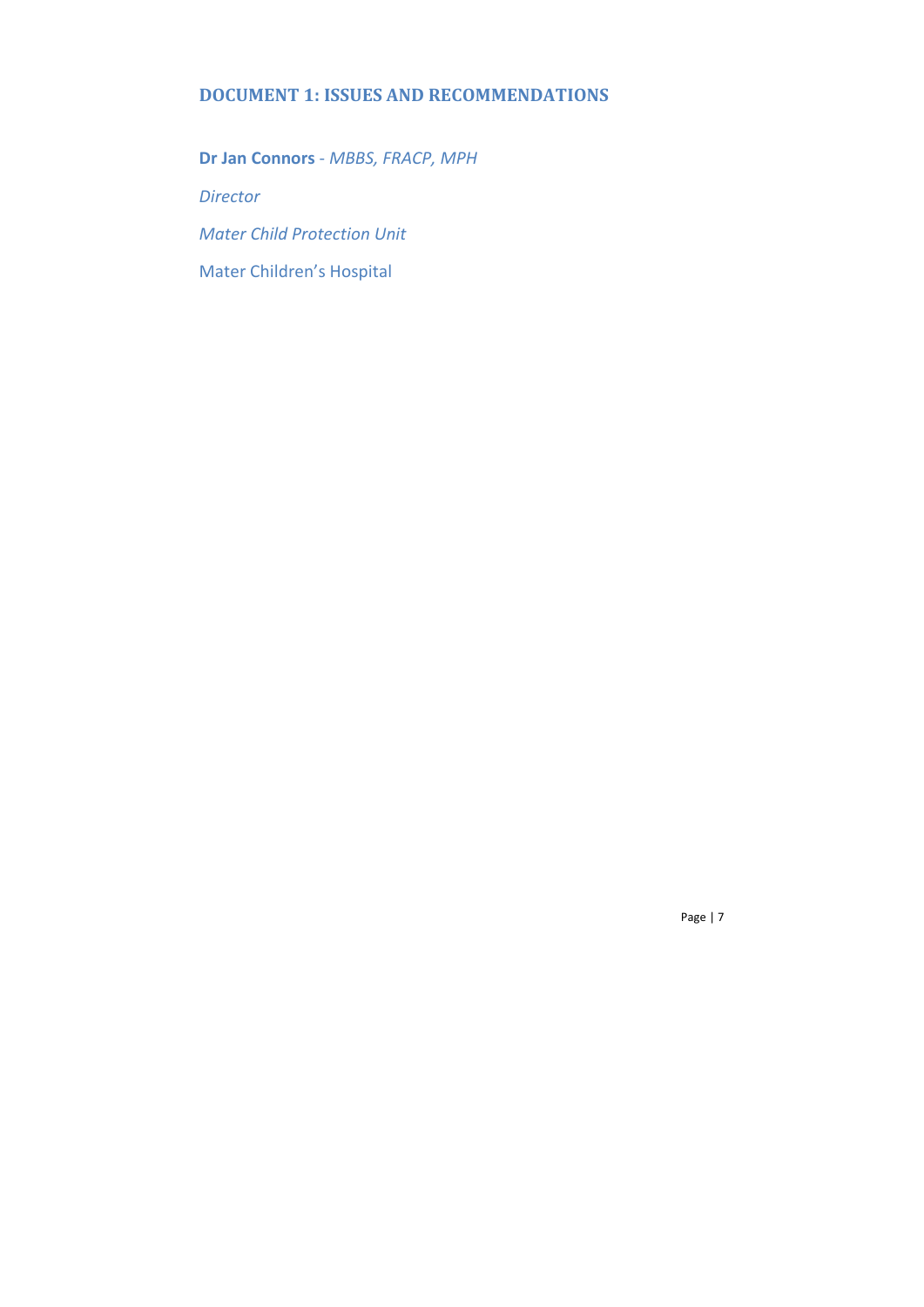# **QUEENSLAND CHILD PROTECTION COMMISSION OF INQUIRY**

*Issues for consideration and recommendations*

In this paper, reference will be made to cases which are outlined in the included addendum. I do **NOT** wish for these cases **TO BE PUBLISHED** in case they may be identified by some readers.

# **INTRODUCTION**

There is no doubt that primary and early intervention for families in need of support is essential. What can be questioned is how effective these services are at reducing significant child abuse and neglect.

Children are best placed with their own family, *if* that family can provide physical and emotional nurturing as well as a sense of belonging and self-esteem. As this can't be measured in an absolute sense, it requires the effective collaboration of the Department of Child Safety (DCS), Health (Paediatric & Mental Health), Education and Police, to take into account the intersection of the child's history, and their current situation and trajectory. The challenge of ensuring an appropriate response lies in the application of current knowledge to individual presentations and making a judgement about what level of care and nurturing is 'good enough'.

When the care of a child is not 'good enough', the child protection system is needed for the best outcome for children. The current system is under review and there are areas of practice that need to be addressed.

There are many professionals from a range of agencies who are dedicated to securing the wellbeing of children. Comments and issues raised throughout this submission regarding the perceived failures of the current child protection system are directed to the system; not to individuals within the system.

Until prevention can be fully effective, there are families where children's needs are not being met to the extent that this has a long-term, negative impact on their wellbeing that is often irreversible. It is essential that interventions, which range from family support services to out-of-home care (OOHC), need to occur at the right time and in the right way. To achieve this, comprehensive assessment of the complexity of issues surrounding these families urgently needs to take place. Optimal use of multi-agency collaboration is essential for this.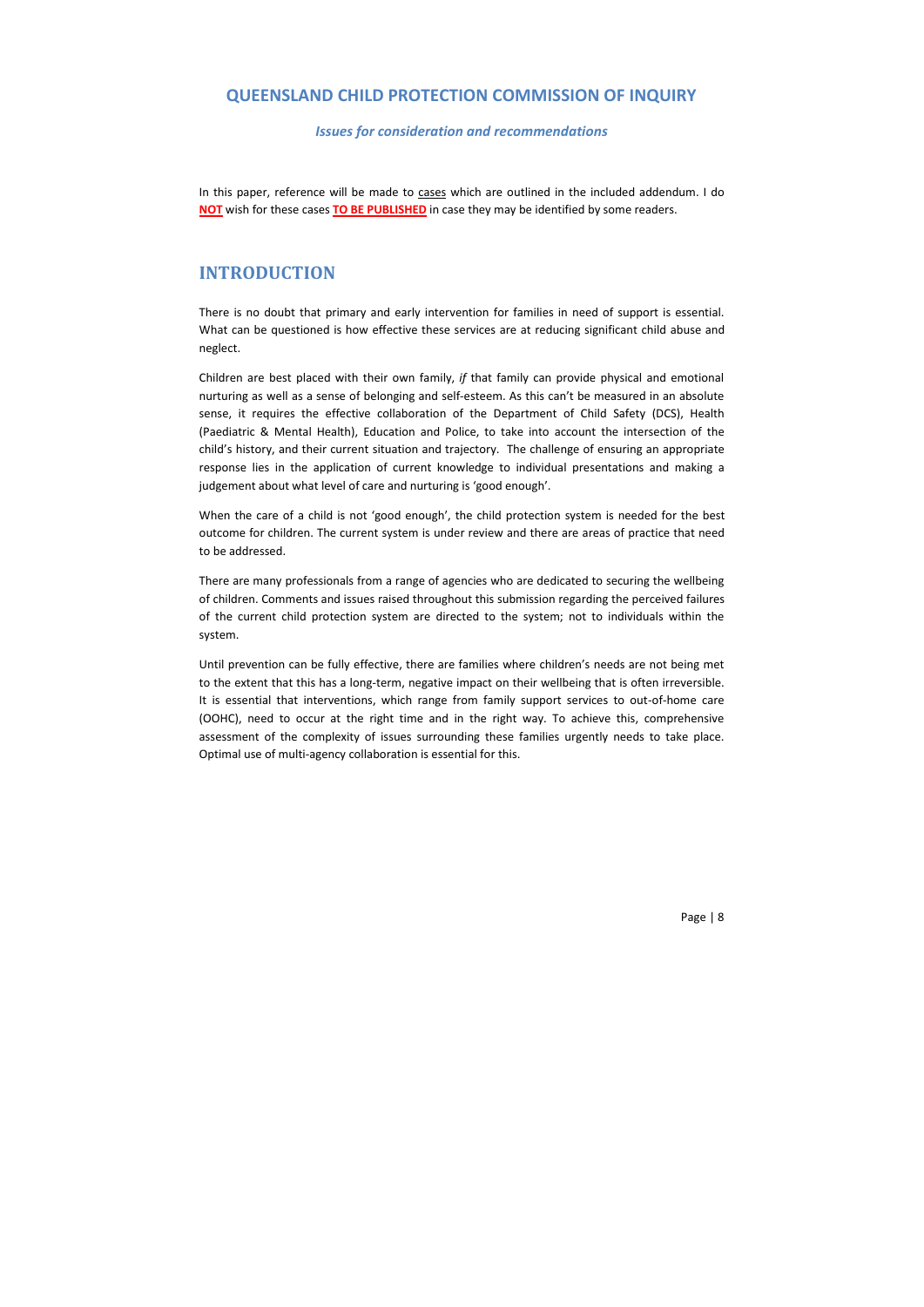# **1. DESKILLING OF THE CHILD PROTECTION WORKFORCE**

In the writing of this submission many aspects of the child protection system have been considered. Yet, a general oversimplification of what are very complex issues addressed with a 'tick-box' mentality seems to be a trend that runs throughout the child protection continuum from intake to assessment, through to meeting the child's future needs. This has been demonstrated by an increasing reliance on the 'Structured Decision Making' (SDM) tool and de-skilling of the professional workforce within the Department of Child Safety (DCS).

Professor Eileen Munro's report from the UK *(Munro 2011)* highlights the value of a highly trained professional workforce. While there are many individuals within DCS who are highly skilled in the work they do, this is not supported by a structure that recruits staff with no human services qualifications.

This tendency to assess child protection cases with a superficiality which does not match the complexity of the issues under consideration can be seen at many levels. For example, in cases where children are found in houses with no food, animal excrement and rotten food scraps etc.; parents are asked to clean up the house and when they do, the children are returned with little done to remedy why the parents allowed the house to get to that unsanitary state in the first place (e.g. possible mental health, substance abuse or intellectual concerns).

Children where harm is substantiated and in need of protection, are left at home under an Intervention with Parental Agreement (IPA). Alternatively, families may be linked in with a support service through a Referral for Active Intervention (RAI) but with very little (if any) assessment around the capacity of the parents to engage with services and to make sustained changes, and with any further assessment of demonstrated change over time. Rather than waiting for evidence of change before placing a child back at home, support occurs while the child - sometimes only a newborn, is being fully cared for by parents with a chronic problem. At times it seems that the current policy of 'least intrusiveness' overrides the best interest of the child.

Short term 'band aid' approaches occur for complex generational dysfunction with the expectation that a period of 3 - 6 months with a support service will lead to sustained change. Children are repeatedly re-exposed to neglect and emotional harm over time, as the same pathway of short term support is retried. As a result, the system is left to manage children with extreme behaviours who require medication and for whom it is difficult, if not impossible, to find appropriate out-of-home care (OOHC). Having seen these families return to SCAN team meetings over and over, it is easy to predict the poor outcome. Nevertheless, the system continues to fail to intervene with these cases. Often the need for 'least intrusiveness' intervention is given for the reason.

Assessment will often focus on a specific event or point in time. Taking the further steps of understanding the present in the context of the past and the current developmental trajectory of the child is often left aside. It is therefore essential that the key factors likely to bring about positive change are identified and addressed.

Similarly, for children who are entering OOHC, there only seems to be superficial consideration, instead of a comprehensive assessment and overarching aim to meet their true needs. While Education Queensland (EQ) has a well organised assessment of education needs for these children,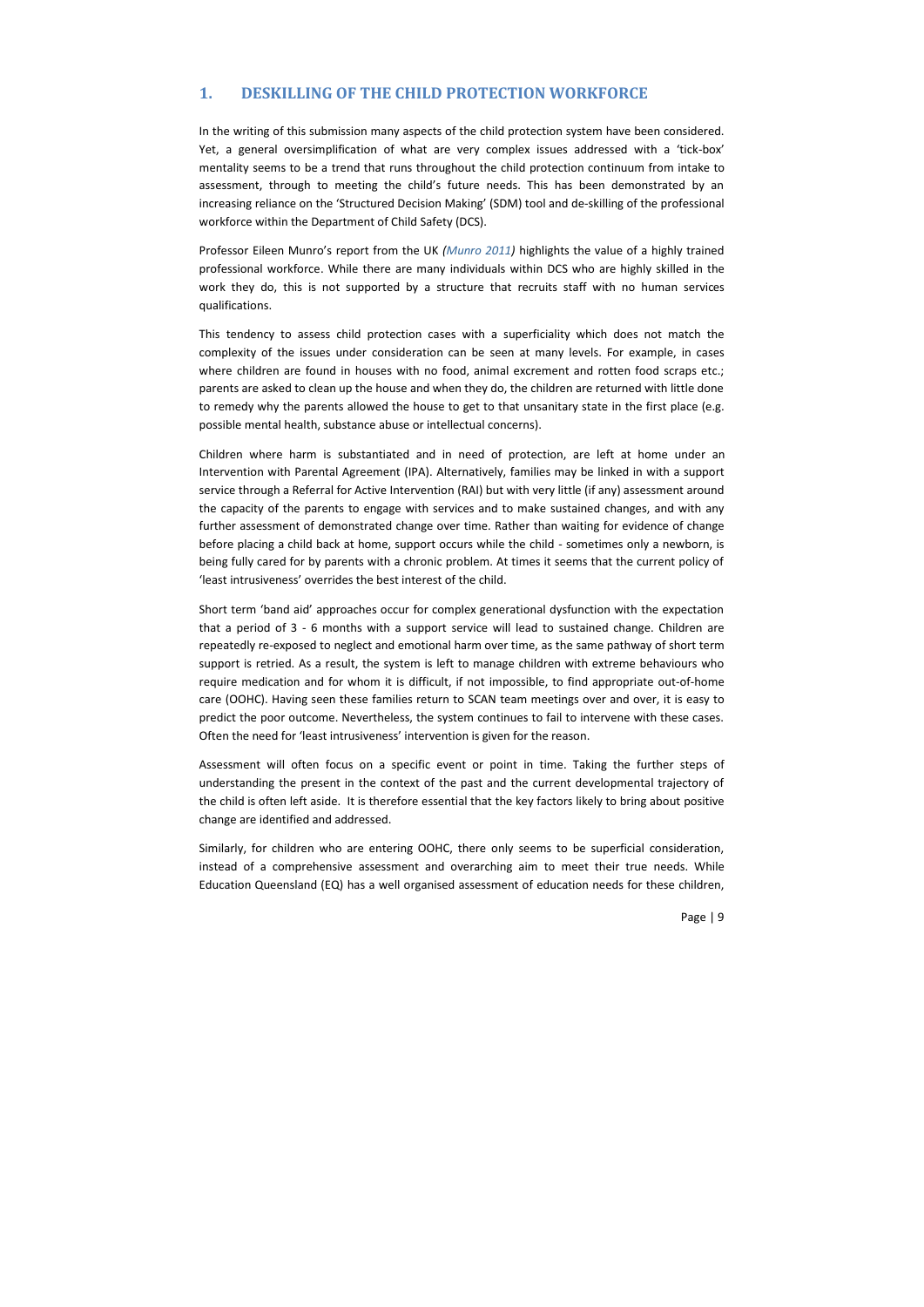the same cannot be said for their health and emotional needs. The current primary care model adopted by Queensland Health (QH) is rarely well utilised.

# **Recommendation 1.1**

That support is given to the establishment and retention of a highly skilled child protection workforce where clinical judgment based on this expertise is valued over screening tools.

## **Recommendation 1.2**

That assessment is done in a way that acknowledges the complexity of underlying child protection issues.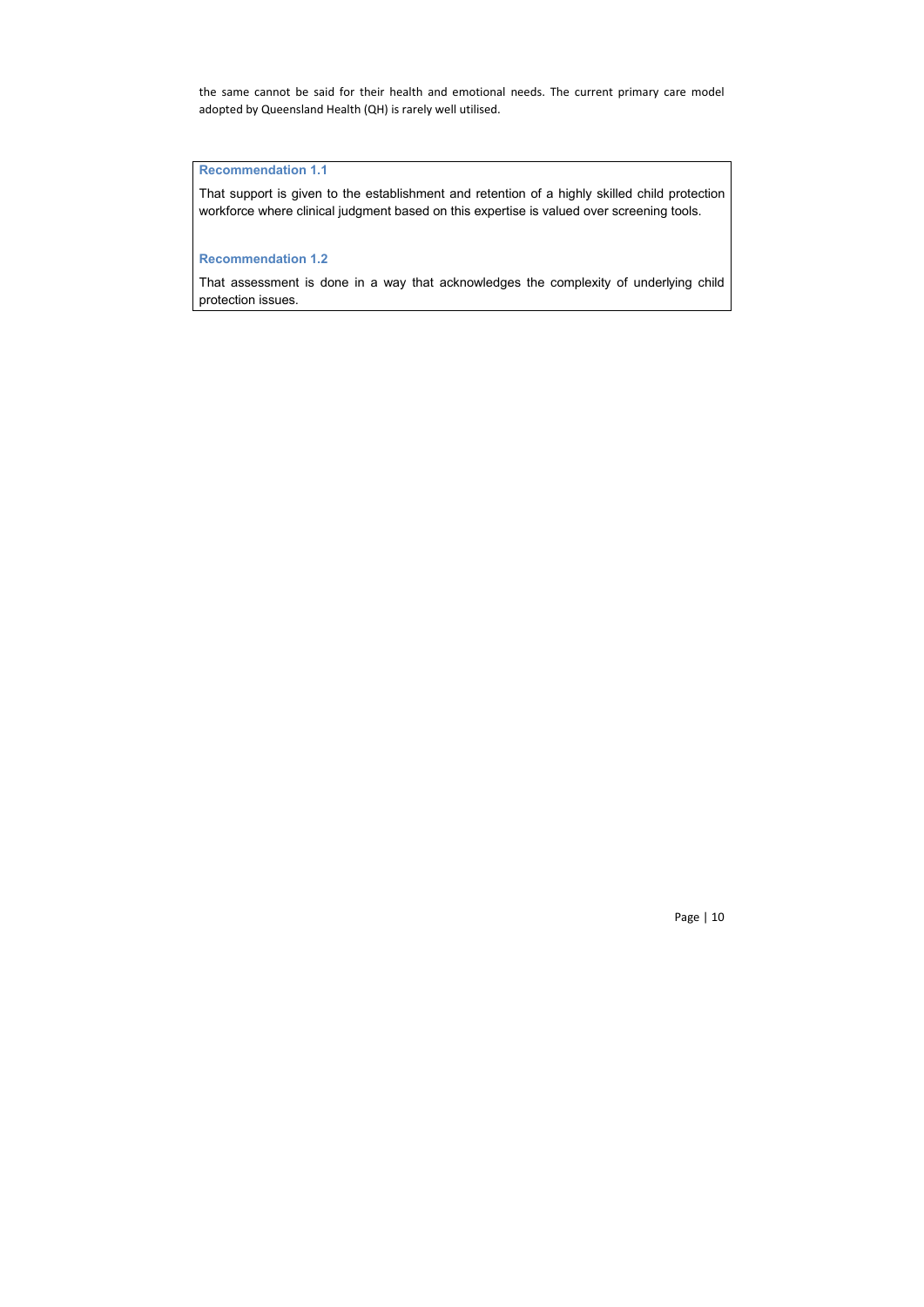# **2. THE THRESHOLD OF RAISING A CHILD PROTECTION NOTIFICATION**

Following the 2004 Crime and Misconduct Commission (CMC) inquiry, the Department of Child Safety (DCS) was given jurisdiction of the tertiary end of the child protection system, with responsibility for early intervention and prevention remaining with the Department of Communities. In order to have a manageable workload, DCS raised the threshold of raising a notification to one where it was likely that statutory intervention would be needed; i.e. where there has been demonstrated harm, or very high risk of significant harm.

Unfortunately, it is often the case that without the powers of investigation, partner agencies such as Health are only in a position to identify risk factors that we as professionals know are often linked to significant harm. While we may hold grave concerns for a child, we are unable to explore the full implications of what we know or suspect. By the time clear demonstrable harm has occurred, the opportunity for intervention is lost and the harm may have long term negative implications which are often irreversible.

For Queensland Health (QH), reporting to DCS is on the background of often having already exhausted all support services. This is either due to unavailability or to the reluctance of the family to engage.

It might not be a coincidence that with the decreasing number of notifications there has been an increase in the number of children going into out-of-home care (OOHC). This may suggest that early targeted intervention opportunities have been missed.

Along with the rise in children needing OOHC, there has also been a substantial rise in the number of children with extreme behaviours who need expensive OOHC placement options such as residential care and motels with 24 hours carers. Beyond that group, we have those adolescents who will not accept either of those options. These extremely challenging children are getting younger, with children as young as 8 year who are currently entering residential care.

As mentioned previously in this submission, the 'Structured Decision Making' (SDM) tool - although meant to be a guide, is frequently followed 'religiously', with outcomes that are difficult to understand. Further, comments have been made along the lines that the worker would like to come up with another outcome, but the tool says 'no' **(CASE 1)**.

#### **Recommendation 2**

That consideration is given to review of the high threshold DCS have for investigating child protection concerns, with acknowledgment of the limitations other professionals have in being able to identify risk and protective factors and demonstrable harm.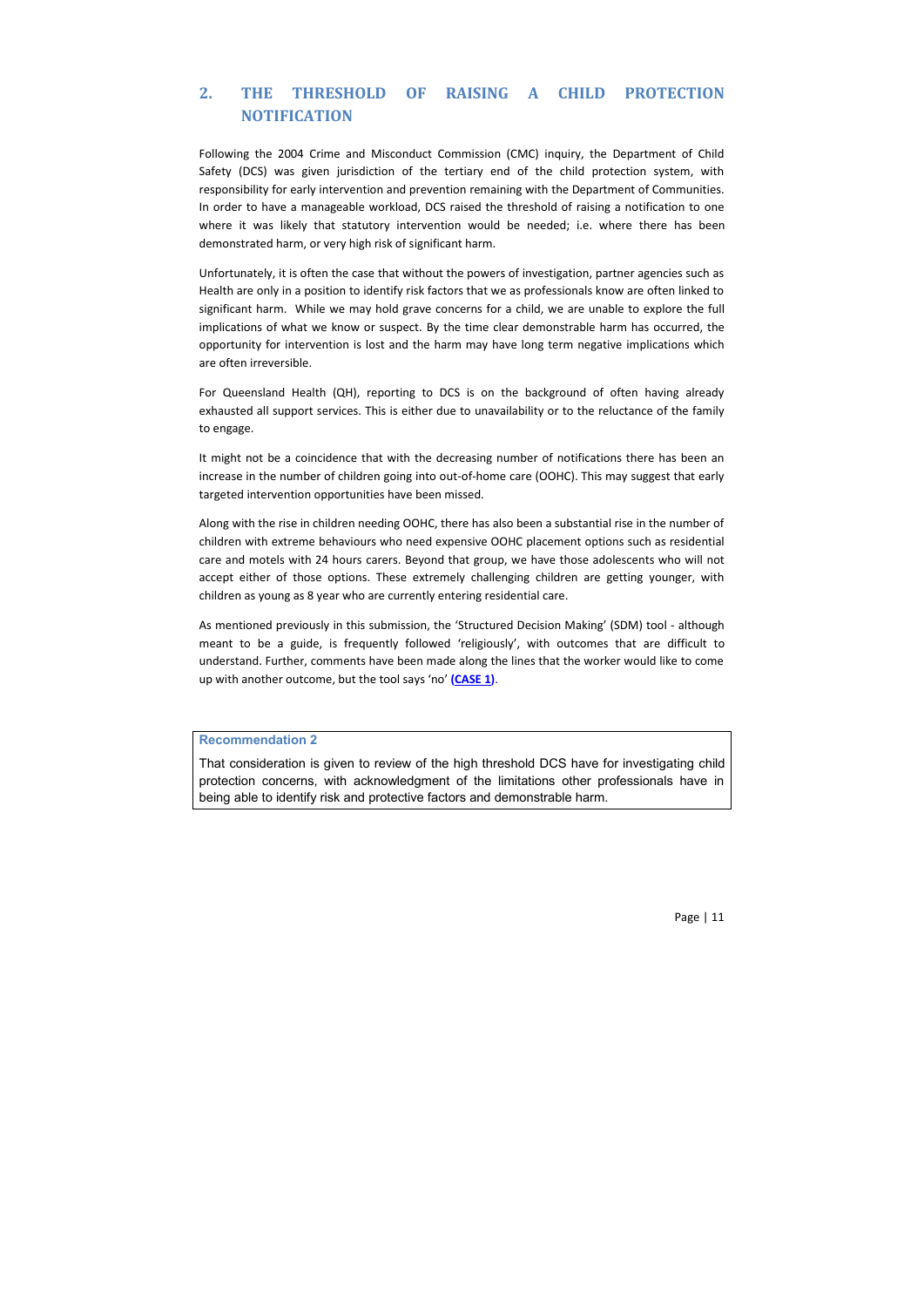# **3. PLACEMENT OPTIONS FOR OUT-OF-HOME CARE, INCLUDING CONSIDERATION OF PERMANENCY PLANNING**

There are significant numbers of children who are in need of out-of-home care (OOHC) and where placement options are limited or not available. Children as young as 8 years of age are in residential facilities (often residing with older children with challenging behaviours), or in motels with 24 hour carers. It is hard to imagine that this can provide a nurturing and therapeutic setting. After many years of being exposed to neglect and abuse, a number of these children have developed high risk behaviours. When a decision is finally made for OOHC, these children cannot be placed. A number of children will not have had opportunity to develop healthy early attachment and their development has been compromised.

There is ample evidence of the irreversible physical changes which occur during the brain development in children who have been exposed to abuse and neglect in the critical early years (under 5 years of age), especially for those children who are under 3 years of age.

The importance of developing a sound early attachment is well described in the literature. Attachment security is not something that can be judged during a fleeting home visit by staff not adequately trained in the area. For at-risk families, potential attachment issues need to be assessed appropriately and thoroughly by professionals with the appropriate training and clinical experience.

Consideration needs to be given to the role of permanency planning, especially for very young children in need of OOHC. These children require an in-depth assessment of infant attachment, in addition to a comprehensive evaluation of the capacity for sustained change of the parents.

## **Recommendation 3**

There needs to be a review of available OOHC placement options with consideration of permanency planning with the option in some select cases for adoption. This may require reconsideration of the principle of 'least intrusive' intervention with perhaps stronger emphasis on the needs of the child, not just physically, but emotionally.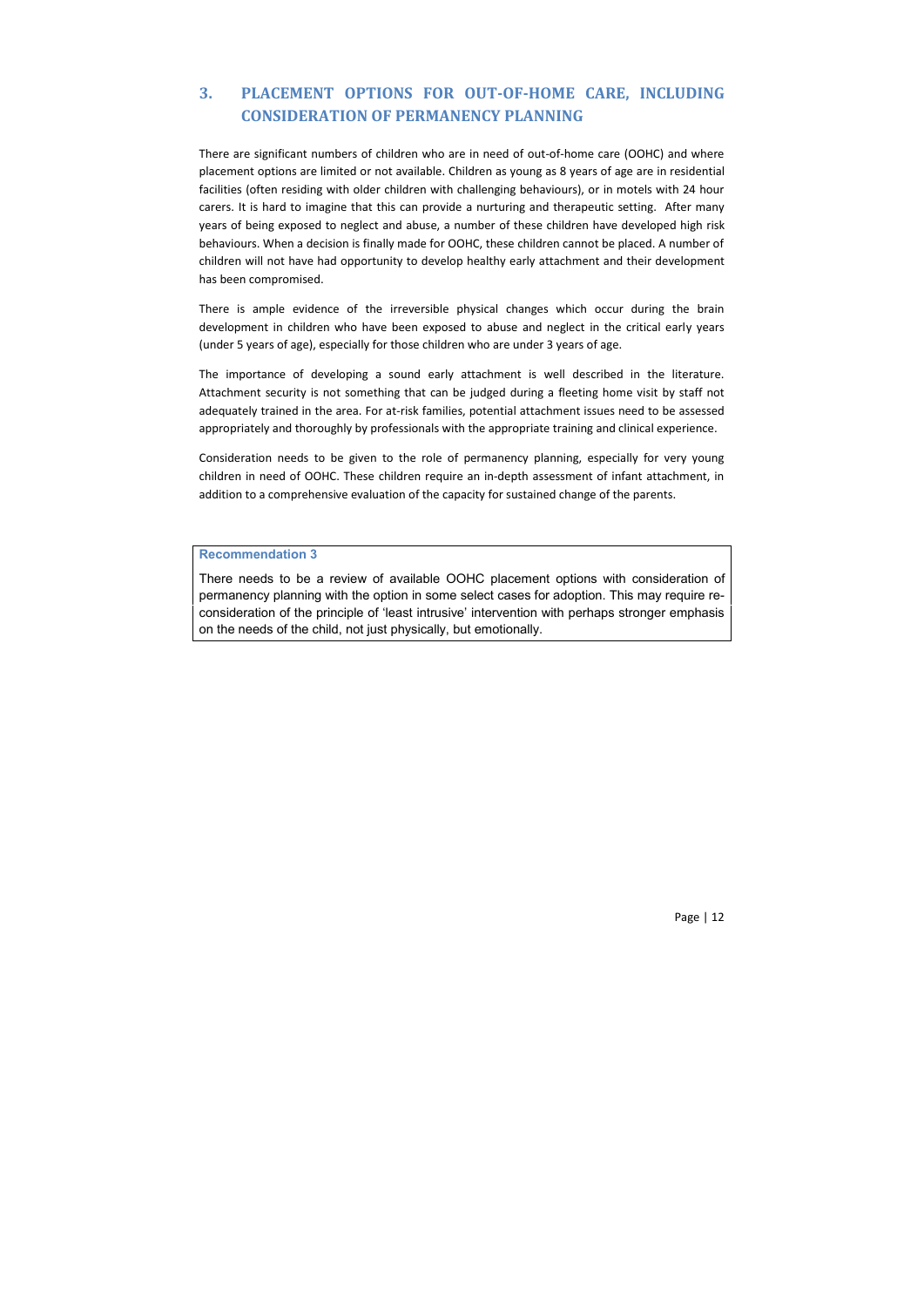# **4. MEDICAL NEEDS OF CHILDREN IN NEED OF PROTECTION**

Much is written about the increased physical and emotional health needs of children who are in outof-home care (OOHC). Far less is said about those children who remain in their home but have also been assessed as being in need of protection. It could be argued that children who remain at home are in need of more, or at least the same level of support as children in OOHC who have moved to a safer and more supportive environment.

Health assessments of both groups of children are likely to be more effective and meaningful if done by health professionals who have a sound understanding of child protection, the implications of past abuse and neglect and knowledge of how to negotiate what can be a complex child protection system.

### **Recommendation 4**

That further consideration is given to a cost effective model of medical care for children assessed as suffering harm, including those in need of protection. This might involve specialist staff supporting primary care physicians in the community.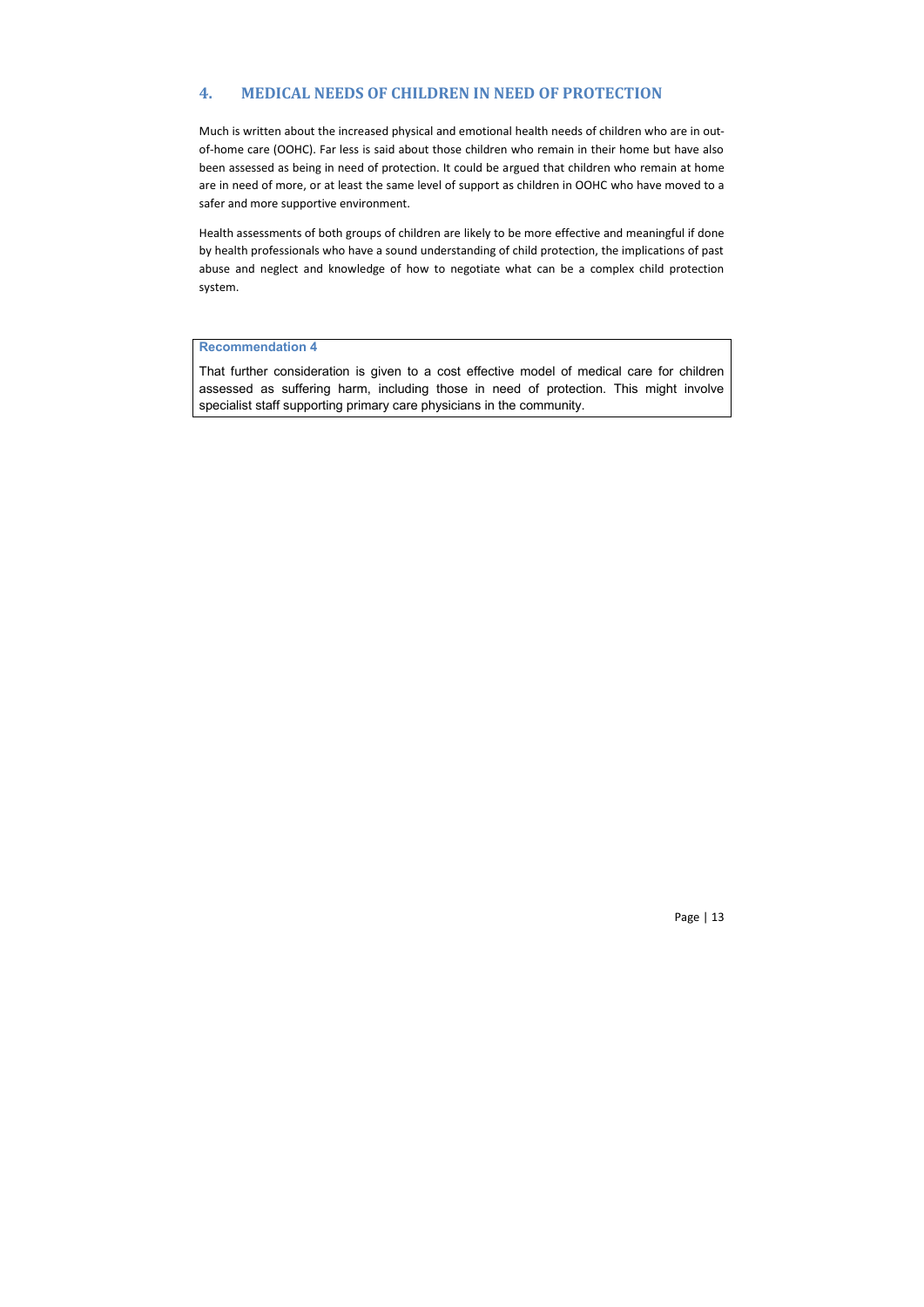# **5. ADOLESCENTS**

The current child protection system seems to have very little 'place' for adolescents and young people. Significant concerns about the welfare of these groups seem to get the regular response of a Child Concern Report (CCR) from the Regional Intake Service (RIS). The rationale behind this response is that these older children are able to make their own decisions and/ or that the report is a result of parent-adolescent conflict. This approach attempts to normalise the behaviour and does not take into account the true nature of the conflict which, not infrequently, is one based in abuse and neglect. **CASES 2 & 3** are examples of such reports. Children in this group are getting younger, with children as young as 13 years or less.

As well as those who are not taken up by the Child Protection system, there are many children under Child Protection Orders (CPO) who display extremely high-risk behaviours that could end in their harm or death through accident or deliberate means. These young people have significant emotional and behavioural disturbances and are difficult to engage with. They often self-medicate with drugs and/ or alcohol, develop inappropriate, at times, violent emotional attachments and often refuse supports with accommodation and health services. This group does not fit well in the child protection service model and often all services, including the Department of Child Safety (DCS), the Queensland Police Service (QPS), Health (QH) and Education (EQ), are at a loss as to how to help these children.

**Recommendation 5.1**

That consideration is given to adolescent specialist teams.

#### **Recommendation 5.2**

That multiagency consideration is given to how to best manage high-risk young people.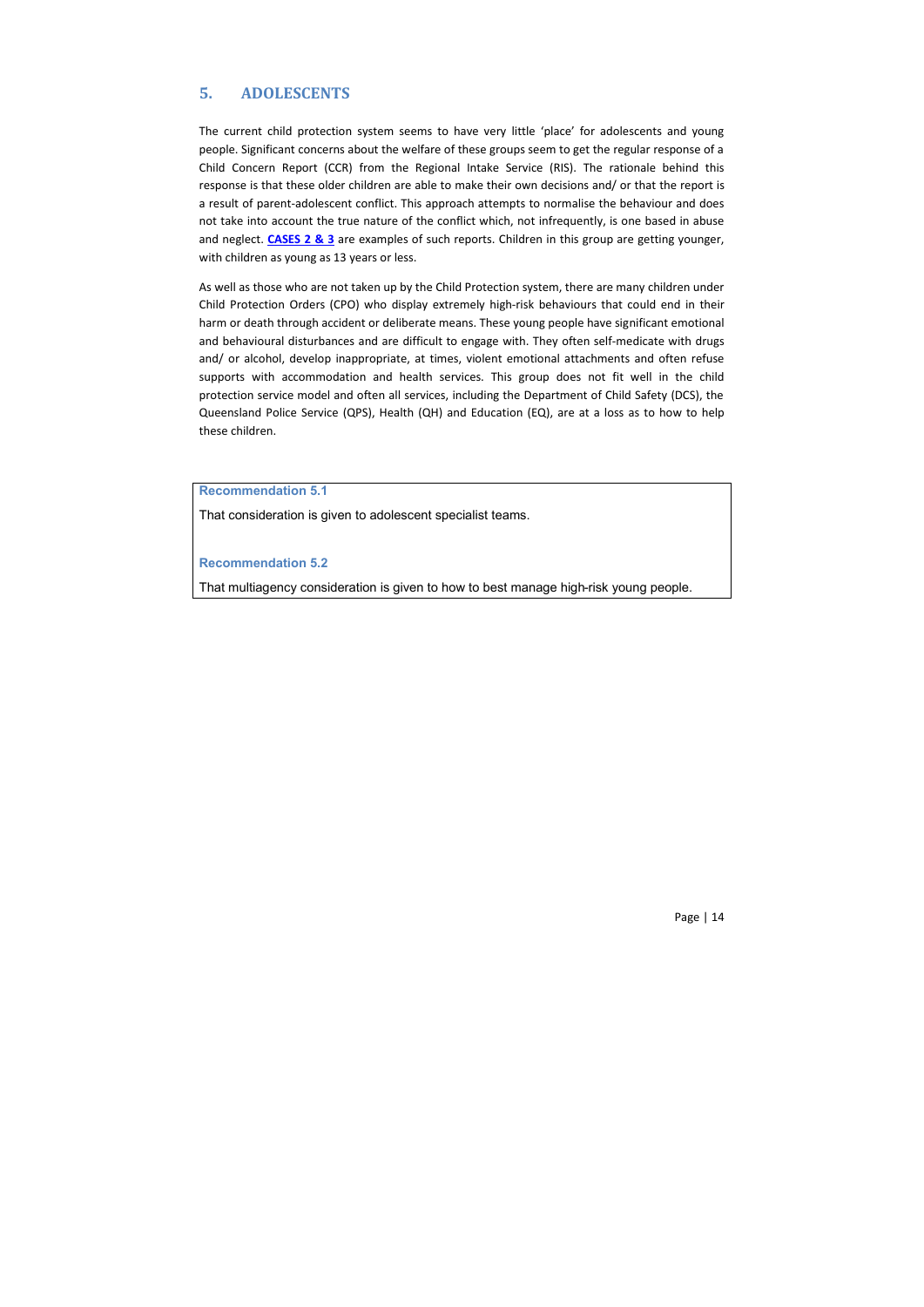# **6. NEWBORN AND PERINATAL PERIOD**

Following the 2004 Crime and Misconduct Commission (CMC) inquiry, it is now possible to raise a notification for an unborn baby with the hope that intervention during the pregnancy will mitigate common risk factors such as substance abuse, parental mental health and domestic violence, and less common risk factors such as intellectual disability. In some cases it is very clear that the risk to the newborn is unacceptable and a Temporary Assessment Order (TAO) will be taken once the child is born.

The immediate risk of someone fleeing with a newborn baby can be quite high at times. Especially, as hospital staff have no legal right to remove babies from their mother's care. Babies now room in immediately with their mothers after birth, unless they have a medical concern. Further, most maternity hospitals have single rooms where observation and surveillance is limited. This means that a baby at high-risk, where a TAO will be sort, could be removed by the parents with little opportunity for hospital staff to intervene. While designated medical officers can take a Care and Treatment Order (CTO), prohibiting the parents from leaving with the baby if they believe a baby is at risk of immediate and significant harm, they cannot issue the order on the *chance* the parents will try to leave. This is therefore not an ideal option for securing the safety of the baby. However, if a TAO was issued prior to birth, the baby could be removed to a nursery and parental contact could happen with supervision if that was deemed appropriate.

Another issue that can arise in the newborn period is when mothers are under the care of an adult guardian because of e.g. intellectual impairment. While these women cannot make decisions for themselves, they remain the guardian of their newborn baby unless the Department of Child Safety (DCS) intervenes. There are clearly time delays in such a process.

## **Recommendation 6.1**

That consideration is given to the possibility of being able to issue a TAO prior to the birth of a baby, where it has been assessed that the baby is in need of protection after birth, and/ or that there may be a 'flight risk' that would place the baby at significant risk.

#### **Recommendation 6.2**

That consideration is given to the issue of guardianship for babies of mothers who are under the care of an adult guardian.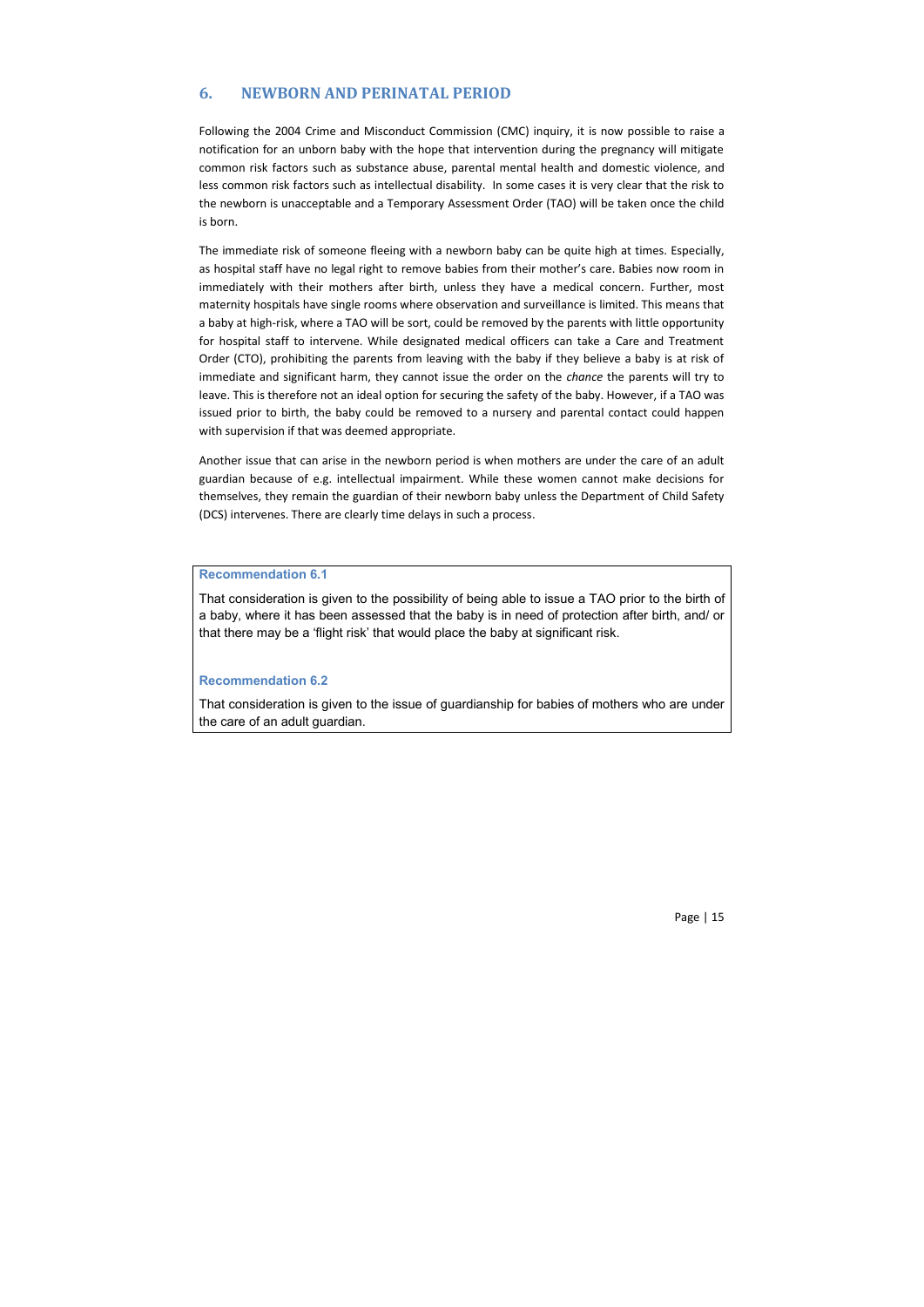# **7. ATTACHMENT**

Throughout evolution, babies have needed to stay close and attached to their primary carers for safety. Infants are born ready or 'hard wired' for social relationships. It is through repeated attuned interactions with a familiar caregiver that physiological regulation and secure attachment develop. Attachment is crucial to all aspects of infant (and later) development:

- It effects brain development
- It influences ongoing social and emotional development
- The infant develops models of relationships from the quality and nature of early experience with caregivers
- It helps the child to regulate their own emotions
- It acts as a secure base for exploration and learning about the world
- It promotes resilience and good mental health

Securely attached infants have an advantage in the development of social intelligence, regulation of emotions and stress and self-reflective functioning. Insecurely attached infants have an increased risk of developing behavioural and learning difficulties. Particularly, disorganised attachment, which is a common form of insecure attachment in children with abusive backgrounds, is directly linked to the development of emotional and behavioural disturbances, and externalising disorders.

The foundations for secure attachment are laid in the first 3 years of life. It is essential that infants and parents in high-risk situations are identified early, so that support and intervention can be provided to strengthen the attachment relationship. Evidence-based interventions exist for working with this population.

When harm persists and an infant or young child is removed, developmentally informed foster care is the goal *(Zeanah, Shauffer & Dozier, 2011)*:

- A child's need for forming attachments to their caregivers is critical for their development
- The foster parent must become the primary attachment figure for the young child. This requires substantial emotional investment in the child by the foster parent
- Special training may be required to assist foster parents in learning how to respond effectively to a child's challenging behaviours, and to help them become more securely attached
- Stability of placements must be valued and maintained
- Visits between biological parents and young children should be seen as collaborations between biological parents, foster parents and the child protection system. Foster parents should be present, if possible. Biological parents may need support as they face the realization that their child is attached to someone else
- Transitions gradually build attachments to the new caregivers and maintain contact with the former caregivers - when possible, even after transition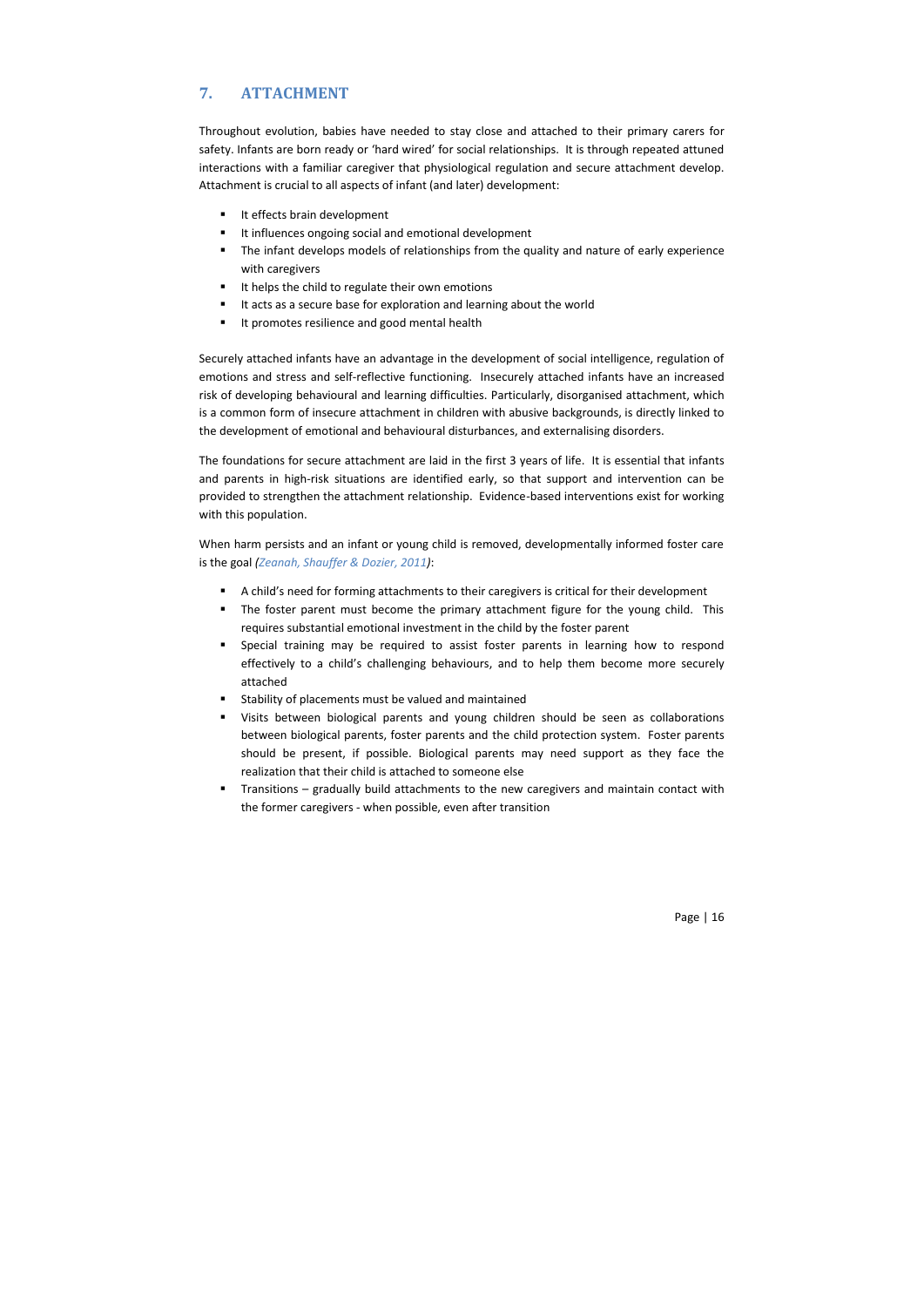# **Recommendation 7.1**

That, in any child protection investigation, an infant's need for a secure attachment relationship is appropriately assessed and considered. This requires adequate training of child protection workers to conduct this assessment, or to interpret and act on the findings of assessments performed by other suitably qualified clinicians.

## **Recommendation 7.2**

That attachment-informed interventions are provided to families at-risk.

## **Recommendation 7.3**

That out-of-home care (OOHC) placement should be informed by attachment principles, including the importance of foster carers as primary attachment figures, the stability of placement to allow such attachments to form, and the training and support of foster carers to provide the specialised care OOHC children need.

#### **Recommendation 7.4**

That it is recognised that infants and very young children who are hospitalised for extended periods in the absence of a primary carer are at high risk of developing attachment disorders and other adverse sequelae resulting from the absence of a buffer against the challenges of a hospital environment. These situations should be seen as urgent and when child protection services become involved, a foster carer should be identified as soon as possible to allow the child to attach to a single carer.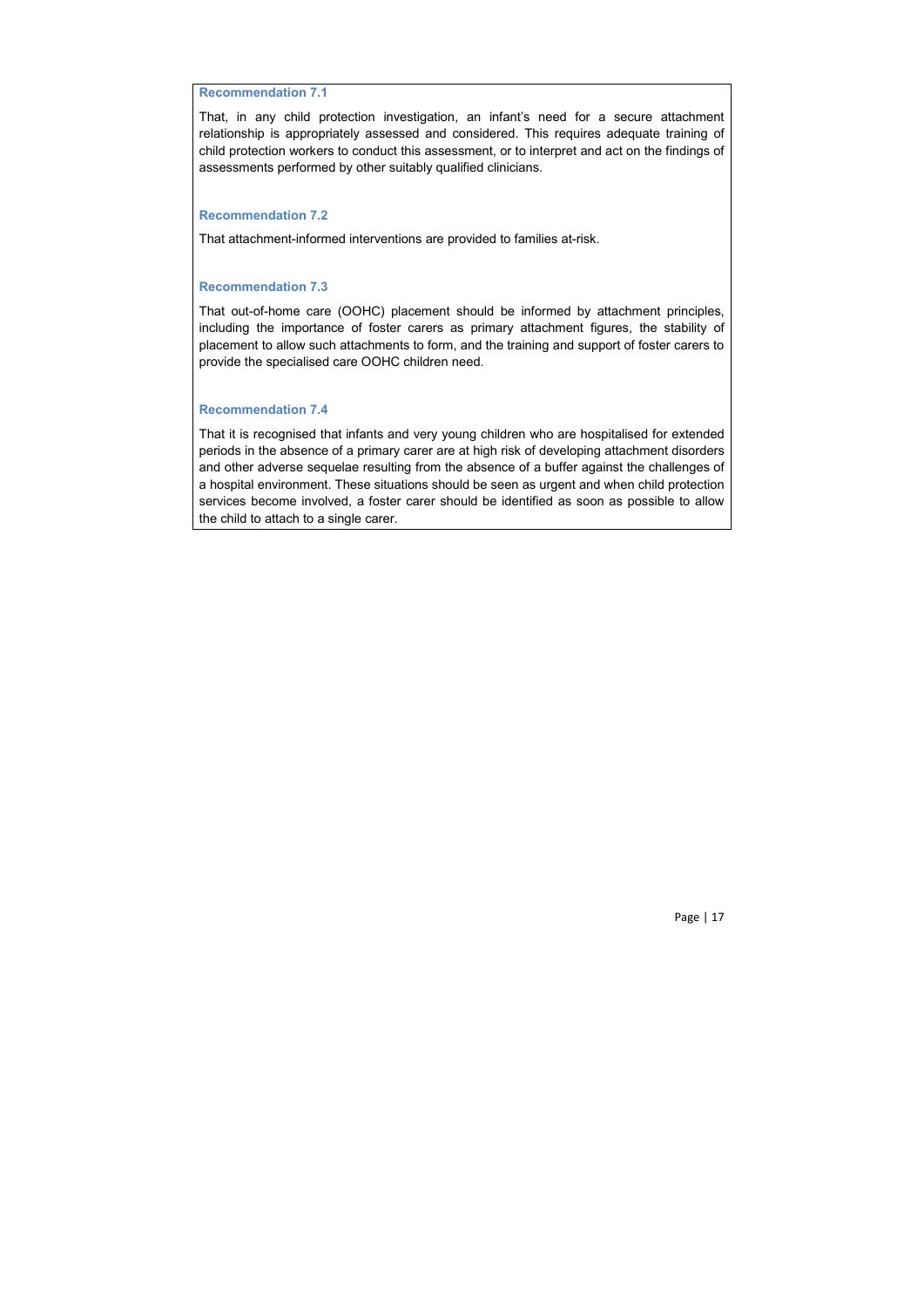# **8. MULTIAGENCY COLLABORATION**

## 8.1 SCAN

On reviewing the 2004 Crime and Misconduct Commission (CMC) report, it is clear that much weight was put on the protection of children through a robust and accountable multi-agency approach. The SCAN teams at both the Mater Children's and the Royal and Brisbane and Children's Hospitals were used as an example of a positive model of collaboration. Lord Lamming, in his report into the case of Victoria Climbie in the UK, made comment about the need for such a structure. The 2004 CMC report agreed with his comment and indeed enshrined SCAN teams in legislation.

Also in the 2004 CMC report, Child Safety (DCS) was deemed the lead agency for child protection, as compared to the Department of Communities (DoC) which took on the role of the other parts of the old Department of Families (DoF) no longer covered by DCS. As the lead agency, DCS were vested with the role of coordinating SCAN teams.

Soon after the 2004 CMC report, a Policy and Procedure (P&P) manual was written by all core member agencies, providing a guide to SCAN teams to promote consistency which had been missing previously. This manual, agreed to by all partner SCAN team agencies, provided guidelines for cases that should be referred to SCAN teams , with Assessment and Management teams (AM teams) and Community Implementation teams (CI teams). This allowed for the input and utilisation of the broad expertise of all core member agencies into the assessment and management of children who had been harmed, or who were at risk of significant harm. It also allowed for community groups, both within and outside government, to come together for support plans for the child and their family.

DCS appointed coordinators for all SCAN teams across Queensland. Unfortunately, the new model was not fully embraced by the new DCS, and to some, the idea that DCS was the 'lead agency' meant that they, alone, were to make decisions about the safety of children; according to DCS, the other core agencies were at the SCAN team table only to provide information and services. This situation led to tensions in some teams where DCS were reluctant to explain how they reached their outcomes, or to give details of their assessment. This led to limitations of the role other core members could play, as they were limited in the information they were given by DCS.

At that stage, any core agency representative could refer cases to SCAN if they were concerned about the safety of a child. This meant that some cases, screened as a Child Concern Report (CCR), could be discussed. At times, following full information sharing, these cases were upgraded to Child Protection Notifications (CPN).

The other opportunity that the team had was to refuse to close a case where the core member agencies felt that the child's protective needs had not been met. At that time there was the option that a concerned SCAN team member could refer the case to a more highly qualified member of their own department before the case progressed to being referred to the SCAN Team Support and Development Unit (STSDU).

Unfortunately, this model of SCAN, at times, was met with hostility from the DCS, with the stance that because they were the lead agency, they did not have to explain their decisions nor did they feel they had to share information with the other core members. This attitude created a shift in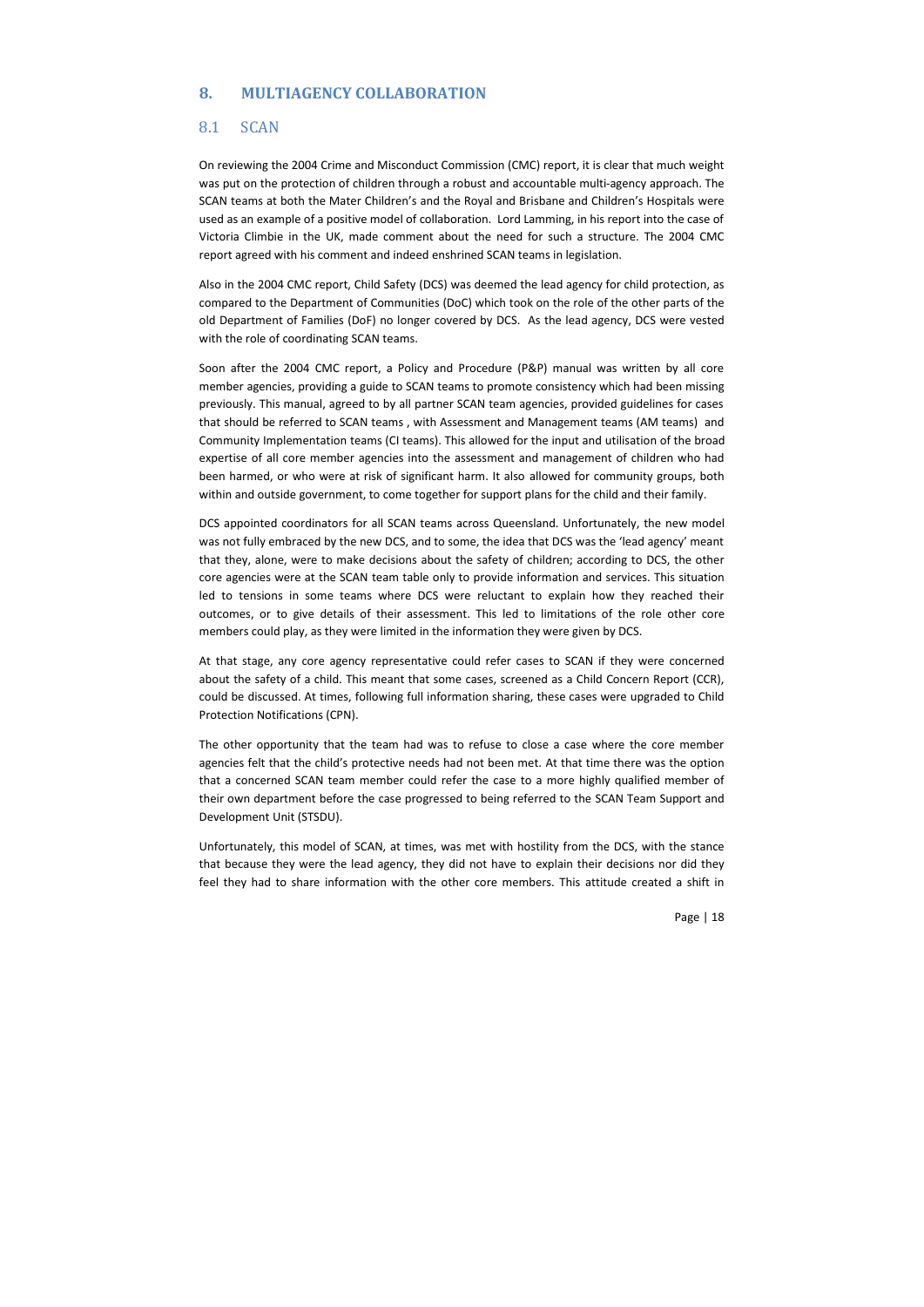practice to one with a lack of acknowledgement by DCS that other core members did indeed also hold child protection expertise and were also able to add quality professional opinions about the safety and wellbeing of a child.

Over the years that followed this issue remained a major sticking point, with DCS frequently stating that, as the lead agency, they did not have to provide outcomes or information to the other core members who, in their opinion, were only there to provide information and services.

At some sites, however, SCAN did continue to run effectively due to the good working relationships within the teams and the support from the manager and staff of the CSSC supporting that team – not because of the system (!).

Finally, after a number of years of tensions within, and limitations to SCAN teams, the DCS then argued that SCAN teams were not functional and approached the Department of Premier and Cabinet, asking that SCAN teams be disbanded. This reflected clearly the lack of support given to SCAN teams at a systemic level. After robust argument against this proposal by the other core agencies, SCAN teams continued. However, this was under a new P&P manual written by DCS alone the *one* agency that had just tried to have SCAN stopped.

While there was input from the other core agencies via the SCAN sub-committee, the agenda was clearly set by DCS. The current P&P was written. Many SCAN teams are now functioning very differently from what was described in the 2004 CMC report and enshrined in the legislation. The following points can be made about the current SCAN P&P:

- There is now a division into SCAN team meeting and ICM meetings
- Information Coordination Meetings (ICM) are for cases that have not reached a level of Child Protection Notification (CPN), but where a core member is concerned about the case and thinks there may be something to be gained by a multi-agency discussion. Unfortunately, there are delays in getting these cases tabled, and when they do, there is only one chance to discuss the case. If this occurs while schools are on holidays, no school information can be tabled. Before referring a case to an ICM, the core member must discuss the case with the Regional Intake Service (RIS) that made the Child Concern Report (CCR) decision. If, following this discussion, the core representative still wants a multiagency discussion, they can refer the case for an ICM discussion. However, this is often not supported by the RIS. For many reasons this achieves very little and there is effectively no way of having meaningful discussions about cases that are not CPNs. Previously, it was not uncommon for some CCRs discussed at SCAN to be upgraded to a CPN when all the facts were known **(CASE 4).**
- Under the current SCAN P&P, once core members have tabled their information, if all that is outstanding is an assessment by DCS, the case closes to SCAN. The outcome of the assessment is to be supplied when completed. However, this gives no option for input from other core agencies as the investigation unfolds. SCAN teams that are functioning well essentially work outside the P&P for effective sharing of information and expertise. Other SCAN teams are less effective, with DCS being the only agency that holds all the information.
- The effectiveness of multiagency collaboration is limited by the inherent delays in the referral of a case to SCAN or ICM, as a case cannot be referred until the intake outcome is known (expected within 5 working days, but this can currently take up to 5 weeks). Then there is a need to wait for the next meeting which may only occur fortnightly. By that time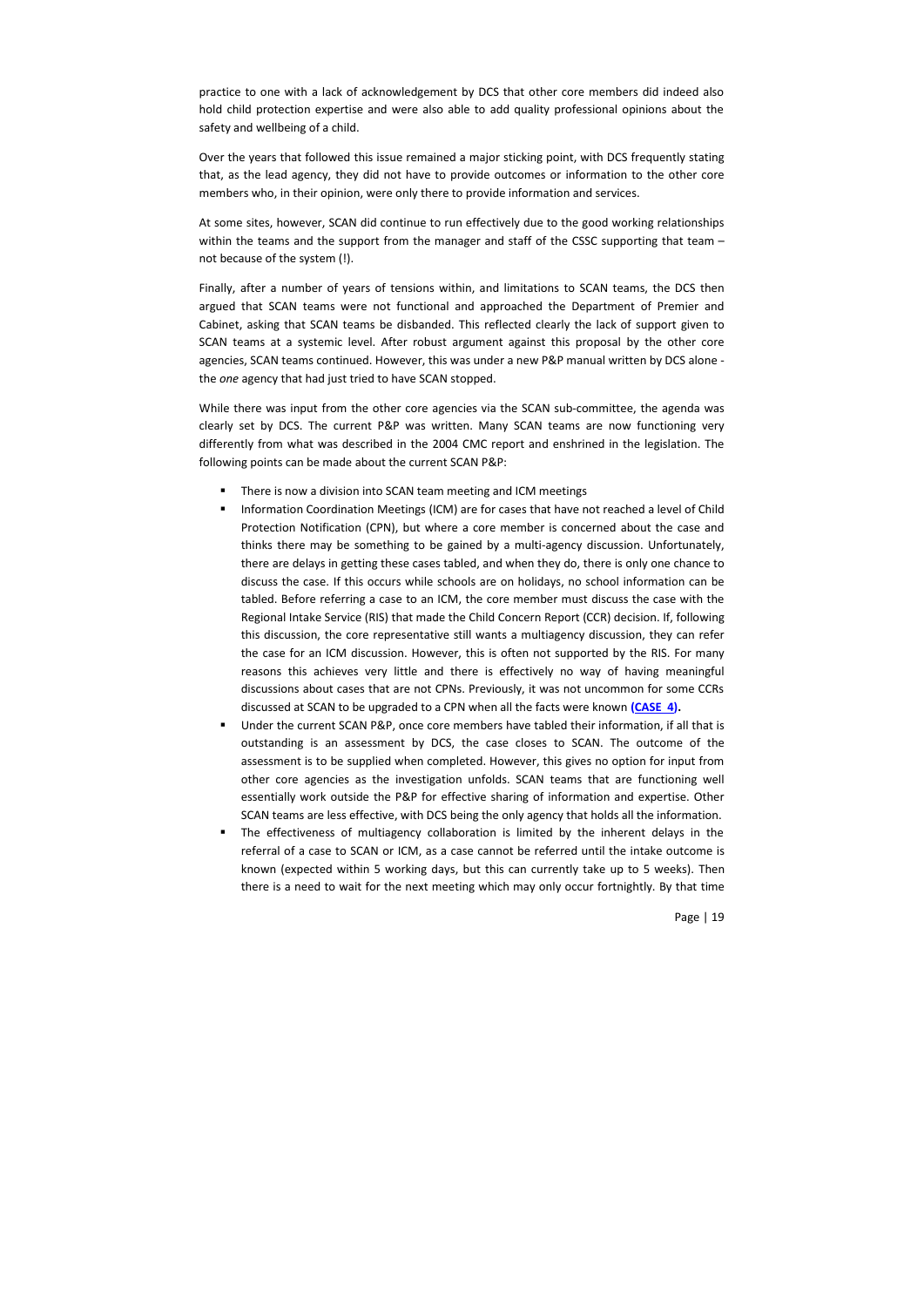DCS may have completed their assessment and the information from other agencies is not utilised. Referral from DCS themselves is not common. At other times the case has been finalised while the SCAN team is still collecting information, making the new information meaningless, devaluing the work done by core members.

 SCAN team discussions are limited to a brief time period around the assessment and initial plan for a child. The plan may be that the family will be supported through an Intervention with parental agreement (IPA). The case will close at that point, with no option for monitoring progress of the family or for the other agencies to inform the case plan. Other models for multiagency support, such as the UK's Local Safeguarding Children's Boards (LSCB), have the capacity to provide review over a longer period of time. There are some very complex cases where this could be of benefit.

# **Recommendation 8.1.1**

That the current SCAN team structure is reviewed, with consideration of the scope and the function of the team.

**Recommendation 8.1.2**

That SCAN team representatives come together as equal partners, each with their own area of expertise.

#### **Recommendation 8.1.3**

That SCAN meetings are coordinated and chaired by an independent body.

# 8.2 OTHER COLLABORATION

As mentioned under the previous section on 'SCAN', sharing of information currently often occurs in such a way that Child Safety (DCS) is the only agency to know all the information about a child (**CASE 5**). In a case such as this, the case would have previously been referred to SCAN and a comprehensive multi-agency consideration of all the issues would have occurred, with all parties being fully informed.

There is also a decrease in information sharing when Health has concern about a family and wishes to know if a child or family has a past or current child protection history. Regional Intake Services (RIS) not uncommonly inform us that they cannot tell us if there is information about a child held by DCS, unless we are making a report. There is no other way to get this information as we can no longer obtain this information from Child Safety Service Centres (CSSC).

Sharing health information through the SCAN team provides a proper interpretation and meaning within a child protection framework by the SCAN core health representative. However, some CSSCs prefer to access health information directly from health services and have asked for entire health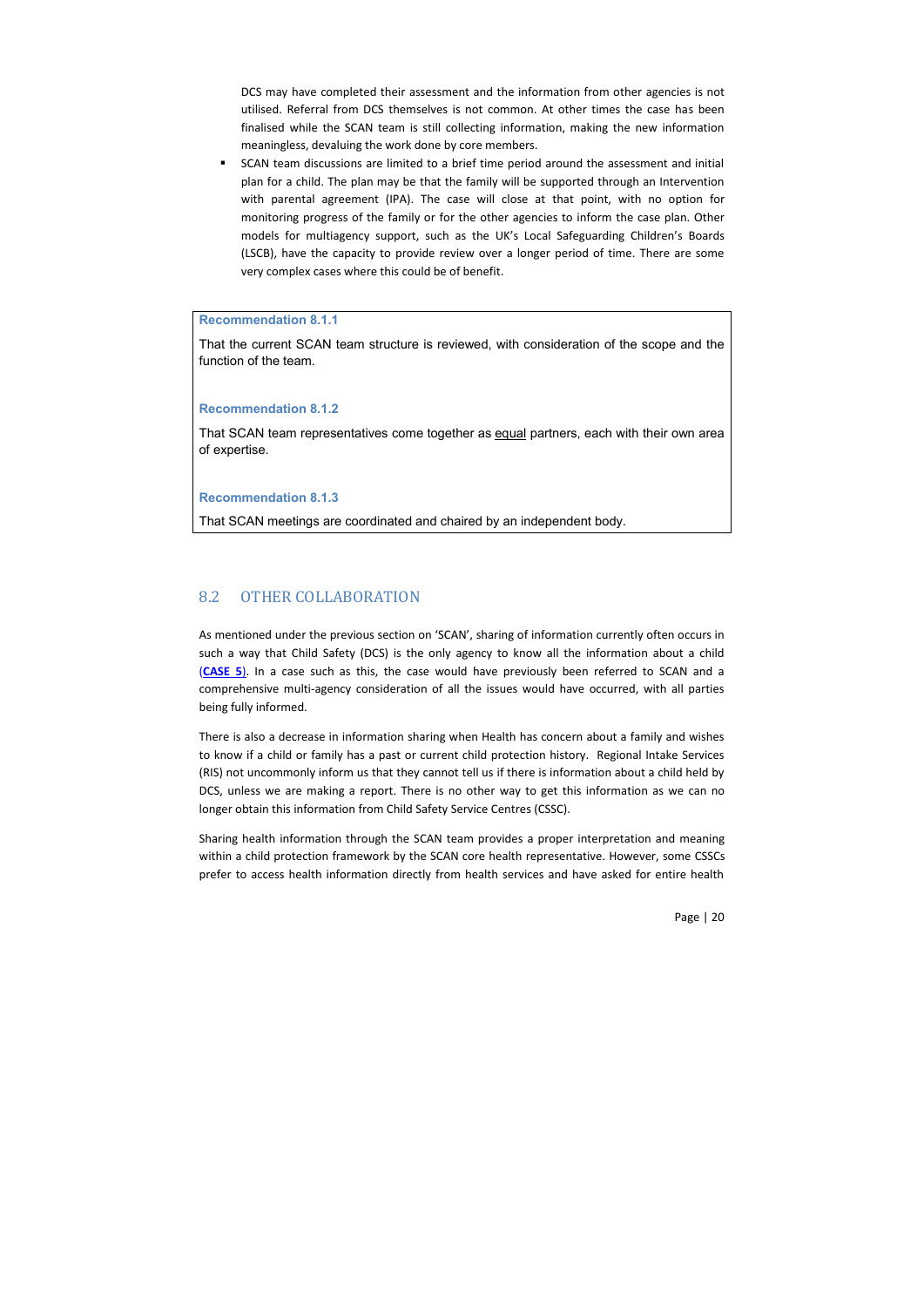records under section 159 of the Child Protection Act (CPA). Apart from the fact that the release of full medical records would often be in breach of privacy regulations, it is not clear how the records could be meaningfully interpreted.

Another example of poor quality information sharing involves referrals for medial assessments. The quality of a medical assessment is dependent on the quality of the information provided at the time of the assessment. When SCAN teams operated effectively prior to 2004, Health would have known the background of the child and the family and would have been provided with other important information from Education. This is essential to a full and meaningful assessment of the child and the child's needs. We are now asked to see children with very limited background information, or at times misleading information.

#### **Recommendation 8.2**

That there is improved sharing of information, enabling health workers to be effective in their care of vulnerable children, and acknowledging that sound child protection assessments and decision-making can only happen when the present is understood in the context of the past and the trajectory of the child and their family.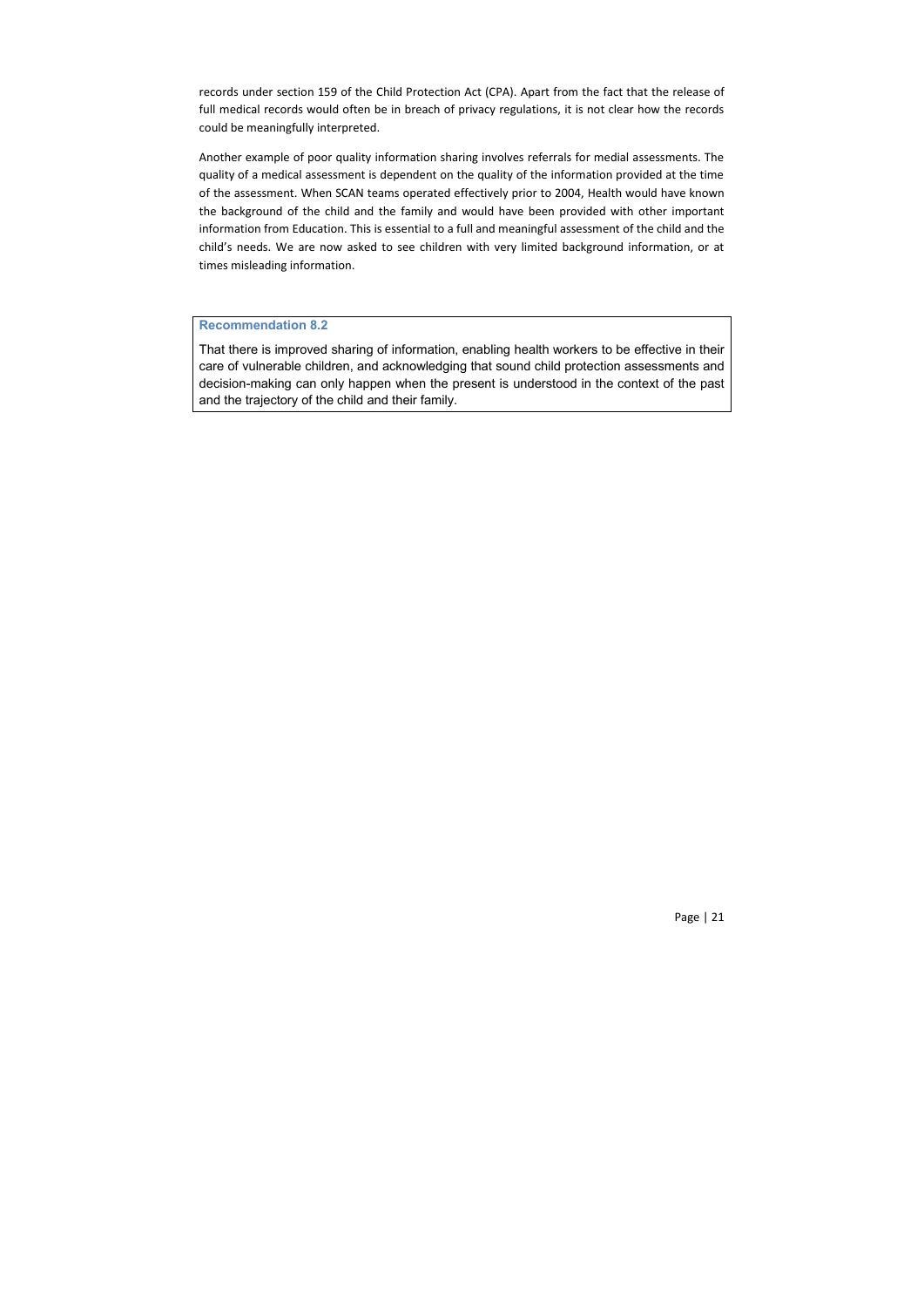# **9. CHILD SAFETY – AFTER HOURS SERVICE**

The Department of Child Safety (DCS), as a statutory authority, has a central role in the investigation of child abuse and neglect. Cases of significant abuse and neglect can occur at any time, yet after hours child safety services are very limited.

While limited by resourcing, DCS are the investigatory agency for child protection and have an obligation to assess and respond to allegations of abuse and neglect in a timely manner. At times, these allegations require an immediate response, e.g. in cases of significant injury to a young child. It is not uncommon that this is needed outside working hours.

The Child Safety After Hours Service (CSAHS) has limited resources to respond to this need, which results in questionable practice. For example, a decision to remove a new born baby is made following a phone interview and the parent is informed of this outcome over the phone. It is not uncommon that children who are hospitalised with an injury have no assessment commenced by DCS until the Monday after a weekend. This lack of timeliness can interfere with the effectiveness of an investigation.

While the Queensland Police Service (QPS), as another statutory authority, can assist DCS, it is not appropriate for Health staff to act on behalf of DCS.

## **Recommendation 9**

That the resourcing of CSAHS is reviewed, with view to expansion of the service to allow for best practice standards at all times, including after hours.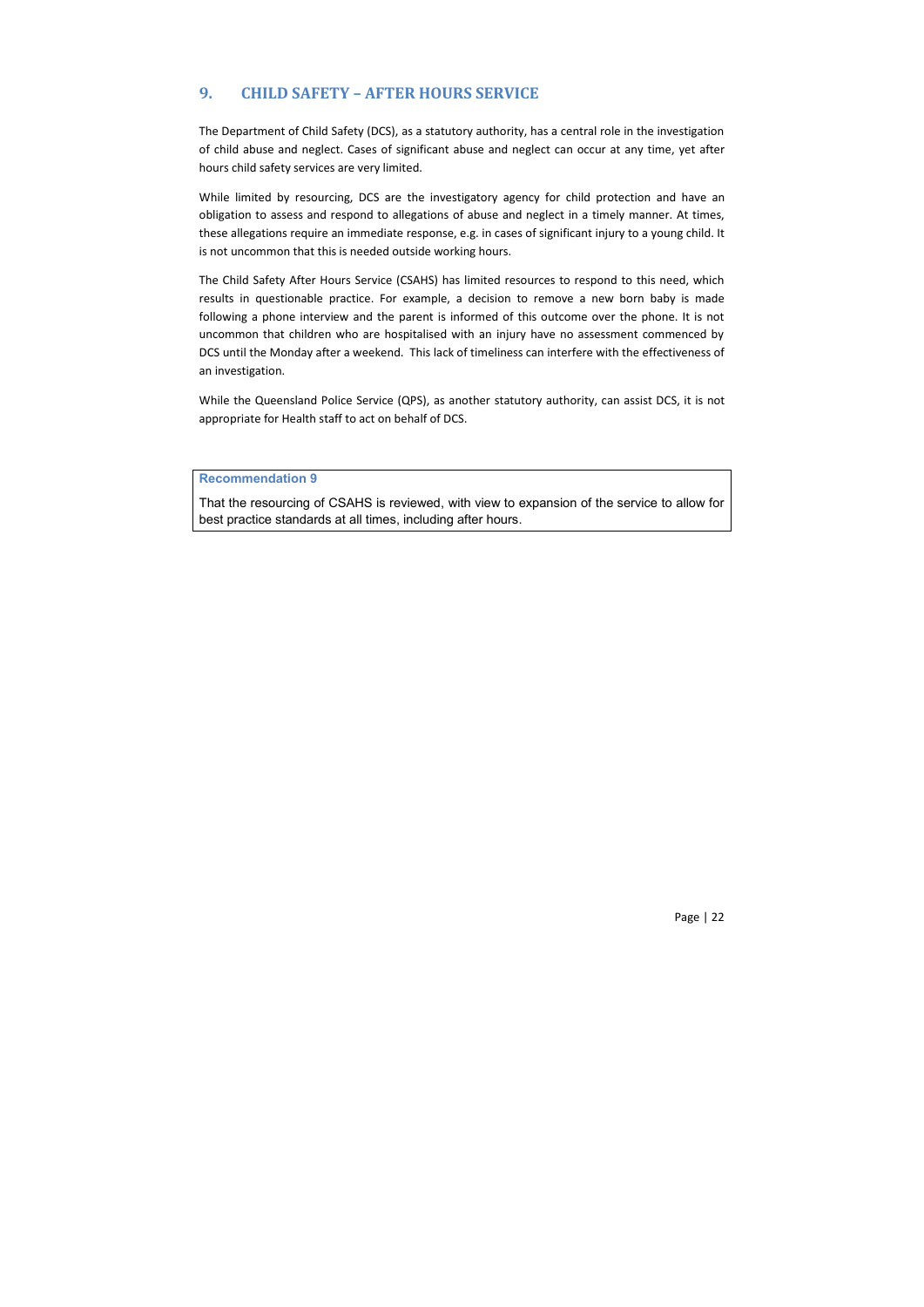# **10. NON-ATTENDANCE AT SCHOOL NEEDS TO BE SEEN AS A CHILD PROTECTION MATTER**

While acknowledging that being in school is a protective factor, Child Safety (DCS) in Queensland considers that non-attendance at school is not a child protection matter. The DCS position is that not attending education is a matter for schools and police, without acknowledging that lack of school attendance is often a strong link to family dysfunction.

The link between educational neglect and other forms of neglect is common. Hence, it is concerning when DCS indicate that reports of potential harm do not reach the level of a Child Protection Notification (CPN) because there is no demonstrated harm, even though the report includes the fact that a child is not attending school. **CASE 6** describes a child whose medical management was severely compromised because of neglect, with numerous (missed) opportunities for DCS to investigate and intervene with this case.

A recent positive initiative of introducing a reporter's guide to assist Queensland Health (QH) workers in reaching a reasonable suspicion of abuse was based on a similar tool in New South Wales (NSW). The NSW tool, however, included educational neglect, a concept well reported in child protection literature. DCS however, chose to remove the educational neglect pathway.

## **Recommendation 10**

That lack of school attendance is considered to be a sign of educational neglect and should be considered a matter that may require a child protection investigation.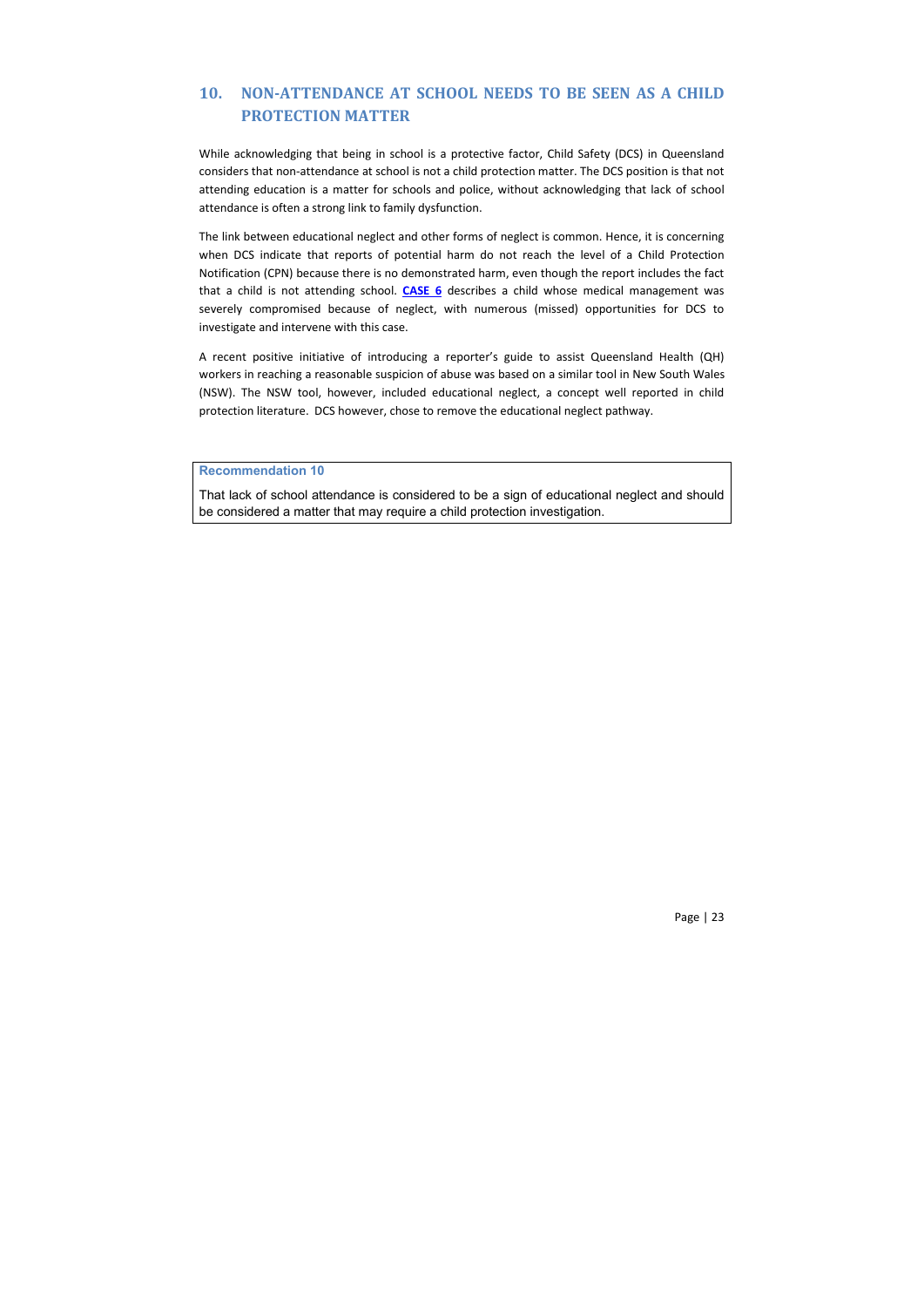# **11. MULITAGENCY INVESTIGATIONS**

The investigation of allegations of suspected abuse and neglect frequently involve Child Safety (DCS), the Queensland Police Service (QPS) and Queensland Health (QH). While at times this can run very smoothly, there is often frustration around the timeliness and quality of information gathering and sharing. The quality of these investigations can ensure that a child is protected and just as importantly, that parents are not falsely accused.

There is lack of consistency around multiagency investigations, with no guidelines for best practice. Hence, there is currently no way of assessing if appropriate standards are being reached.

Part of this process includes skills in interviewing children. Interviewing children after allegations of abuse and neglect clearly needs to be done in a developmentally appropriate way. Current training in this area is done through a one-week ICARE course for DCS and QPS staff.

There are various models used by Child Protection units across the world, with many relying on specialty interviewer positions with high level interviewing skills. Many studies throughout the 1990s indicate that despite the recommendations of professionals and researchers, most investigative interviews of children do not follow 'best practice' guidelines put out by researchers and professional bodies.

However, there are several research-based interview protocols which are used in the UK, Sweden, Canada, Israel, and the United States for example, that provide a standardised format for welltrained interviewers to elicit information from children. Furthermore, it has been shown that an intensive 1-2 week training in the use of, for example, the National Institute of Child Health and Human Development (NICHD) protocol, together with ongoing detailed feedback and group training sessions for up to one year on trainee's interviews with children, is required in order to best potentiate 'best practice' interviewing guidelines for the use with young people *(Lamb et al 2008)*. This improves the format and style of the interview, the information elicited, and the interviewers themselves.

Recently, Western Australia brought together a Child Advocacy centre, based on the USA model of addressing child abuse. Within this centre, a specialist child interviewer is employed using a 'best practice' format for interviewing children.

#### **Recommendation 11.1**

That there is a working group of DCS, QPS and QH to look at setting best practice guidelines for investigations of abuse and neglect.

#### **Recommendation 11.2**

That there is review of best practice standards and processes for interviewing children around allegations of abuse and neglect with better format of interview protocol and appropriate, high-quality training and ongoing review.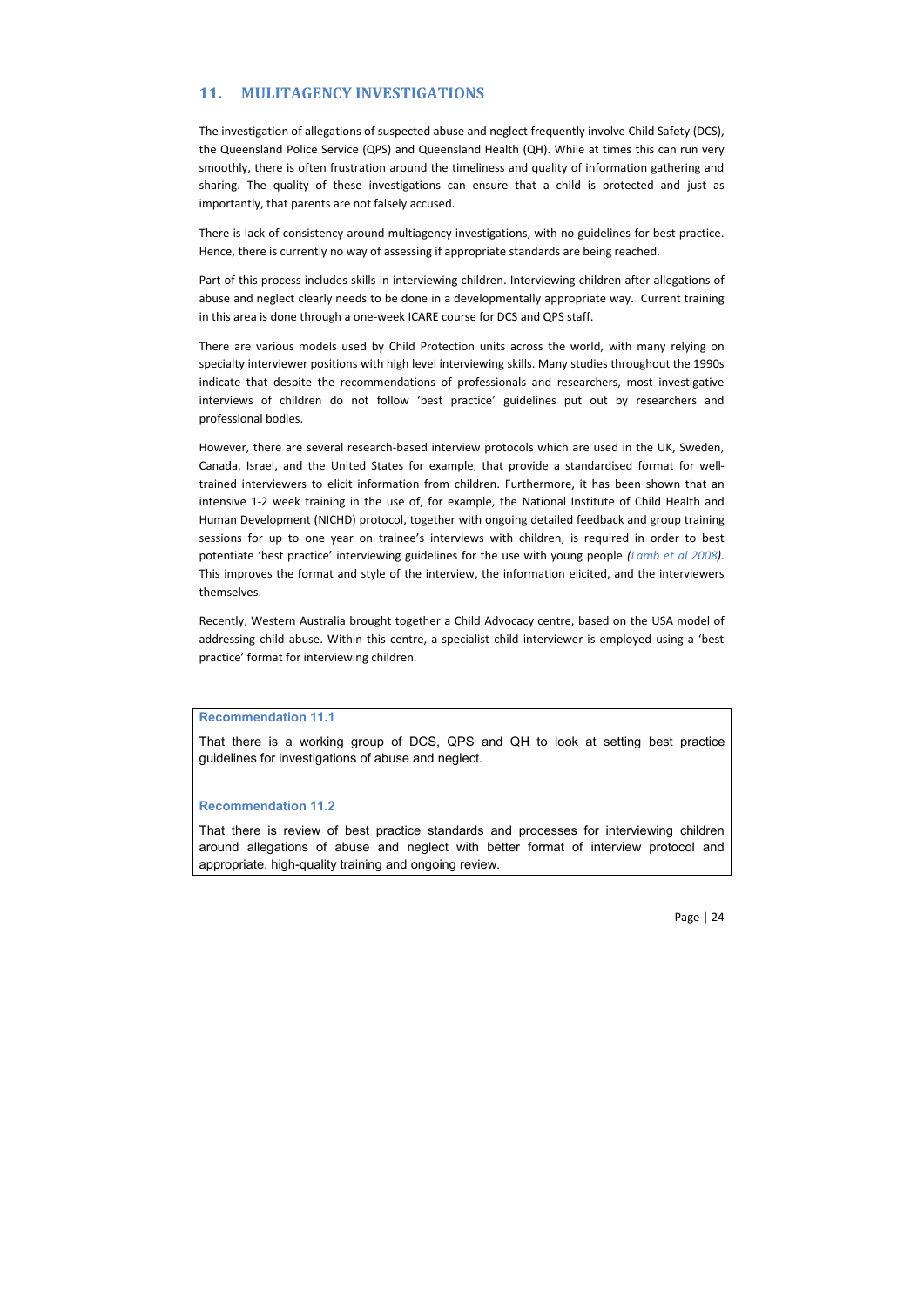# **12. SEXUAL OFFENDING IN YOUNG PEOPLE**

*The following comments are made by Ms Judy Fox, Manager of the Mater Family and Youth Counselling Service (MFYCS), which provides therapy to young people who sexually offend and their families.*

In our experience over the past 6 years, the major concern has been the gross inconsistencies apparent across different Child Safety Service Centres (CSSC) in response to sexual offending by young people. For example:

In some cases where a young person who has sexually offended (YPSO) is living in the family home with the child or children that were harmed, Child Safety (DCS) becomes actively involved and will allow the YPSO to remain in the home. In other cases, however, DCS will become involved but will remove the YPSO from the home immediately.

Further, there appears to be no consistency in regards to whether or not the carer(s)/ parent(s) have been assessed as 'acting protectively'. In some cases, DCS is not involved at all or have only made phone assessments with parents which form the basis of the decision to allow the YPSO to remain in the home.

#### **Recommendation 12.1**

That thorough, face-to-face assessments are undertaken for each case involving an YPSO who lives with the child/ children that has/ have been harmed, and that the decisions regarding placement of the YPSO are made on a case-by-case basis, determined by these thorough assessments.

## **Recommendation 12.2**

That DCS ensures that the file remains open while legal proceedings are continuing for the YPSO (this should include the Youth Justice conferencing process until end of the conference agreement).

It has been noted that there is considerable variation across CSSC in the way the processes of family reunification is managed after a YPSO has been removed from the family home. In some cases, our service has been invited to attend family group meetings and stakeholder meetings in order to assist in the careful planning of gradual reunification. Our input has been welcomed and taken into consideration in some cases, yet, there are times that we have not been consulted or included in the process at all, despite contact from us offering vital information about the YPSO and/ or the harmed sibling. In this case, there is often a lack of liaison and communication between DCS and other agencies involved with the YPSO, such as residential care agencies, other counselling services and schools etc.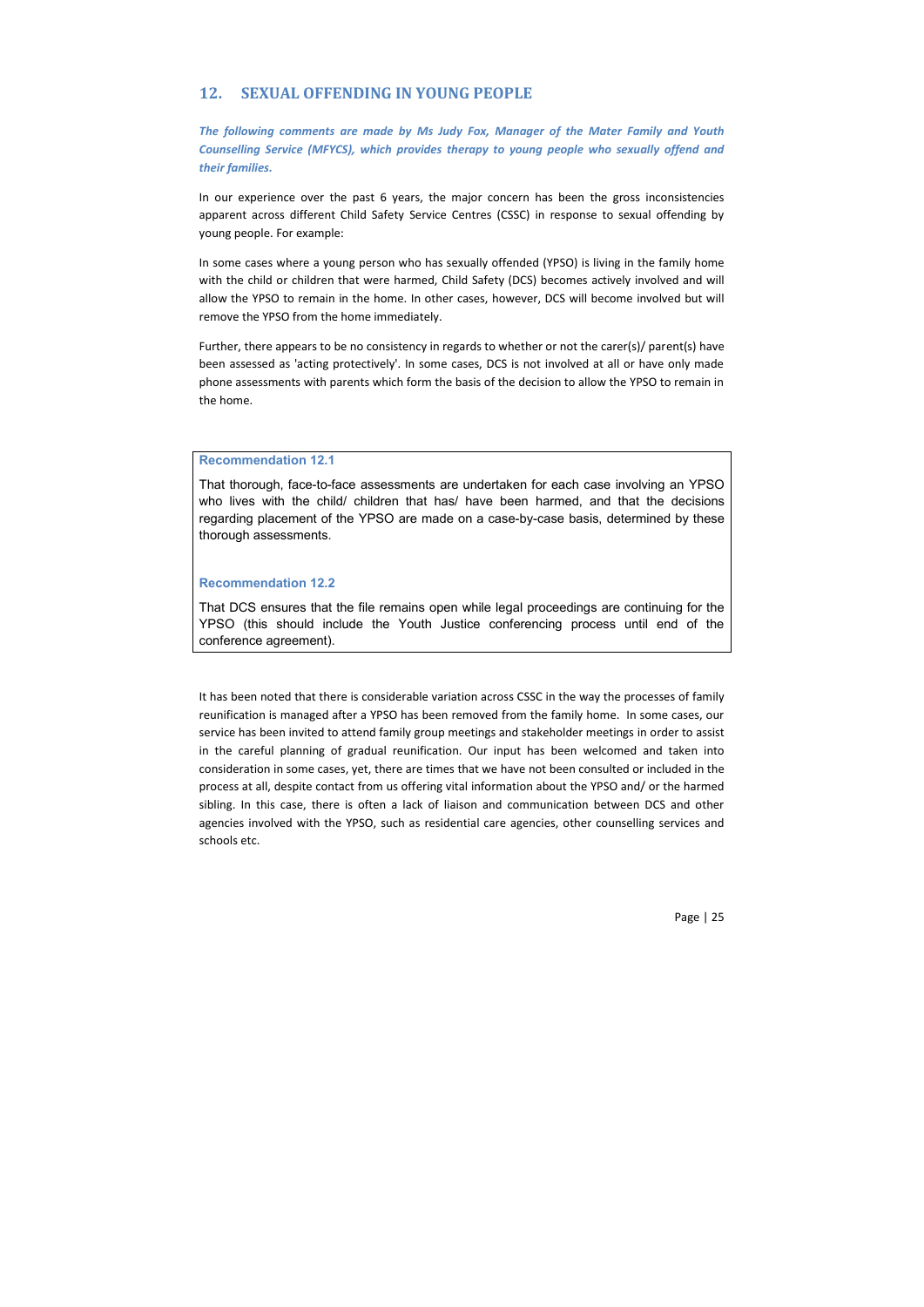## **Recommendation 12.3**

That DCS ensures that there is a carefully planned and collaborative approach (involving all agencies engaged with the YPSO) to the process of gradual family reunification in cases where a YPSO has been removed from the family home.

It appears that active, effective involvement and interest by DCS begins to wane in the lives of some YPSOs involved with DCS, when they reach the age of around 15 years. Again, there is variation across CSCCs and between DCS workers. Although there have been some exceptions, these appear to be due mainly to the attitude and practice of the individual DCS officer involved, rather than to any consistent application of DCS policy or procedure. While there may be transition processes and even teams in place to monitor this period in a YPSOs life (approx. 16 years), this approach appears to be inconsistent and, at times, ineffective.

#### **Recommendation 12.4**

That transition issues are considered from the early teen years (12/13 years) if YPSOs are involved with DCS at that point. A DCS team approach should be implemented to monitor and address this early period.

A separate team could be responsible for particular attention to the vital 'transition to adulthood' process when YPSOs reach 15/16 years. Focus from early to late teen years should include:

- Assisting young people to engage in pro-social activities
- Life skill training (including interpersonal communication skills, sexual ethics and psycho education)
- Educational and employment/ training opportunities which are achievable and appropriate for each individual young person.

All this is often ineffectual if it does not begin well before age 16 years.

On occasions, DCS officers have requested that Mater Family and Youth Counselling Services (MFYCS) provide long term risk assessments of YPSOs or for MFYCS to be held responsible for monitoring the risk for sexually reoffending, both of which would appear to be the responsibility of DCS.

It appears that many front line DCS officers assigned to complex cases which involve extremely vulnerable children and often chaotic families, may be the most inexperienced and possibly lowest qualified workers. Not surprisingly, staff turnover appears to be a major issue within DCS. Some YPSOs who have attended our service have experienced multiple changes of their allocated Child Safety Officer (CSO). Many YPSOs have already experienced abuse, trauma, and early attachment disruption; developing trust through consistency and stability is paramount to their healing and future safety. Evidence indicates that risk for sexual re-offending is also related to these factors.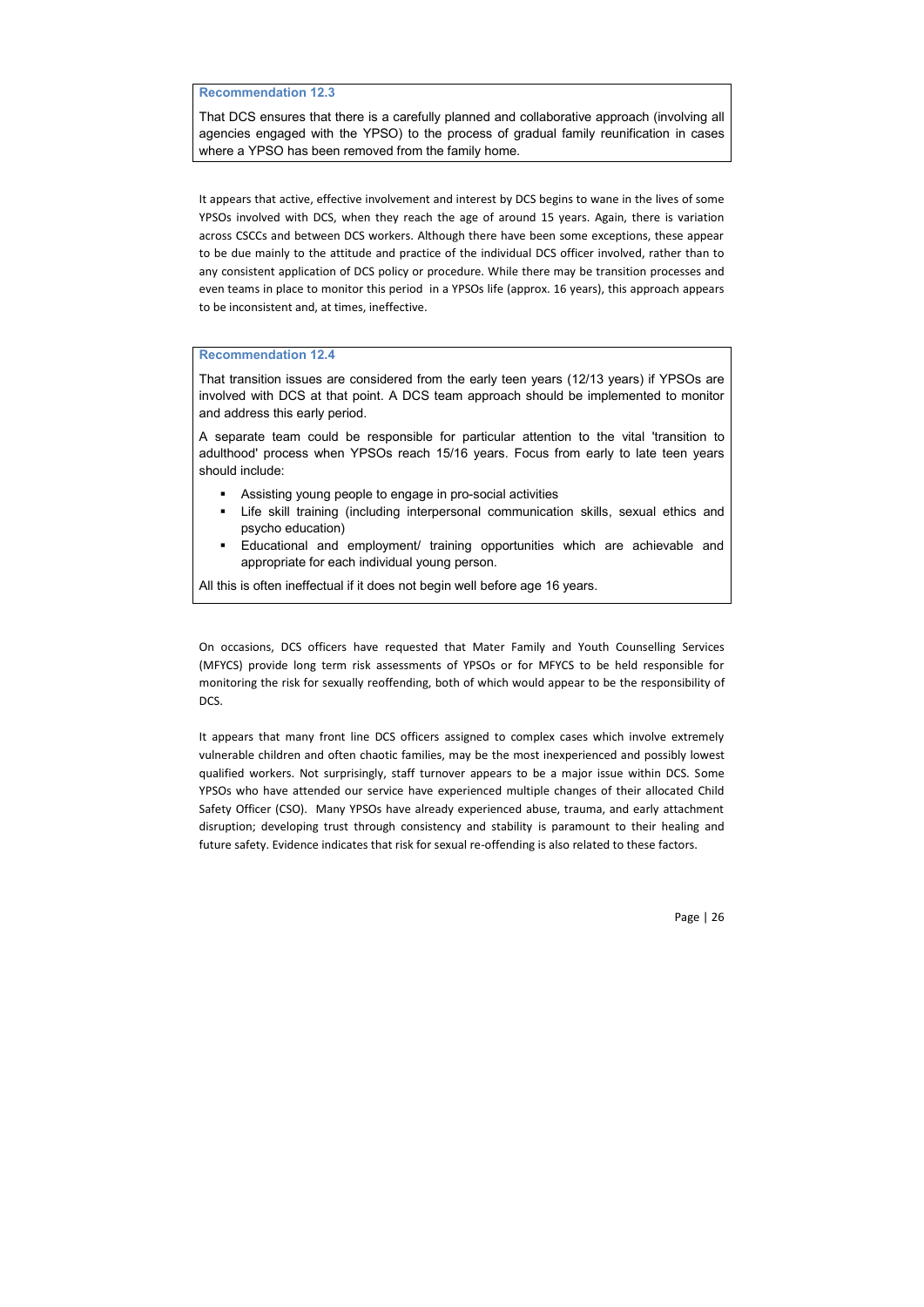We have further found that effective communication with DCS officers is extremely difficult at times, that is: lack of consultation and inclusion, not having calls returned, being difficult to engage with and resisting the sharing of information, even when families have provided authorisation to release information.

#### **Recommendation 12.5**

That DCS front line workers have appropriate tertiary qualifications and, prior to commencing work, are trained sufficiently to gain a solid understanding of infant, child and adolescent development, and of other vital and relevant areas such as different types of abuse and subsequent trauma, and the short and long term impacts different forms of abuse.

#### **Recommendation 12.6**

That appropriate support for front line workers is provided to minimize the impact of vicarious trauma. There is strong evidence suggesting that vicarious trauma is a normal and expected outcome for those working with traumatised people and traumatising material. Consequently, there is an onus on organisations to support front line workers in this area and to encourage a work environment and culture that recognises and normalises this phenomena. Appropriate and effective supervision, opportunities for de-briefing and appropriate and diverse caseloads are paramount to this support *(Morrison, 2007).*

#### **Recommendation 12.7**

In general, that a more effective approach to child protection in Queensland might encompass a philosophy where children/ young person's permanency, safety and stability take precedence over all else once early intervention practice with families has been tried and failed.

A systemic, multiagency approach similar to the old SCAN model, might attempt to play the role of a 'separate, independent body' which could overview and ensure that each child atrisk is receiving the appropriate response in a timely and appropriate manner.

Alongside this model, there should be organisational structures and policies in place to provide and maintain greater care, support and training for frontline staff.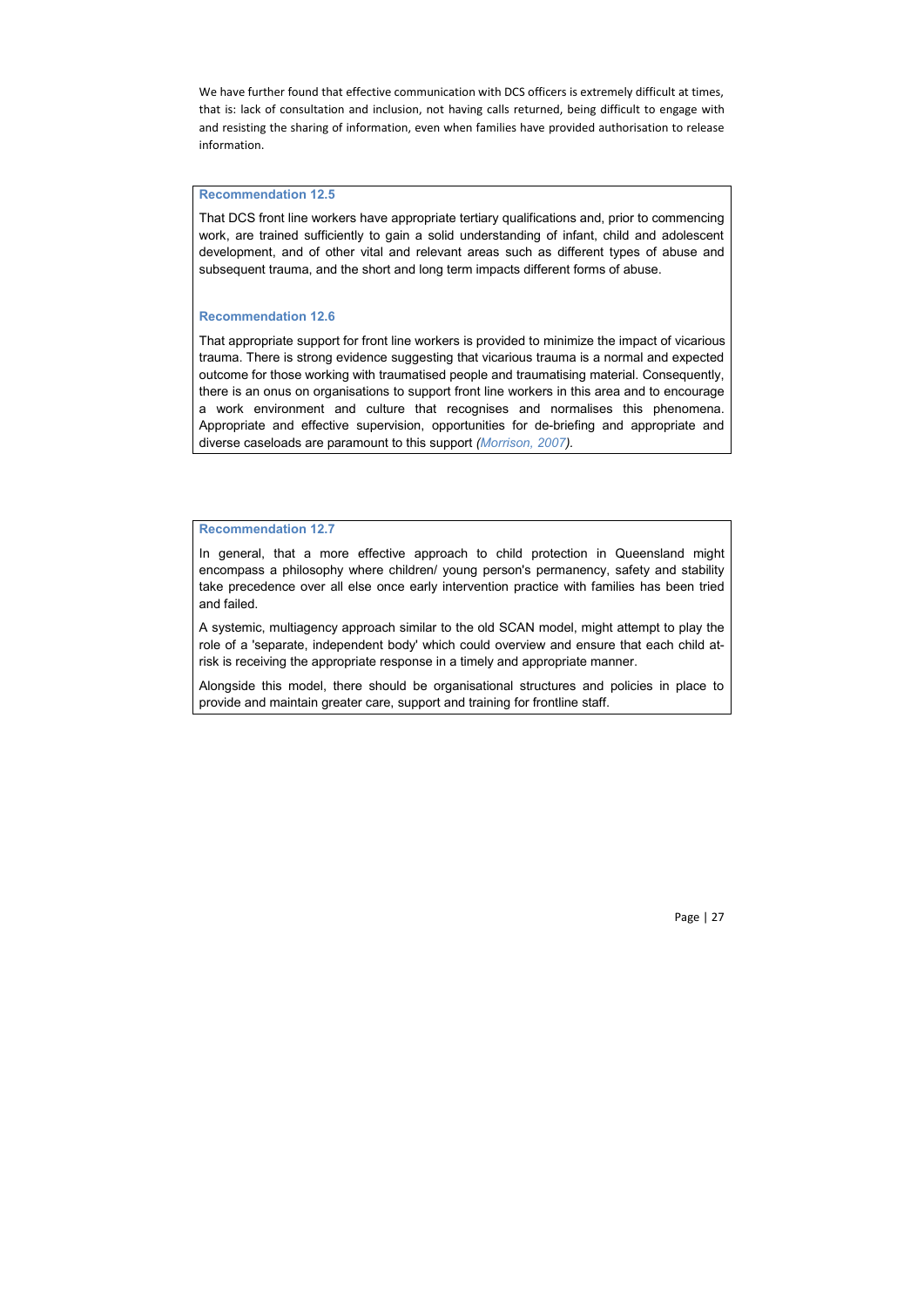# **RECOMMENDATIONS SUMMARY**

| <b>DESKILLING OF THE CHILD PROTECTION WORKFORCE</b>                                              |                                                                                                                                                                                                                                                                                                                                                              |  |
|--------------------------------------------------------------------------------------------------|--------------------------------------------------------------------------------------------------------------------------------------------------------------------------------------------------------------------------------------------------------------------------------------------------------------------------------------------------------------|--|
| <b>Recommendation 1.1</b>                                                                        | That support is given to the establishment and retention of a highly<br>skilled child protection workforce where clinical judgment based on<br>this expertise is valued over screening tools.                                                                                                                                                                |  |
| <b>Recommendation 1.2</b>                                                                        | That assessment is done in a way that acknowledges the complexity<br>of underlying child protection issues.                                                                                                                                                                                                                                                  |  |
| THE THRESHOLD OF RAISING A CHILD PROTECTION NOTIFICATION                                         |                                                                                                                                                                                                                                                                                                                                                              |  |
| <b>Recommendation 2</b>                                                                          | That consideration is given to review of the high threshold DCS have<br>for investigating child protection concerns, with acknowledgment of<br>the limitations other professionals have in being able to identify risk<br>and protective factors and demonstrable harm.                                                                                      |  |
| PLACEMENT OPTIONS FOR OUT-OF-HOME CARE, INCLUDING CONSIDERATION OF<br><b>PERMANENCY PLANNING</b> |                                                                                                                                                                                                                                                                                                                                                              |  |
| <b>Recommendation 3</b>                                                                          | There needs to be a review of available OOHC placement options with<br>consideration of permanency planning with the option in some select<br>cases for adoption. This may require re-consideration of the principle<br>of 'least intrusive' intervention with perhaps stronger emphasis on<br>the needs of the child, not just physically, but emotionally. |  |
| <b>MEDICAL NEEDS OF CHILDREN IN NEED OF PROTECTION</b>                                           |                                                                                                                                                                                                                                                                                                                                                              |  |
| <b>Recommendation 4</b>                                                                          | That further consideration is given to a cost effective model of<br>medical care for children assessed as suffering harm, including those<br>in need of protection. This might involve specialist staff supporting<br>primary care physicians in the community.                                                                                              |  |
| <b>ADOLESCENTS</b>                                                                               |                                                                                                                                                                                                                                                                                                                                                              |  |
| <b>Recommendation 5.1</b>                                                                        | That consideration is given to adolescent specialist teams.                                                                                                                                                                                                                                                                                                  |  |
| <b>Recommendation 5.2</b>                                                                        | That multiagency consideration is given to how to best manage high-<br>risk young people.                                                                                                                                                                                                                                                                    |  |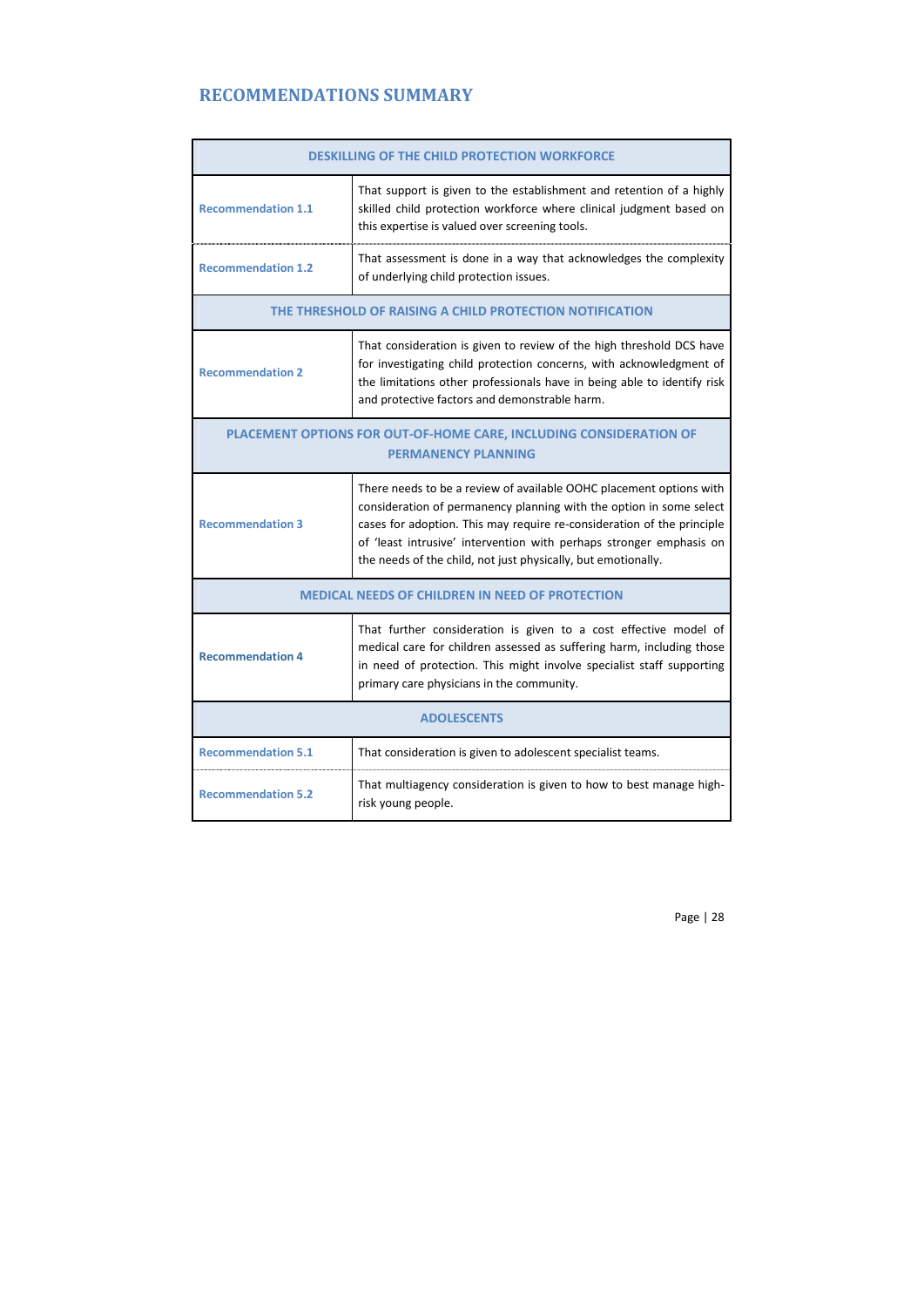|                                                  | <b>NEWBORN AND PERINATAL PERIOD</b>                                                                                                                                                                                                                                                                                                                                                                                                                                                                                                       |
|--------------------------------------------------|-------------------------------------------------------------------------------------------------------------------------------------------------------------------------------------------------------------------------------------------------------------------------------------------------------------------------------------------------------------------------------------------------------------------------------------------------------------------------------------------------------------------------------------------|
| <b>Recommendation 6.1</b>                        | That consideration is given to the possibility of being able to issue a<br>TAO prior to the birth of a baby, where it has been assessed that the<br>baby is in need of protection after birth, and/ or that there may be a<br>'flight risk' that would place the baby at significant risk.                                                                                                                                                                                                                                                |
| <b>Recommendation 6.2</b>                        | That consideration is given to the issue of guardianship for babies of<br>mothers who are under the care of an adult guardian.                                                                                                                                                                                                                                                                                                                                                                                                            |
|                                                  | <b>ATTACHMENT</b>                                                                                                                                                                                                                                                                                                                                                                                                                                                                                                                         |
| <b>Recommendation 7.1</b>                        | That, in any child protection investigation, an infant's need for a<br>secure attachment relationship is appropriately assessed and<br>considered. This requires adequate training of child protection<br>workers to conduct this assessment, or to interpret and act on the<br>findings of assessments performed by other suitably qualified<br>clinicians.                                                                                                                                                                              |
| <b>Recommendation 7.2</b>                        | That attachment-informed interventions are provided to families at-<br>risk.                                                                                                                                                                                                                                                                                                                                                                                                                                                              |
| <b>Recommendation 7.3</b>                        | That out-of-home care (OOHC) placement should be informed by<br>attachment principles, including the importance of foster carers as<br>primary attachment figures, the stability of placement to allow such<br>attachments to form, and the training and support of foster carers to<br>provide the specialised care OOHC children need.                                                                                                                                                                                                  |
| <b>Recommendation 7.4</b>                        | That it is recognised that infants and very young children who are<br>hospitalised for extended periods in the absence of a primary carer<br>are at high risk of developing attachment disorders and other adverse<br>sequelae resulting from the absence of a buffer against the challenges<br>of a hospital environment. These situations should be seen as urgent<br>and when child protection services become involved, a foster carer<br>should be identified as soon as possible to allow the child to attach to<br>a single carer. |
| <b>SCAN AND OTHER MULTI-AGENCY COLLABORATION</b> |                                                                                                                                                                                                                                                                                                                                                                                                                                                                                                                                           |
| <b>Recommendation 8.1.1</b>                      | That the current SCAN team structure is reviewed, with consideration<br>of the scope and the function of the team.                                                                                                                                                                                                                                                                                                                                                                                                                        |
| <b>Recommendation 8.1.2</b>                      | That SCAN team representatives come together as equal partners,<br>each with their own area of expertise.                                                                                                                                                                                                                                                                                                                                                                                                                                 |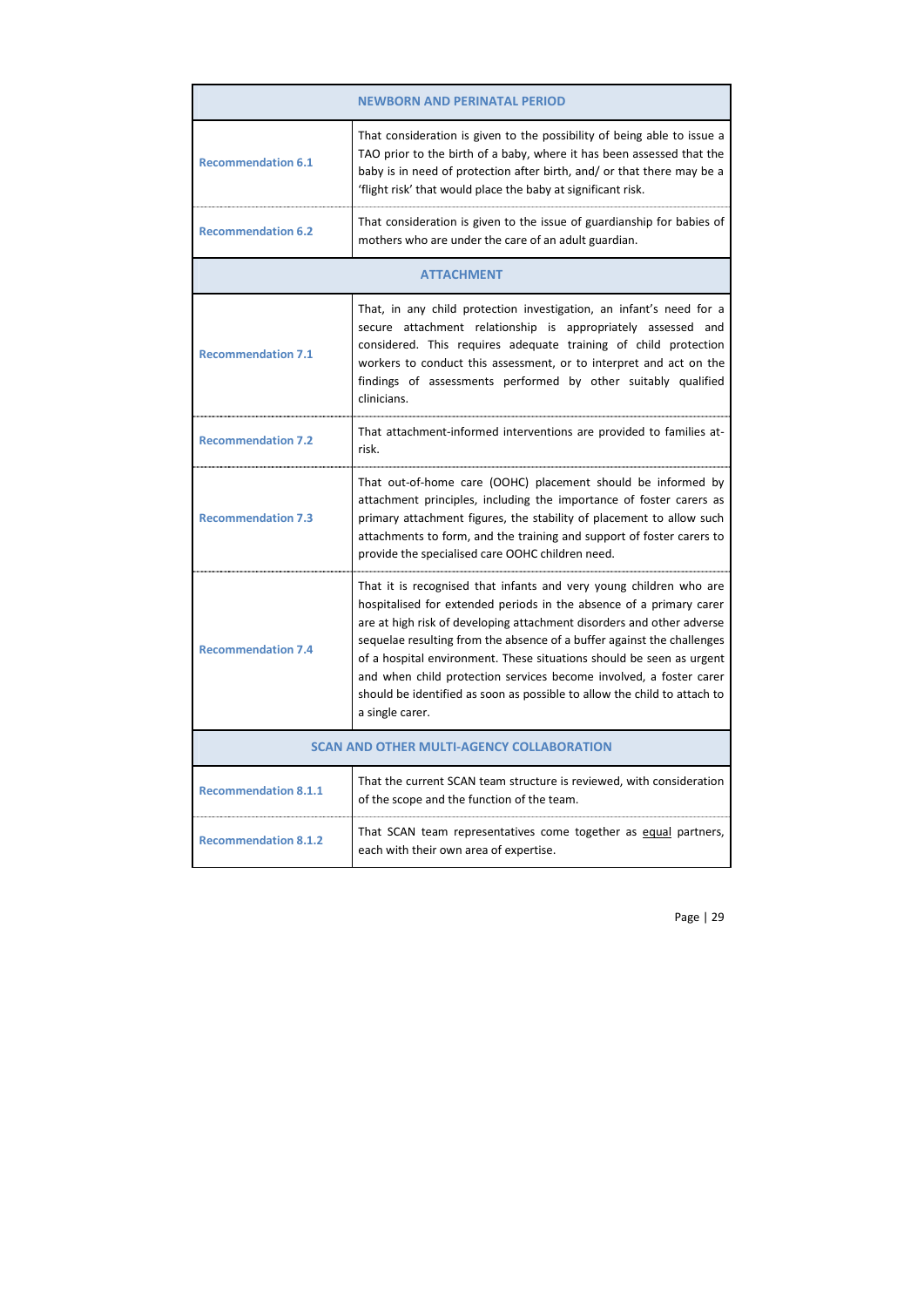| <b>Recommendation 8.1.3</b>                                            | That SCAN meetings are coordinated and chaired by an independent<br>body.                                                                                                                                                                                                                                                                           |  |
|------------------------------------------------------------------------|-----------------------------------------------------------------------------------------------------------------------------------------------------------------------------------------------------------------------------------------------------------------------------------------------------------------------------------------------------|--|
| <b>Recommendation 8.2</b>                                              | That there is improved sharing of information, enabling health<br>workers to be effective in their care of vulnerable children, and<br>acknowledging that sound child protection assessments and decision-<br>making can only happen when the present is understood in the<br>context of the past and the trajectory of the child and their family. |  |
|                                                                        | <b>CHILD SAFETY - AFTER HOURS SERVICE</b>                                                                                                                                                                                                                                                                                                           |  |
| <b>Recommendation 9</b>                                                | That the resourcing of CSAHS is reviewed, with view to expansion of<br>the service to allow for best practice standards at all times, including<br>after hours.                                                                                                                                                                                     |  |
| NON-ATTENDANCE AT SCHOOL NEEDS TO BE SEEN AS A CHILD PROTECTION MATTER |                                                                                                                                                                                                                                                                                                                                                     |  |
| <b>Recommendation 10</b>                                               | That lack of school attendance is considered to be a sign of<br>educational neglect and should be considered a matter that may<br>require a child protection investigation.                                                                                                                                                                         |  |
|                                                                        | <b>MULITAGENCY INVESTIGATIONS</b>                                                                                                                                                                                                                                                                                                                   |  |
| <b>Recommendation 11.1</b>                                             | That there is a working group of DCS, QPS and QH to look at setting<br>best practice guidelines for investigations of abuse and neglect.                                                                                                                                                                                                            |  |
| <b>Recommendation 11.2</b>                                             | That there is review of best practice standards and processes for<br>interviewing children around allegations of abuse and neglect with<br>better format of interview protocol and appropriate, high-quality<br>training and ongoing review.                                                                                                        |  |
| <b>SEXUAL OFFENDING IN YOUNG PEOPLE</b>                                |                                                                                                                                                                                                                                                                                                                                                     |  |
| <b>Recommendation 12.1</b>                                             | That thorough, face-to-face assessments are undertaken for each case<br>involving an YPSO who lives with the child/ children that has/ have<br>been harmed, and that the decisions regarding placement of the YPSO<br>are made on a case-by-case basis, determined by these thorough<br>assessments.                                                |  |
| <b>Recommendation 12.2</b>                                             | That DCS ensures that the file remains open while legal proceedings<br>are continuing for the YPSO (this should include the Youth Justice<br>conferencing process until end of the conference agreement).                                                                                                                                           |  |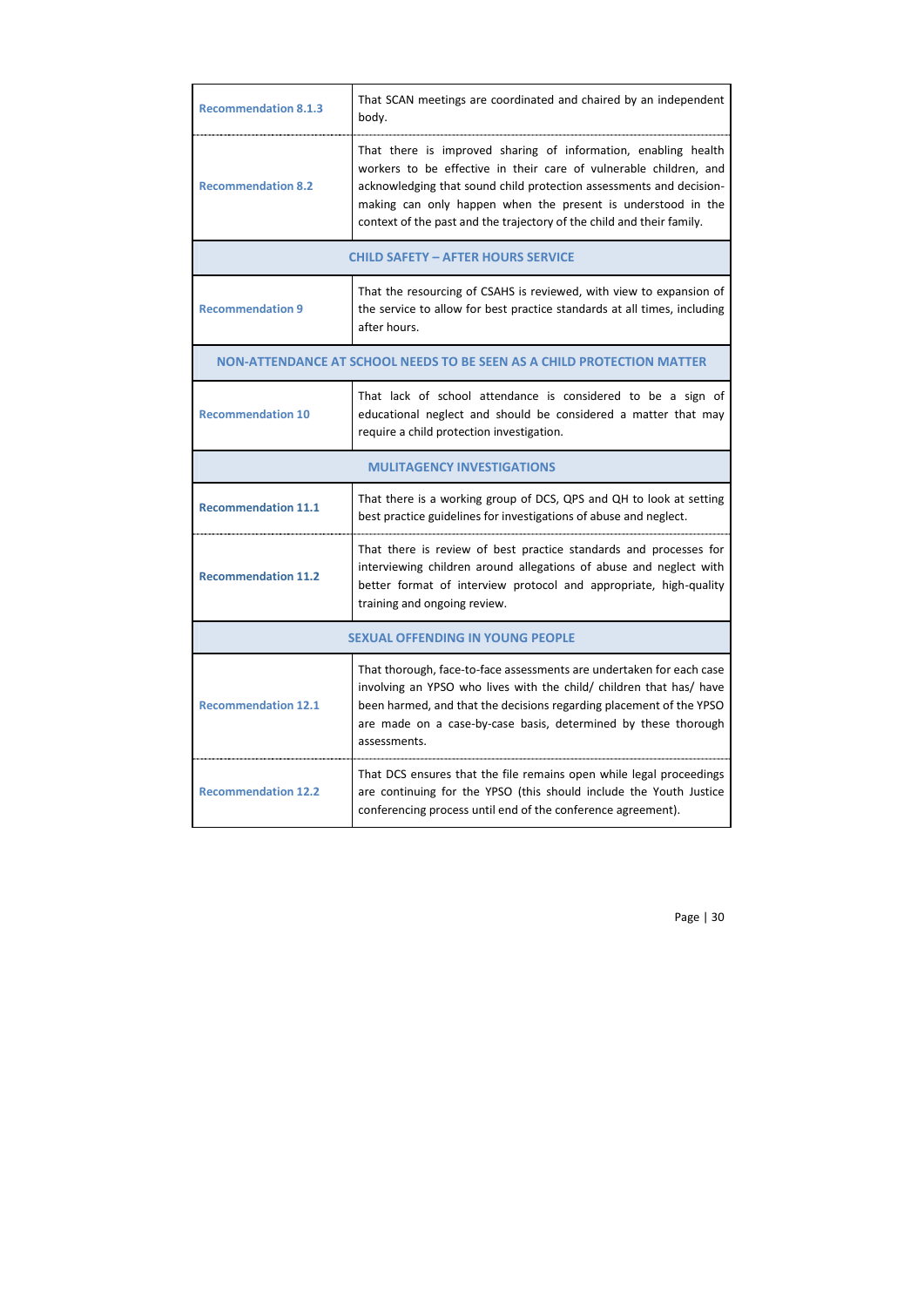| <b>Recommendation 12.3</b> | That DCS ensures that there is a carefully planned and collaborative<br>approach (involving all agencies engaged with the YPSO) to the<br>process of gradual family reunification in cases where a YPSO has<br>been removed from the family home.                                                                                                                                                                                                                                                                                         |
|----------------------------|-------------------------------------------------------------------------------------------------------------------------------------------------------------------------------------------------------------------------------------------------------------------------------------------------------------------------------------------------------------------------------------------------------------------------------------------------------------------------------------------------------------------------------------------|
|                            | That transition issues are considered from the early teen years (12/13)<br>years) if YPSOs are involved with DCS at that point. A DCS team<br>approach should be implemented to monitor and address this early<br>period.                                                                                                                                                                                                                                                                                                                 |
|                            | A separate team could be responsible for particular attention to the<br>vital 'transition to adulthood' process when YPSOs reach 15/16 years.<br>Focus from early to late teen years should include:                                                                                                                                                                                                                                                                                                                                      |
| <b>Recommendation 12.4</b> | Assisting young people to engage in pro-social activities<br>Life skill training (including interpersonal communication<br>skills, sexual ethics and psycho education)<br>Educational and employment/ training opportunities which<br>are achievable and appropriate for each individual young<br>person.                                                                                                                                                                                                                                 |
|                            | All this is often ineffectual if it does not begin well before age 16<br>years.                                                                                                                                                                                                                                                                                                                                                                                                                                                           |
| <b>Recommendation 12.5</b> | That DCS front line workers have appropriate tertiary qualifications<br>and, prior to commencing work, are trained sufficiently to gain a solid<br>understanding of infant, child and adolescent development, and of<br>other vital and relevant areas such as different types of abuse and<br>subsequent trauma, and the short and long term impacts different<br>forms of abuse.                                                                                                                                                        |
|                            | That appropriate support for front line workers is provided to<br>minimize the impact of vicarious trauma.                                                                                                                                                                                                                                                                                                                                                                                                                                |
| <b>Recommendation 12.6</b> | There is strong evidence suggesting that vicarious trauma is a normal<br>and expected outcome for those working with traumatised people<br>and traumatising material. Consequently, there is an onus on<br>organisations to support front line workers in this area and to<br>encourage a work environment and culture that recognises and<br>normalises this phenomena. Appropriate and effective supervision,<br>opportunities for de-briefing and appropriate and diverse caseloads<br>are paramount to this support (Morrison, 2007). |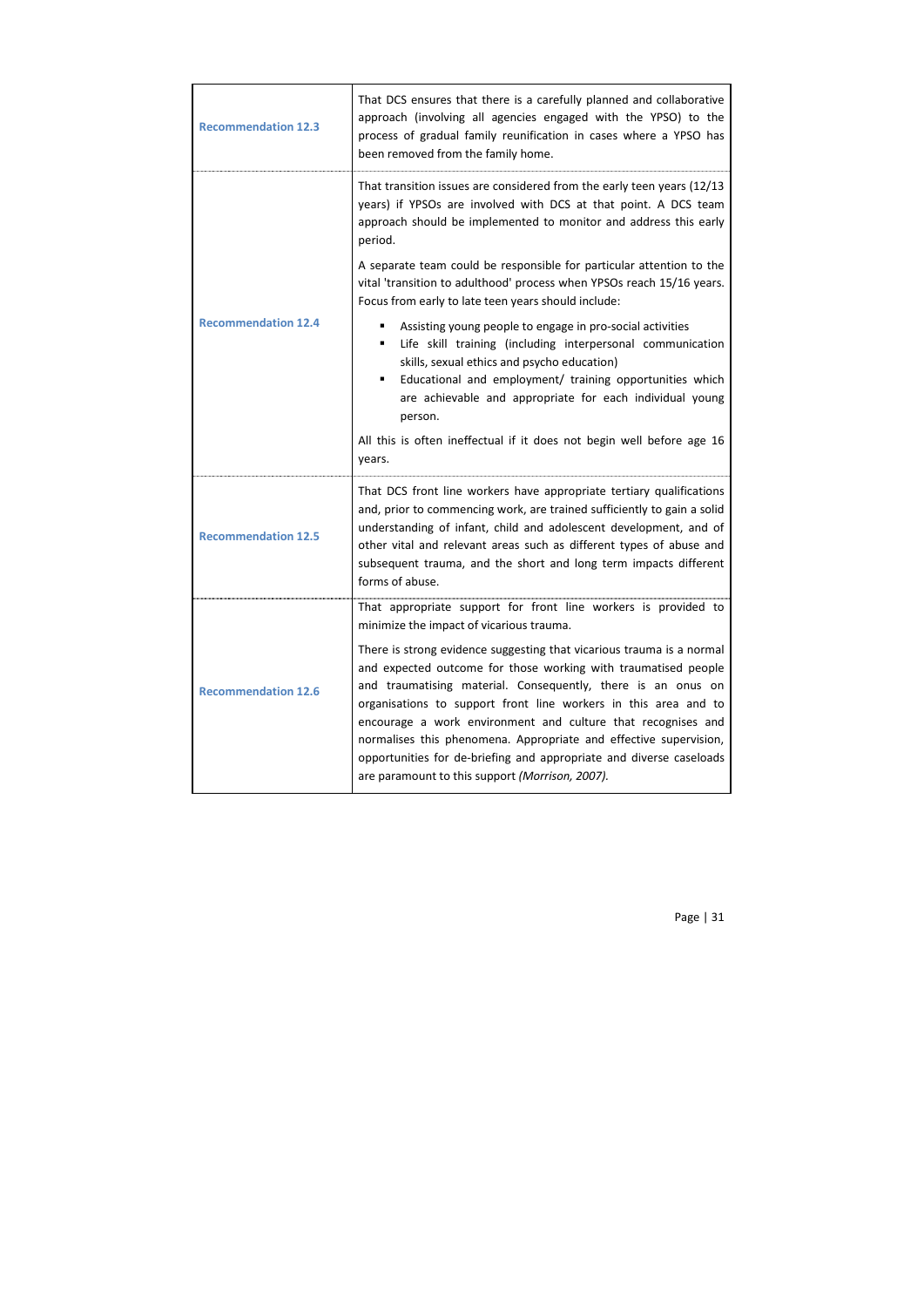| <b>Recommendation 12.7</b> | In general, that a more effective approach to child protection in<br>Queensland might encompass a philosophy where children/ young<br>person's permanency, safety and stability take precedence over all<br>else once early intervention practice with families has been tried and<br>failed. |
|----------------------------|-----------------------------------------------------------------------------------------------------------------------------------------------------------------------------------------------------------------------------------------------------------------------------------------------|
|                            | A systemic, multiagency approach similar to the old SCAN model,<br>might attempt to play the role of a 'separate, independent body'<br>which could overview and ensure that each child at-risk is receiving<br>the appropriate response in a timely and appropriate manner.                   |
|                            | Alongside this model, there should be organisational structures and<br>policies in place to provide and maintain greater care, support and<br>training for frontline staff.                                                                                                                   |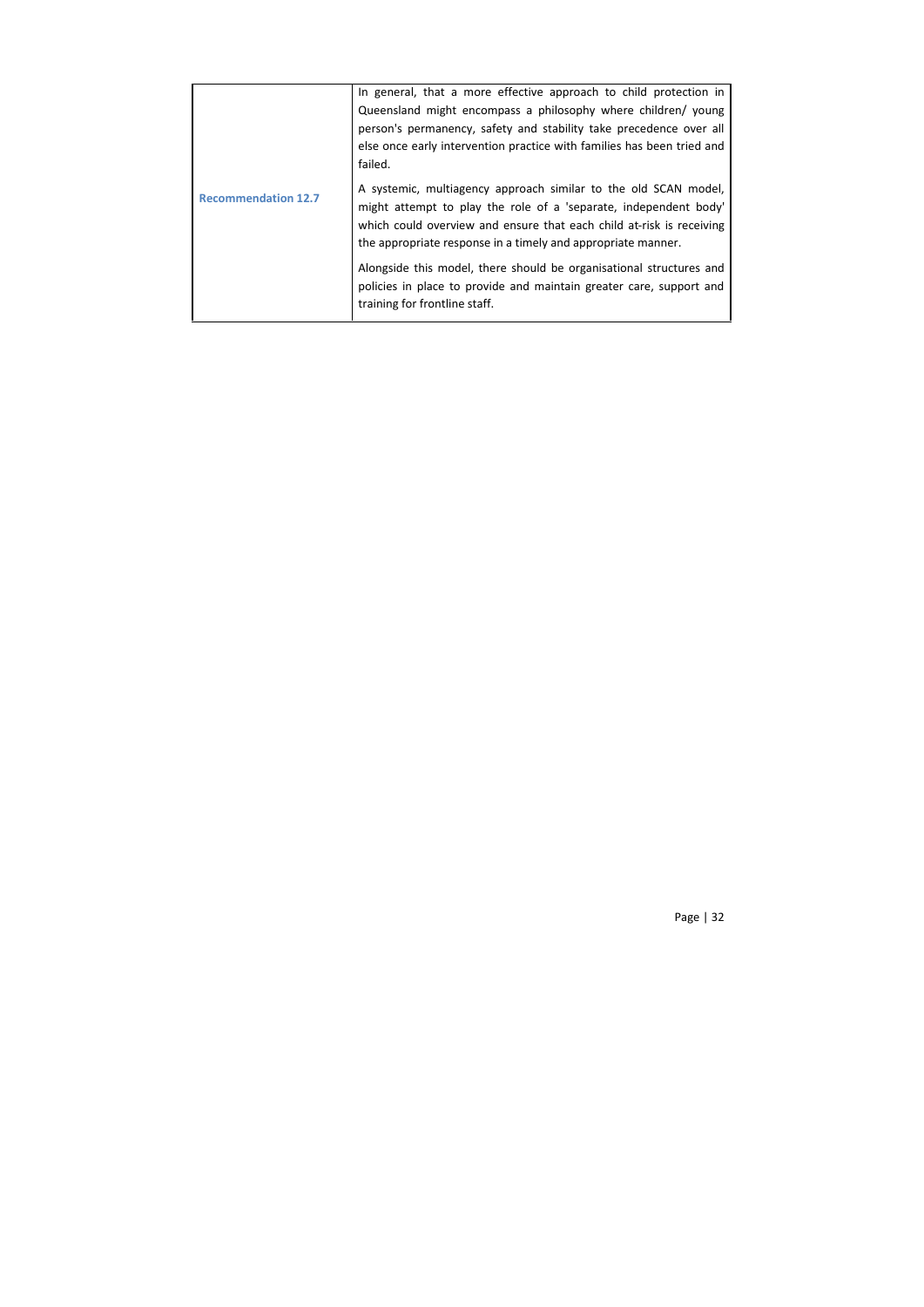# **BIBLIOGRAPHY**

- 1. *The mental health care needs of children in out-of-home care: a report from the expert working committee of the Faculty of Child and Adolescent Psychiatry*, 2008, Royal Australian and New Zealand College of Psychiatrists (RANZCP): Melbourne.
- 2. Allen, G., *Early intervention: the next steps. An independent report to Her Majesty's government*, 2011, HM Government: London.
- 3. Brindle, D., *Abused children 'better off in care'. Trying to reunite maltreated children with families runs a high risk of failure, report shows*, in *Guardian*2010: UK.
- 4. Bromfield, L., et al., *Issues for the safety and wellbeing of children in families with multiple and complex problems. The co-occurrence of domestic violence, parental substance misuse, and mental health problems*, in *NCPC Issues*2010, Australian Institute of Family Studies (AIFS), National Child Protection Clearing House: Melbourne.
- 5. Coe, C.L., et al., *Challenges to maternal wellbeing during pregnancy impact temperament, attention, and neuromotor responses in the infant rhesus monkey.* Dev Psychobiol, 2010. **52**(7): p. 625-37.
- 6. Contandriopoulos, D. and A. Brousselle, *Reliable in their failure: an analysis of healthcare reform policies in public systems.* Health Policy, 2010. **95**(2-3): p. 144-52.
- 7. Dalziel, K. and L. Segal, *Home visiting programmes for the prevention of child maltreatment: costeffectiveness of 33 programmes.* Arch Dis Child, 2012.
- 8. De Bellis, M.D., et al., *Brain structures in pediatric maltreatment-related posttraumatic stress disorder: a sociodemographically matched study.* Biol Psychiatry, 2002. **52**(11): p. 1066-78.
- 9. Dozier, M., et al., *Interventions for foster parents: implications for developmental theory.* Dev Psychopathol, 2002. **14**(4): p. 843-60.
- 10. Dozier, M., D. Dozier, and M. Manni, *Attachment and biobehavioral catch-up: The ABC's of helping infants in foster care cope with early adversity.* Zero to Three, 2002(April/ May): p. 7-13.
- 11. Dozier, M., et al., *Intervening with foster infants's caregivers: targeting three critical needs* Infant Mental Health J, 2002. **23**(5): p. 541–554.
- 12. Dozier, M., et al., *Developing evidence-based interventions for foster children: an example of a randomized clinical trial with infants and toddlers.* J Soc Issues, 2006. **62**(4): p. 765--783.
- 13. Edmiston, E.E., et al., *Corticostriatal-limbic gray matter morphology in adolescents with self-reported exposure to childhood maltreatment.* Arch Pediatr Adolesc Med, 2011. **165**(12): p. 1069-77.
- 14. Enlow, M.B., et al., *Interpersonal trauma exposure and cognitive development in children to age 8 years: a longitudinal study.* J Epidemiol Community Health, 2012.
- 15. Fisher, P.A. and J.H. Pfeifer, *Conceptual and methodological issues in neuroimaging studies of the effects of child maltreatment.* Arch Pediatr Adolesc Med, 2011. **165**(12): p. 1133-4.
- 16. Garner, A.S. and J.P. Shonkoff, *Early childhood adversity, toxic stress, and the role of the pediatrician: translating developmental science into lifelong health.* Pediatrics, 2012. **129**(1): p. e224-31.
- 17. Goldsmith, D.F., D. Oppenheim, and J. Wanlass, *Separation and reunification: using attachment theory and research to inform decisions affecting the placements of children in foster care.* Juvenile Fam Court J, 2004. **55**(2): p. 1-13.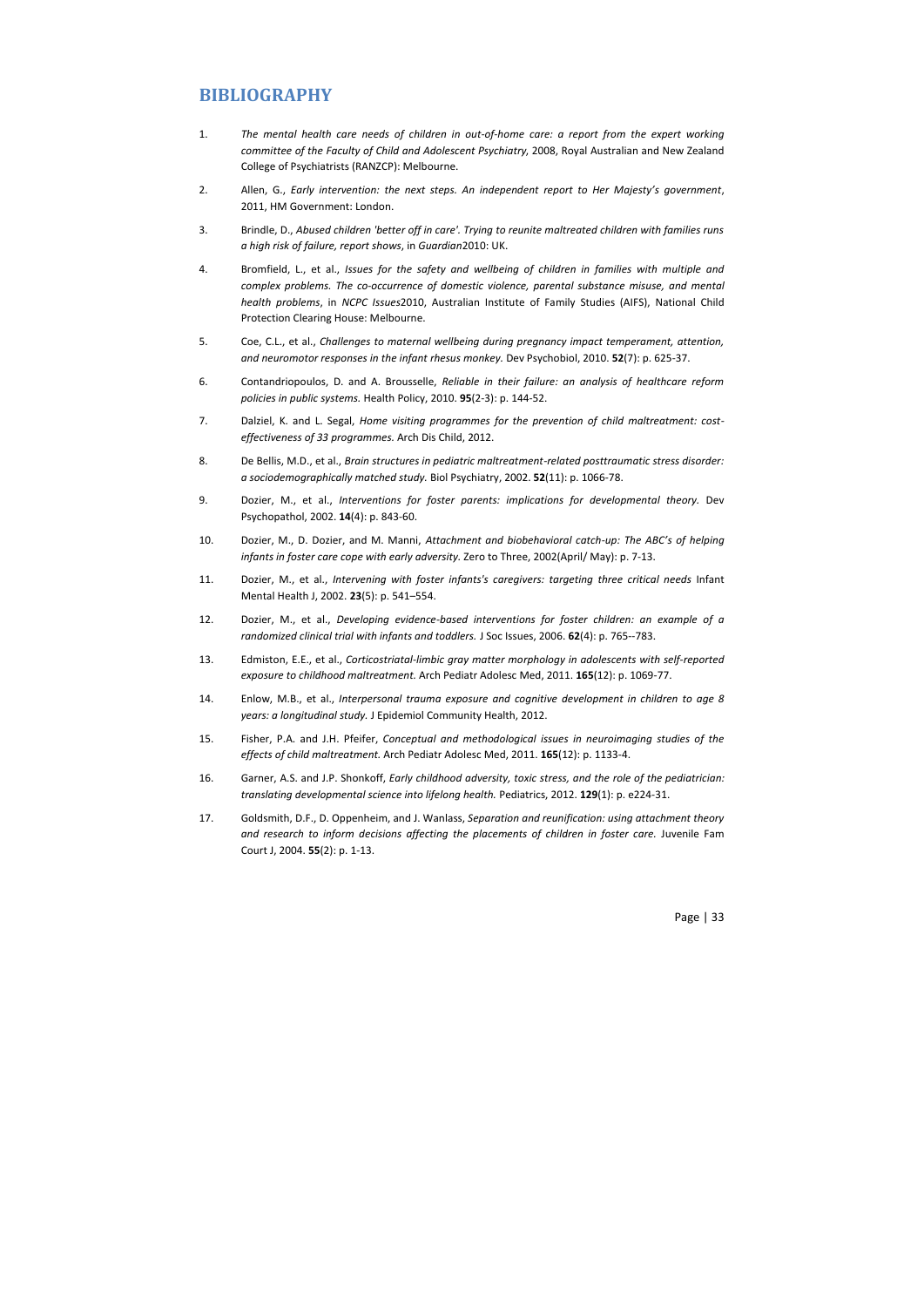- 18. Hart, H. and K. Rubia, *Neuroimaging of child abuse: a critical review.* Front Hum Neurosci, 2012. **6**: p. 52.
- 19. Heim, C., et al., *Neurobiological and psychiatric consequences of child abuse and neglect.* Dev Psychobiol, 2010. **52**(7): p. 671-90.
- 20. Heller, S.S., A.T. Smyke, and N.W. Boris, *Very young foster children and foster families: clinical challenges and interventions.* Infant Mental Health J, 2002. **23**(5): p. 555–575.
- 21. Hughes, D., *An attachment focussed treatment for foster and adoptive families.* Service & Practice Update, 2005. **4**(4): p. 26-28.
- 22. Labonte, B., et al., *Genome-wide Epigenetic Regulation by Early-Life TraumaGenome Epigenetic Regulation by Early-Life Trauma.* Arch Gen Psychiatry, 2012. **69**(7): p. 722-31.
- 23. Lamb, M.E., et al., *A structured forensic interview protocol improves the quality and informativeness of investigative interviews with children: a review of research using the NICHD Investigative Interview Protocol.* Child Abuse Negl, 2007. **31**(11-12): p. 1201-31.
- 24. Mills, R., et al., *Child abuse and neglect and cognitive function at 14 years of age: findings from a birth cohort.* Pediatrics, 2011. **127**(1): p. 4-10.
- 25. Morrison, Z., *'Feeling heavy': vicarious trauma and other issues facing those who work in the sexual assault field*, in *ACSSA wrap*2007, Australian centre for the study of sexual assault (Australian Institute of Family studies): Melbourne.
- 26. Munro, E., *The Munro review of child protection: final report. A child-centred system*, 2011, Department for education: London.
- 27. Mustard, F., *Creating equal opportunities for all children*, 2007: Adelaide
- 28. O'Hara, M., *Report reveals why so many children end up in prison. The first in-depth analysis for more than 20 years into why so many children and young people are doing time reveals some uncomfortable findings*, in *Guardian*2010: UK.
- 29. Prasad, M.R., L.A. Kramer, and L. Ewing-Cobbs, *Cognitive and neuroimaging findings in physically abused preschoolers.* Arch Dis Child, 2005. **90**(1): p. 82-5.
- 30. Rees, C.A., *Thinking about children's attachments.* Arch Dis Child, 2005. **90**(10): p. 1058-65.
- 31. Rees, C.A., *Mind the gaps.* Arch Dis Child, 2009. **94**(6): p. 464-6.
- 32. Rees, C.A., *Understanding emotional abuse.* Arch Dis Child, 2010. **95**(1): p. 59-67.
- 33. Rees, C.A., *All they need is love? Helping children to recover from neglect and abuse.* Arch Dis Child, 2011. **96**(10): p. 969-76.
- 34. Shonkoff, J.P. and A.S. Garner, *The lifelong effects of early childhood adversity and toxic stress.* Pediatrics, 2012. **129**(1): p. e232-46.
- 35. Vimpani, G.V., S.M. Webster, and M.J. Temple-Smith, *Improving the health of Australian children entering out-of-home care.* Med J Aust, 2012. **196**: p. 91-2.
- 36. Wilson, D. and A. Puckett, *Effects of moral outrage on child welfare reform.* Arch Pediatr Adolesc Med, 2011. **165**(11): p. 977-8.
- 37. Zeanah, C.H., L.J. Berlin, and N.W. Boris, *Practitioner review: clinical applications of attachment theory and research for infants and young children.* J Child Psychol Psychiatry, 2011. **52**(8): p. 819-33.
- 38. Zeanah, C.H., C. Shauffer, and M. Dozier, *Foster care for young children: why it must be developmentally informed.* J Am Acad Child Adolesc Psychiatry, 2011. **50**(12): p. 1199-201.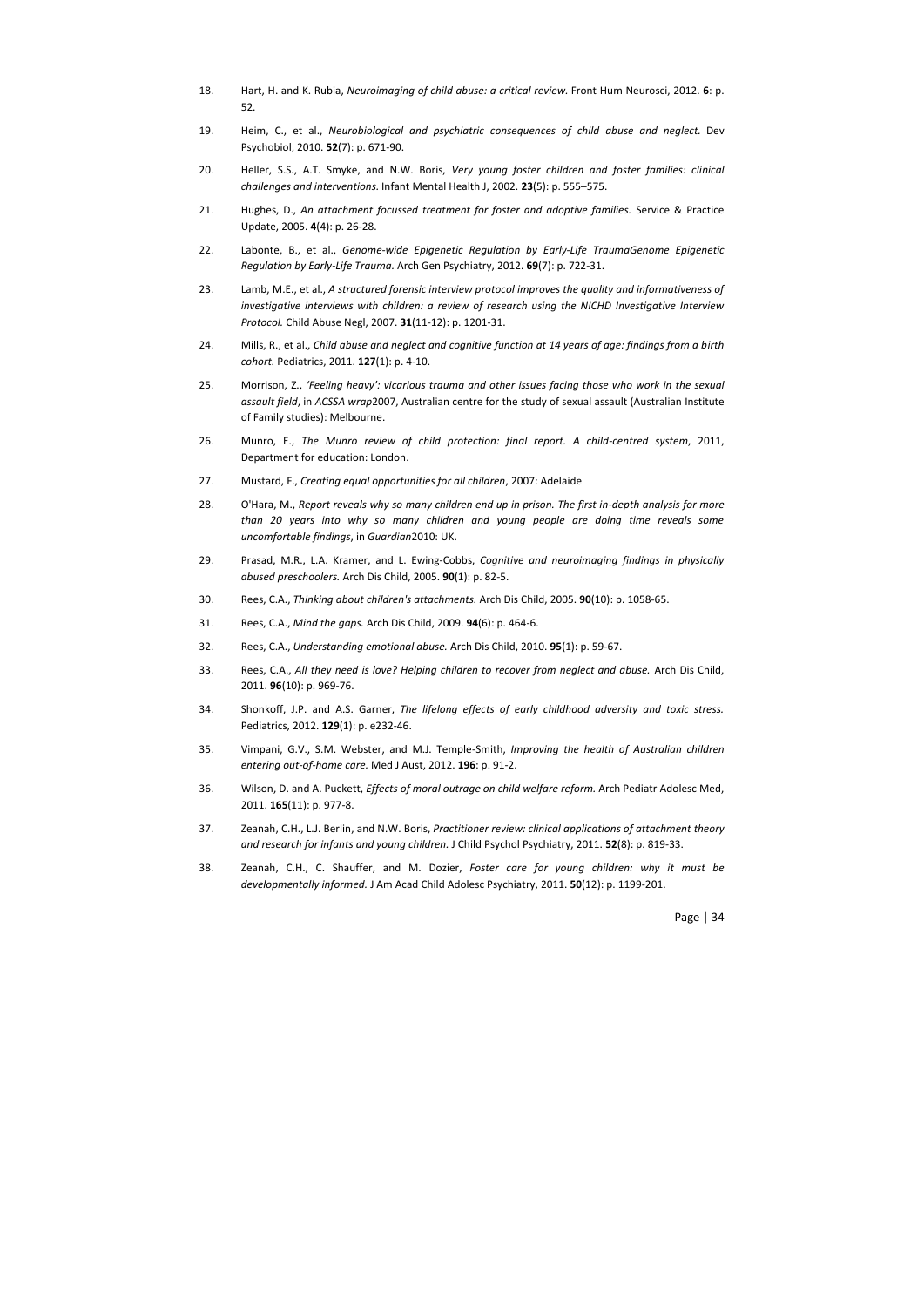# **DOCUMENT 2: REVIEW OF THE 2004 CRIME AND MISCONDUCT COMMISSION INQUIRY**

**Jan Connors** *- MBBS, FRACP, MPH*

*Director*

Child Protection Unit

Mater Children's Hospital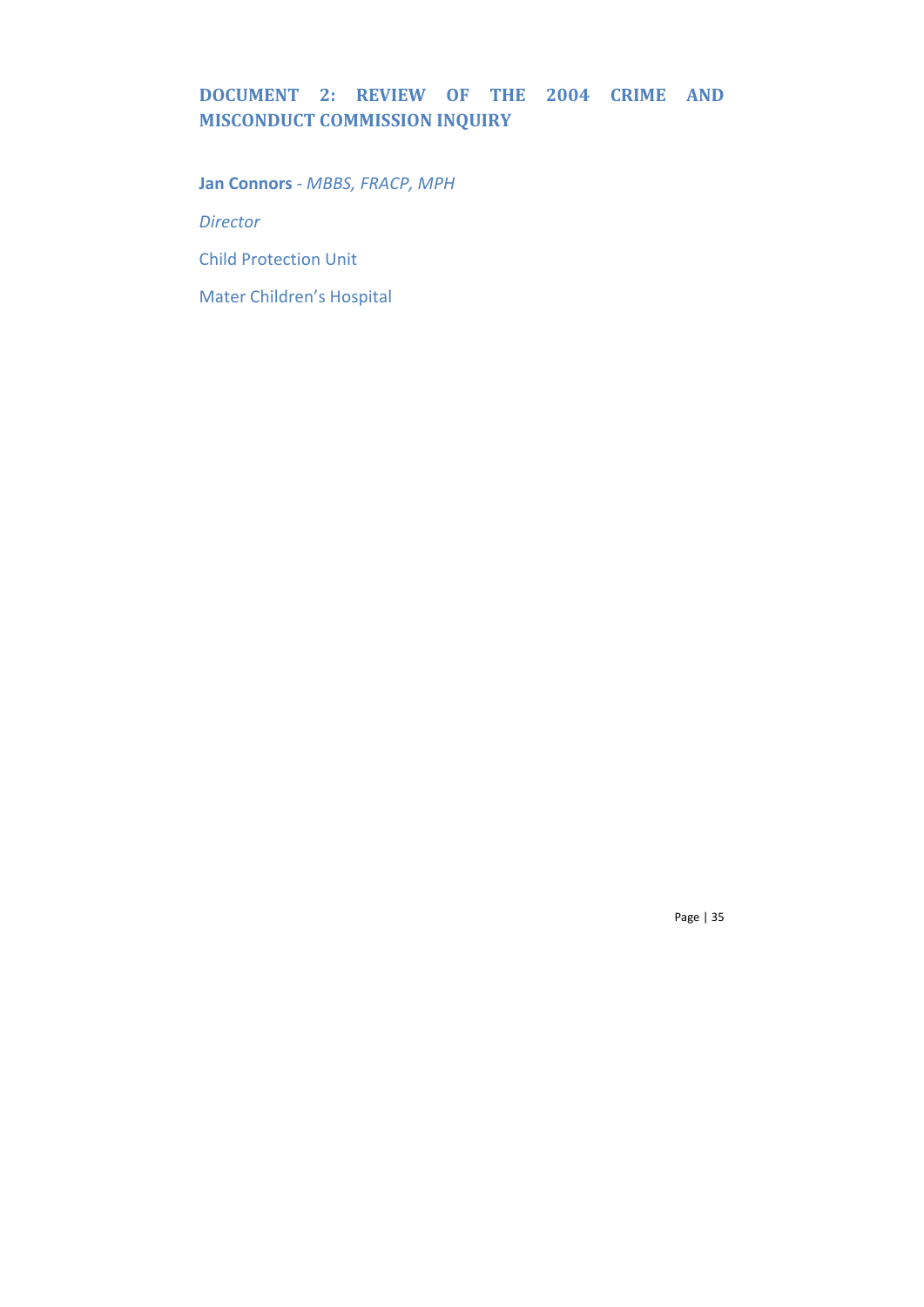# **INTRODUCTION**

This document provides a summary of the issues raised in the 2004 Crime and Misconduct Commission (CMC) Inquiry which remain relevant to the functioning of the current Queensland Child Protection system. Throughout this summary, reflections on child protection matters as they stand today are presented in text boxes below each item.

## **2004 CMC Inquiry**

The aim of the 2004 CMC Inquiry was to review if the Child Protection system:

- Was effective and sufficient to protect children from harm and neglect
- Met the obligations to protect children
- Could be improved in terms of its accountability, compliance and review processes would benefit from, and possibly incorporate alternative care models

Based on the findings of the 20004 CMC Inquiry, the primary recommendation was to employ a specialist agency committed to:

- Addressing the needs of children
- Broadening the range of options for case management
- Being the lead agency in a coordinated government response to child abuse and neglect
- Providing effective and sophisticated intake, assessment and investigative procedures
- Delivering best-practice standards of work
- Being open and accountable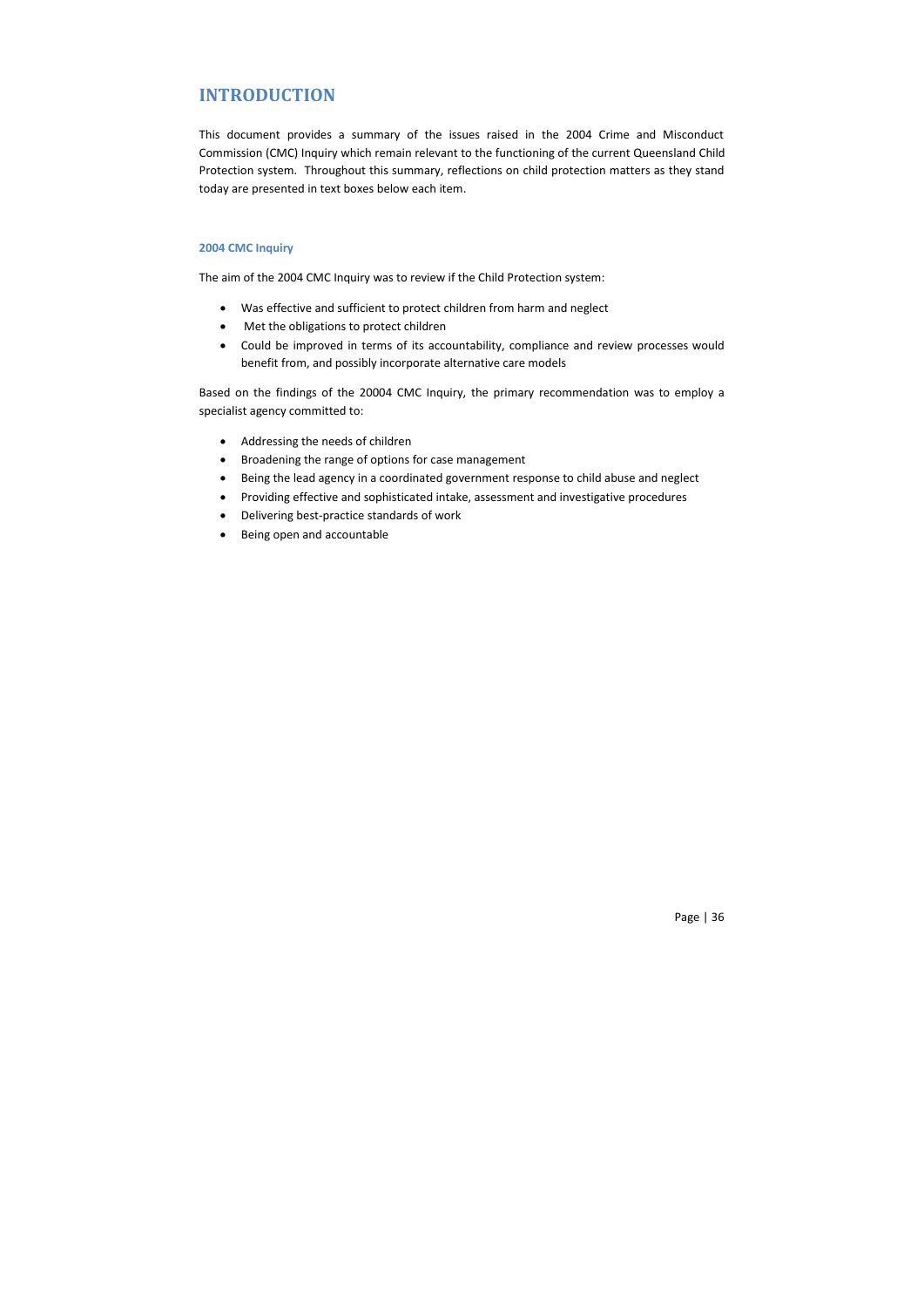# **CHAPTER 1: CHILD PROTECTION IN QUEENSLAND**

This chapter highlights:

- 1. The importance of understanding the experiences of children who have been abused, the consequences, and the need for targeted interventions.
- 2. The subsequent effects of being in care, on children who have been abused

#### **Response (re 1-2)**

The quality of care and the timing of out-of-home care (OOHC) may be just as important, if not more important, than the length of time spent in OOHC. There is a need to avoid the over-simplification that OOHC itself is harmful. Instead, the harm that may have been caused to the child before entering OOHC, or the potential further harm likely to be caused if the child remains at home, should be the platform for OOHC decision making. The correct outcome for a child needs to be based on high quality assessment based around the needs of the child.

3. The longer children are in care the greater the likelihood they will suffer from more serious behavioural, emotional and health concerns

## **Response (re: 3)**

Again, this is a simplistic statement which does not take into account important factors such as the child's age at entering OOHC, the severity of harm experienced by the child prior to entering care, and the quality of OOHC provided by foster carers and OOHC institutions. The simplified view that OOHC generally causes more harm to a child, poses the risk that care options, such as earlier and better OOHC placements, will be overlooked or will be completely by-passed in the future.

4. The 1999 Child Protection Act lead to emphasis on a multi-disciplinary response in the investigation, assessment and intervention processes The new inter-agency process for coordinating responses to protect children which are now accepted as best practice, are not reflected in the current legislation *(CMC 2004, Chap. 1; p8)*.

The new Act at that time stated that:

- a. Children's rights to protection was paramount
- b. If intervention was necessary, it was to be the least intrusive

## **Response (re: 4b)**

In practice, there often is limited assessment of what is an *effective,* least intrusive measure. Therefore there is a prolonged trial process of lower interventions, often with recurrent notifications and the child being continually exposed to harm.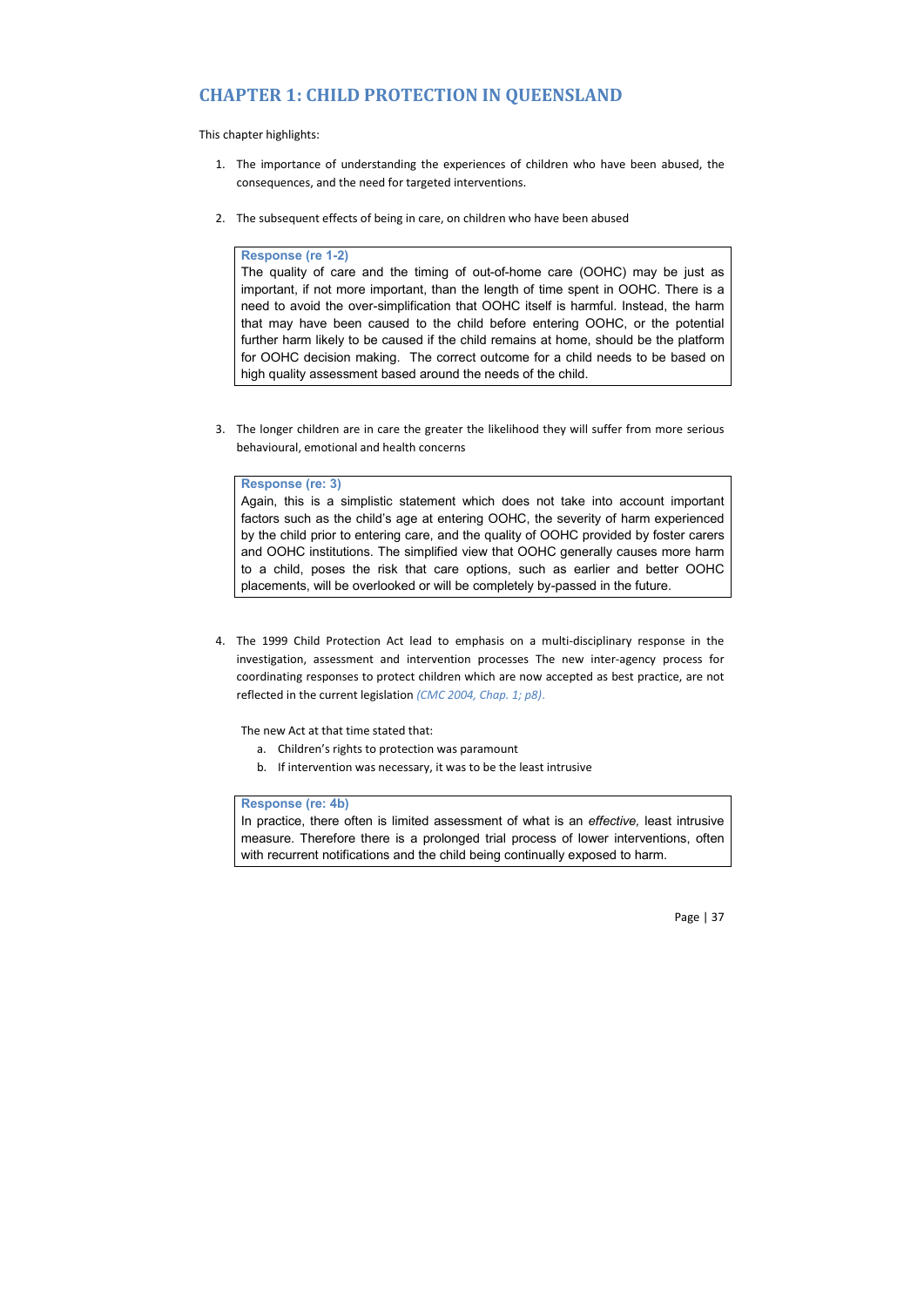- c. The principle of reunification
- d. The right to long term alternate care
- 5. **Regarding notification:** For a concern to be recorded as a notification,that concern must suggest that a child has been harmed or is at risk of harm and does not have a parent willing and able to protect them from harm. (The department) will then only investigate those notifications that reach significance. Significance is defined as serious impairment; is demonstrable or likely to be demonstrable in the child's body, bodily functioning and behaviour *(CMC 2004, Chap. 1; p10)*.

#### **Response (re: 5)**

Under the current screening criteria, harm is at a level that, even before investigation, is likely to require statutory intervention, i.e. unless the significance of the harm is clearly demonstrated at the time the report is made, there will not be a notification or investigation.

6. There was no way of assessing an unborn

#### **Response (re: 6)**

While this has been rectified, it remains impossible to apply for a Temporary Assessment Order (TAO) before the birth of a child, even when the outcome of an investigation is that the child is in need of protection from birth. This places babies at risk as parents can flee with the baby after it is born.

- *7.* Regarding the statement of standards for a child in care *(CMC 2004, Chap. 1; p16)*
	- *a. ,,A child will receive emotional care that allows him or her to experience being cared about and valued and that contributes to the child's positive self-regard."*

#### **Response (re: 7a)**

There is ample literature describing the necessity for a child to develop a healthy primary attachment, especially over the first three years of life. Not uncommonly, there appears to be more focus on maintaining contact with the parents at all cost, rather than the promotion of a healthy primary attachment, which then enables further healthy attachment in future years, including with the parents at later date.

b. "The child will receive dental, medical and therapeutic services".

## **Response (re: 7b)**

There remains no structure or process for timely and meaningful screening and intervention for children in OOHC. It currently occurs in an ad-hoc way.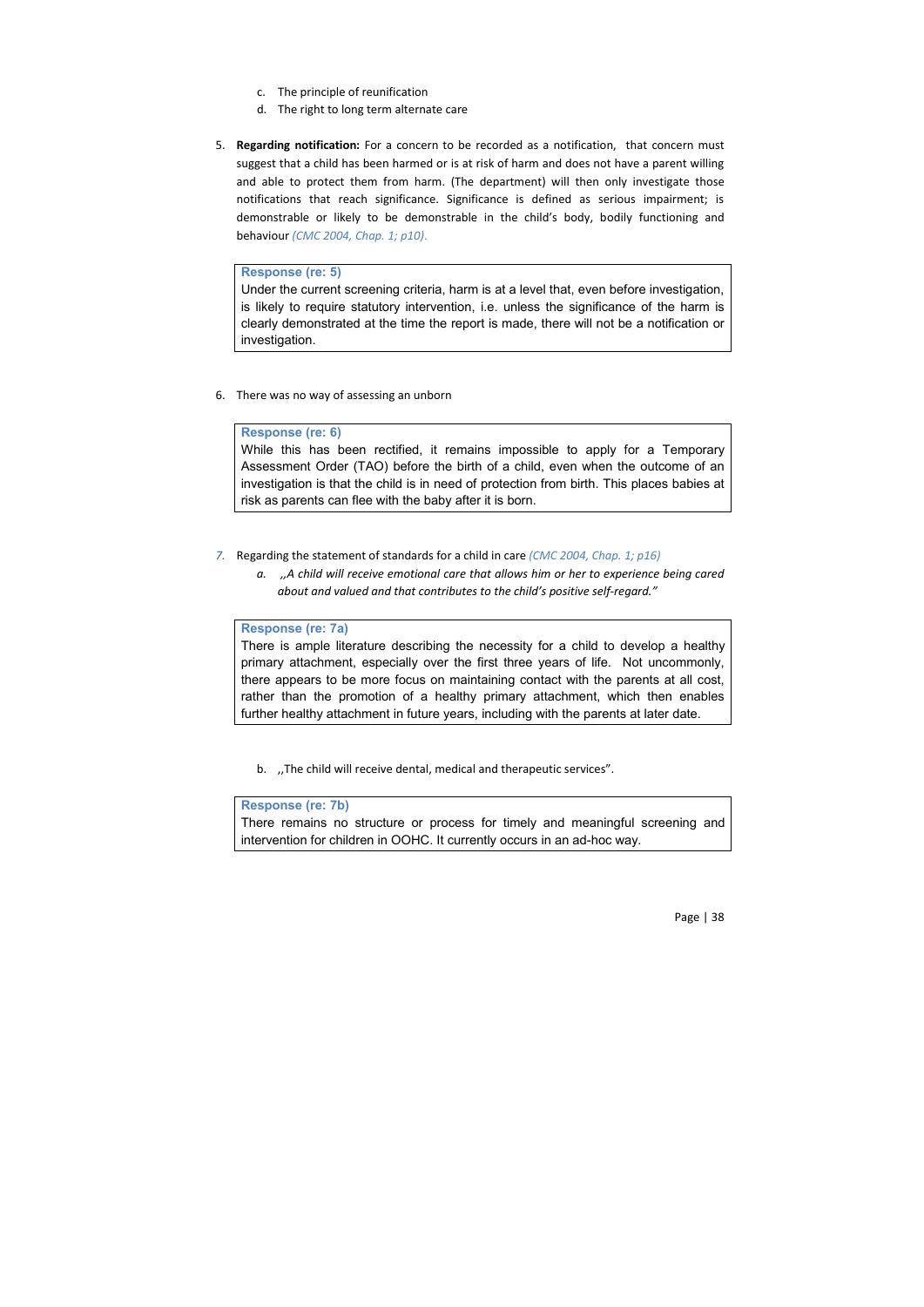# **CHAPTER 2: THE INVESTIGATIONS**

Cases that triggered the inquiry:

- 1. It is of concern that there seems to have been focus on disciplining individuals at a lower level rather than look at the systemic issues.
- *2.* Issue about gonorrhoea /staff accepting the face washer explanation.

#### **Response (re: 1-2)**

There continues to be a lack of departmental awareness that contracting gonorrhoea should be considered harm, even if it is not possible to identify the perpetrator. It is not current practice for DCS to raise a notification on all children who have been sexually abused.

3. Concerns raised that the case was closed too early at SCAN - why SCAN did not pursue the matter was unclear.

**Response (re: 3)**

The current SCAN structure does not allow for opinion to be given by other core members – look for information sharing and then close. The role of SCAN is more limited now than in 2004.

4. Brooke Brennan: Ombudsman's recommendations included improved communication between QH, QPS, and DOF; referral of matters to SCAN teams in a timely manner.

# **Response (re: 4)**

There has been serious deterioration in the use of SCAN, with systemic delays in being able to table a case at SCAN.

5. Baby Kate: issues included ability for DOF to take pre-natal action; transfer of SCAN cases; consideration of welfare of the child; question the ability for the department to scrutinise its own activities

## **Response (re: 5)**

While assessment can occur prenatally, no action can be taken until the child is born. This leaves a child at risk of being removed from the hospital by the parents, before DCS can act to protect him/ her (see above). Further, SCAN involvement is now very brief and limited and there is no mechanism for reviewing questionable decisions (e.g. no dissension reporting).

In relation to scrutiny, ability to do Serious Case Reviews (SCR) of avoidable morbidity should be considered.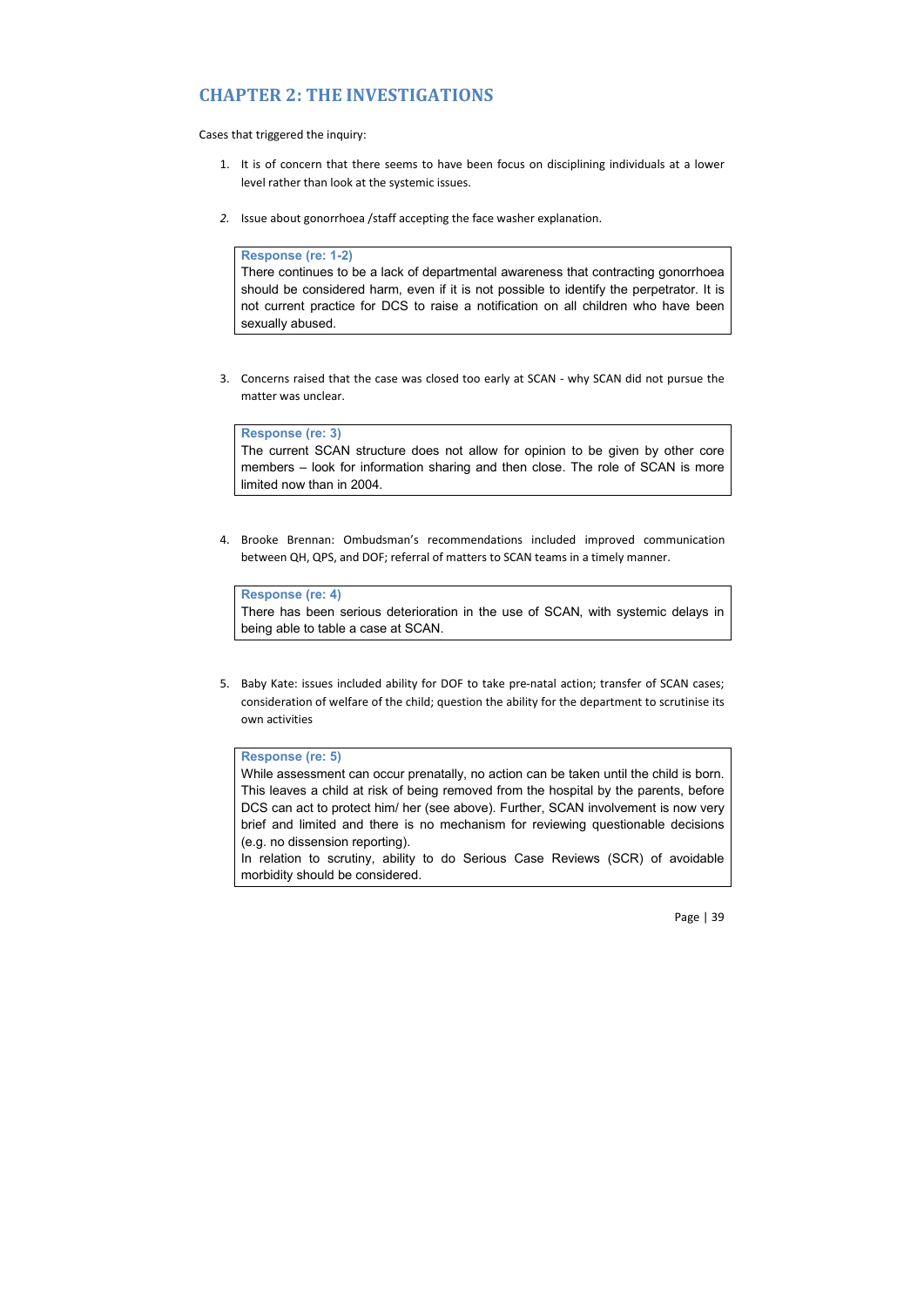- 6. Systemic issues and policy Implications *(CMC 2004, Chap. 2; p91)*
	- a. Inconsistency in decision making between officers and offices systemic
		- **Intake and assessment**
		- **Investigative procedures**
		- **Accountability**
		- The SCAN process
	- b. Need for specialist investigators
	- c. Need for whole of government approach
	- d. Best interests of the child are paramount

## **Response (re: 6)**

Currently, there is little evidence of specialist investigation teams, especially in high risk groups such as infants and adolescents. Outcomes seem to be driven by resources - e.g. the case of a child assessed as being in need of protection (CINOP) was referred to intervention with parental agreement (IPA). When the mother quickly disengaged, the outcome was reviewed and was changed to 'child not in need of protection' after which DCS were no longer engaged with the family.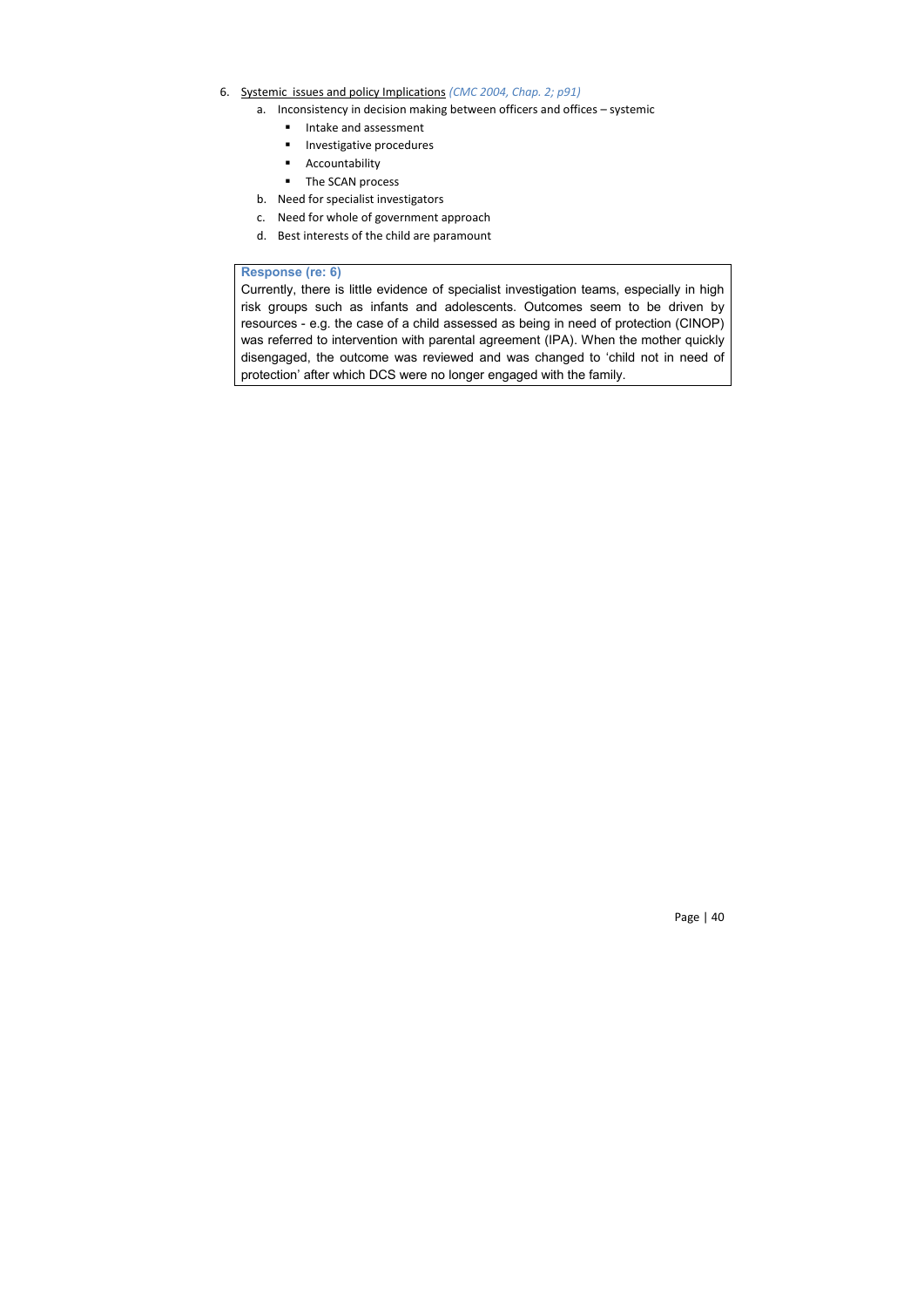# **CHAPTER 3: INQUIRY SUBMISSIONS**

**Legal Advise Queensland (LAQ):** *"Over-emphasis at times on short-term orders and proposals to reunify a family when re-unification is not a realistic option and the protective needs and welfare of the child would be better served by a long-term stable order."*

## 1. Case planning *(CMC 2004, Chap. 3; p100)*

Abused Child Trust (ACT) - Case planning: *"what…doesn't happen is a full evaluation of that child's needs – medical, education and psychological – and a plan be out in place to support those needs".*

- **Extremely limited long term planning**
- **short term counselling only**
- Need for medical history and records

#### **Response (re: 1)**

There is no consistent assessment model from Health at the time a child is placed in OOHC. The current primary care model needs to be assessed as it is inadequate in most cases.

There needs to be a mechanism of ensuring that plans are followed through. CSOs come and go and children move so who should case manage these children long term? Is there a role for the SCAN team multi-agency approach in reviewing case plans every 6 months for children with complex needs?

#### 2. Family contact *(CMC 2004, Chap. 3; p103)*

a. Inconsistent approach with little individual assessment of appropriateness and if in best interest for the child.

# **Response (re: 2a)**

There is a need for better assessment of the individual child and the relationships that are best for their emotional development. This assessment needs to acknowledge the complexity of family contact within individualised approaches for each case, prioritising the needs of the child.

b. Comment that parents may take years to resolve their issues and that children do not have 5-6 years to put their lives on hold. Reunification will be pursued despite the child's strong attachment with their foster carer.

#### 3. Placement options *(CMC 2004, Chap.3; p104)*

Many young people prefer living in a residential setting; do not like conditions placed on them and do not like the 'closeness' of foster homes.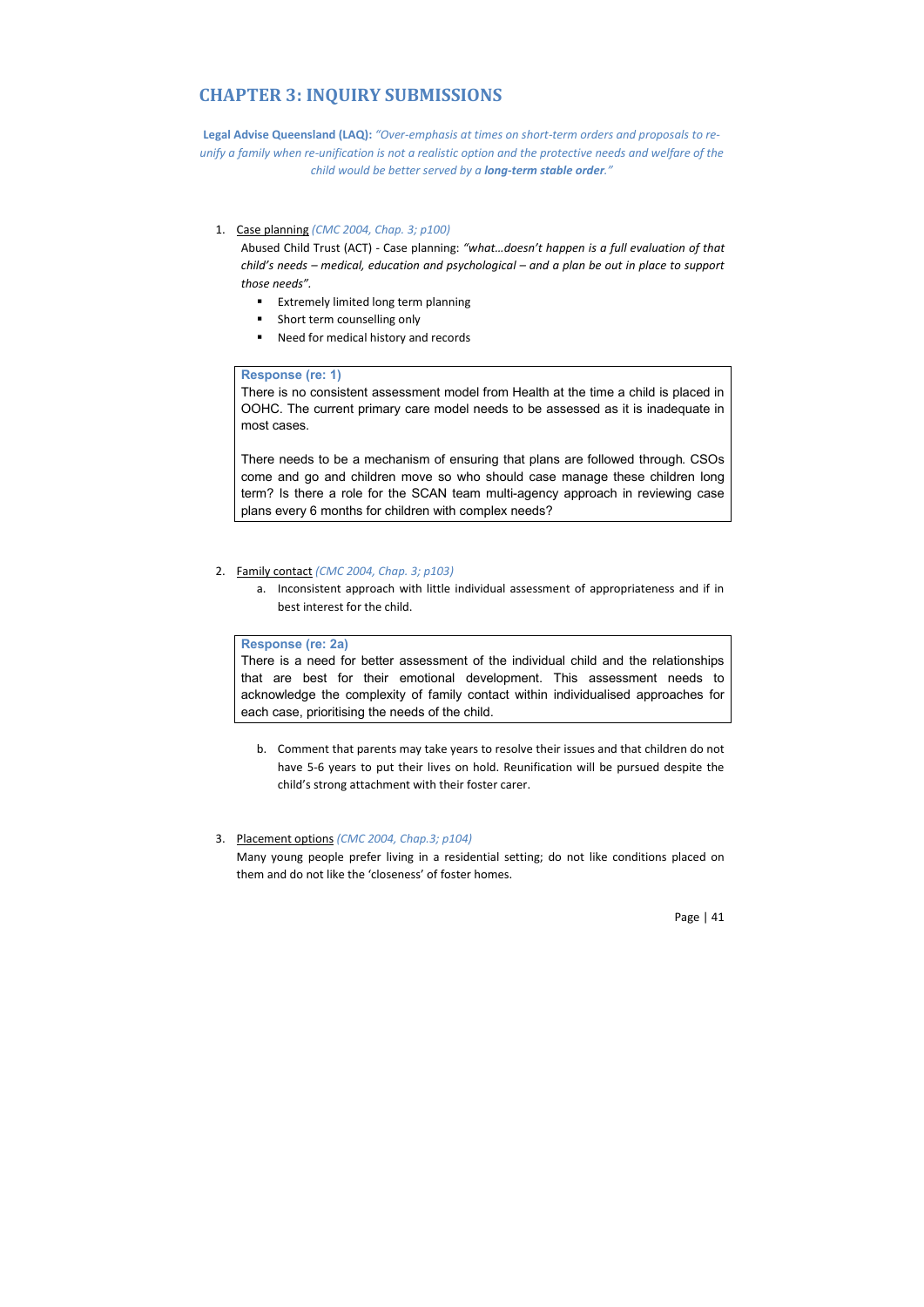## **Response (re: 3)**

There needs to be a focus on the role of early statutory intervention within the first three years, with the aim of minimising the number of young people who are unable to form meaningful relationships and trust others. For those who are unable to be readily placed, there needs to be consideration of the use of a specialist teams.

- 4. Communication and information sharing *(CMC 2004, Chap. 3; p106)*
	- There was a perception that DOF were reluctant to work collaboratively.
		- **•** Delays in making referrals to the SCAN team
		- Timing to SCAN well after the assessment was completed therefore cases were referred and recommended close at same meeting
		- Request to close when there were still outstanding issues
		- Delays in referring cases to QPS
		- Need for DOF to fully share information about tissues relating to the physical and mental health of children in care.
		- Communication with the DOF is often a one-way-process.

#### **Response (re: 4)**

- All of the above issues are worse now than in 2004, e.g.:
	- Current process for referral to SCAN has inherent delays, making tabling of a referral likely to take at least 3 weeks.
	- Cases are tabled at SCAN *after* DCS has closed or has finalised their investigation, before other agencies have returned their information. This limits the role of other core agencies.

Outside the SCAN team process, referrals from DCS for health assessments often lack information, causing assessments to be incomplete.

- When we are considering if the report to DCS is needed, there is no longer a pathway for QH to ask if there are child safety concerns about a family. RIS say we can only discuss a case with them if we are making a report of suspicion of harm or abuse and we cannot ask CSSCs anymore.
- Present structure means that DCS is often the only agency that holds all the information about a family or child.

5. Foster care *(p115)*

a. Programs aimed at supporting families through NGOs rather than by CSOs.

#### **Response (re: 5a)**

This is a good idea but often the reality is that these services happen briefly, i.e. 3-6 months, to support families with generational abuse & multiple risk factors and with instability. If improvement occurs, it can often not be sustained when services withdraw and before too long a new notification is raised. This subjects children to recurrent neglect and abuse. There rarely seems to be adequate assessment of 'capacity to change' or acknowledgment of the need for long term support.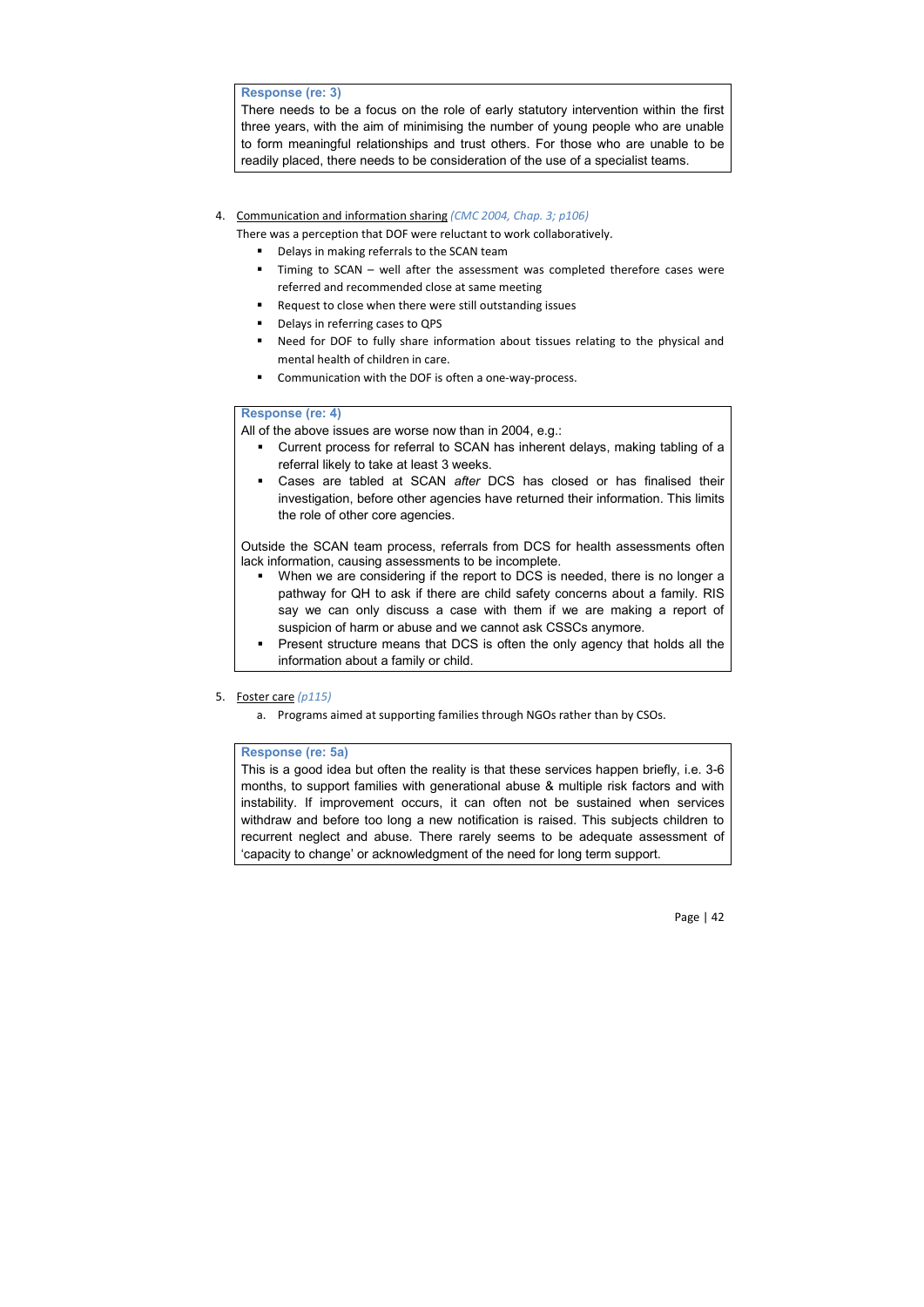b. Use of intensive family support to keep children safely in the home.

## **Response (re: 5b)**

Again, a good concept *if* for a duration and intensity that allows for sustainable change. Also, there is a need to think differently about supports for infants and older children, i.e. the need for a range of responses.

c. Foster carers not paid enough.

### **Response (re: 5c)**

There is a need to look at models elsewhere, e.g. salaried foster carers, given the cost of raising a child and the demands of these children, and the fact that most households these days have dual incomes.

d. Robust case management system

### **Response (re 5d)**

Consideration is needed as to who should have the responsibility for this role as DCS is often the more inconsistent contact given the high turnover of staff. Education, Health or a multiagency approach are examples of alternate options.

e. Many children in need of protection would benefit from specialist medical, psychiatric, allied health and education services… but there was not routine multidisciplinary assessments done… simplest way…would be to enhance the role of SCAN teams.

# **Response (re: 5e)**

There is extensive literature on the expectations of health screening of children in out of home care. QH has adopted an approach of a primary care model which relies on the foster carer taking the child to a GP. There has never been any assessment of the effectiveness of this model but it is unlikely that GPs, who have not been supported in this model, will be able to effectively provide this service. Some Paediatric services have been able to incorporate these assessments but this is by no means widespread. The quality of information from DCS is often of poor quality and the medical officer seeing the child is making a limited snap shot assessment. This is in contrast to SCAN team meetings held at MCH prior to 2004 when the doctors seeing the children would know the background and complexities of the children and families they are seeing, allowing for more meaningful assessments and more realistic plans for their wellbeing.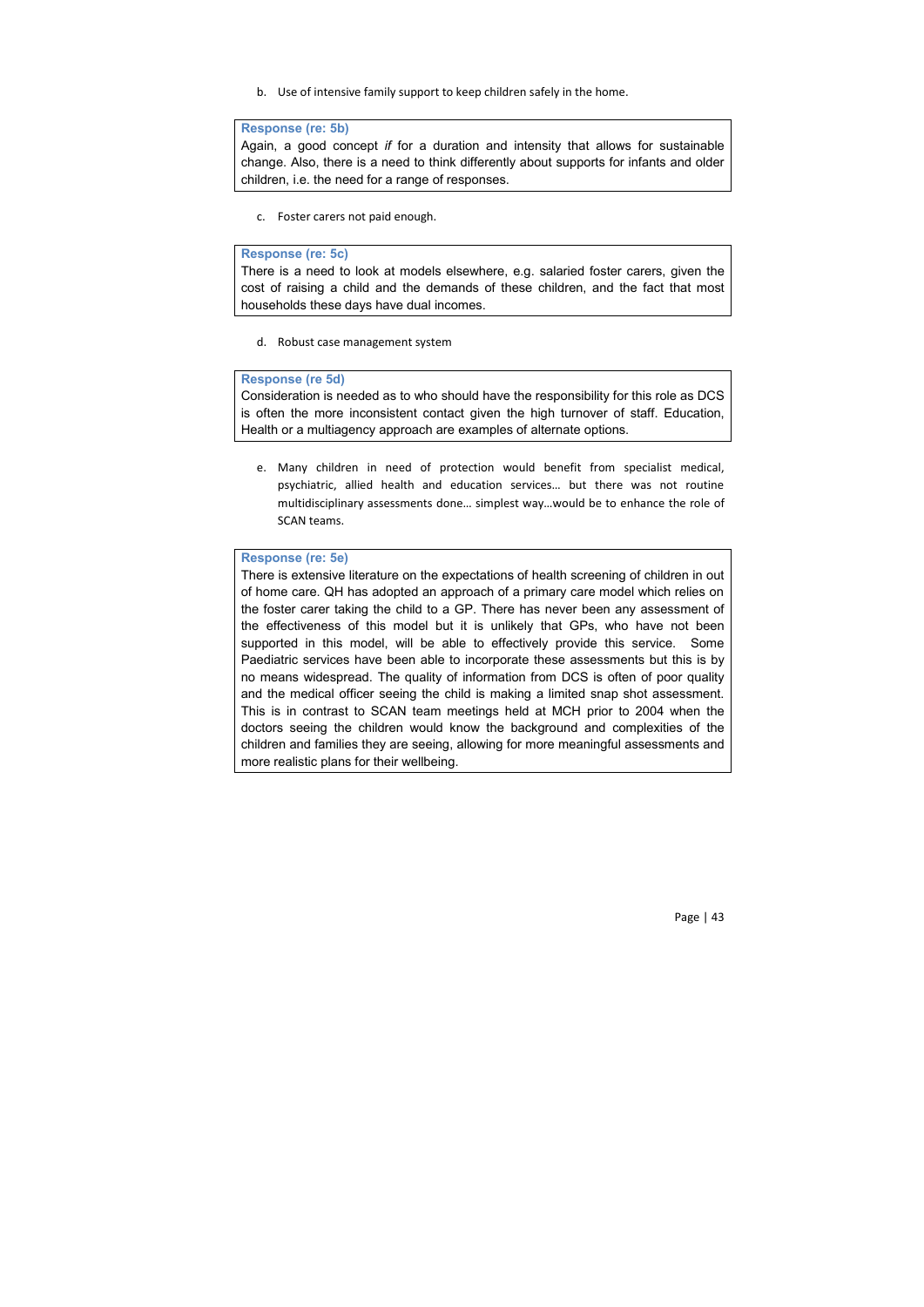- 6. Enhanced accountability *(page 121)*
	- a. Internal accountability for clinical aspects of decisions
	- b. Unless the child dies or suffers some other significant adverse consequence.
	- c. External review can occur via:
		- Presiding Children's Court magistrate not trained in child welfare
		- **SCAN team limited referrals. 'For the SCAN team to function properly it needs** good coordination, respect for the opinions of the various members and a team commitment to promoting the best interests of the children under consideration in an open and accountable manner.'
		- Commission for Children and Young People (CCYP) only act with respect to complaints
		- Children's Services Tribunal jurisdictional limits.

## **Response (re: 6)**

The current functioning of SCAN teams depends largely on the good will of the core members who, in some sites, work around the P&P in order to continue to work collaboratively and who utilise the expertise of the core members and value everyone's opinions. This, however, is not supported structurally, with SCAN officially no longer having the above function. Following the 2004 CMC report, DCS became the lead agency and, over the years, has progressively restricted the role of the other core agencies to simply that of information provision. DCS has argued that information can be provided under section 159 of the CPA, and therefore the role of SCAN has become more and more limited. Discussion of referrals from core agencies has become very restricted, with no ability for other agencies to comment on the safety of a child, and being told the case must be closed when DCS is the only agency actively involved with their assessment yet to occur.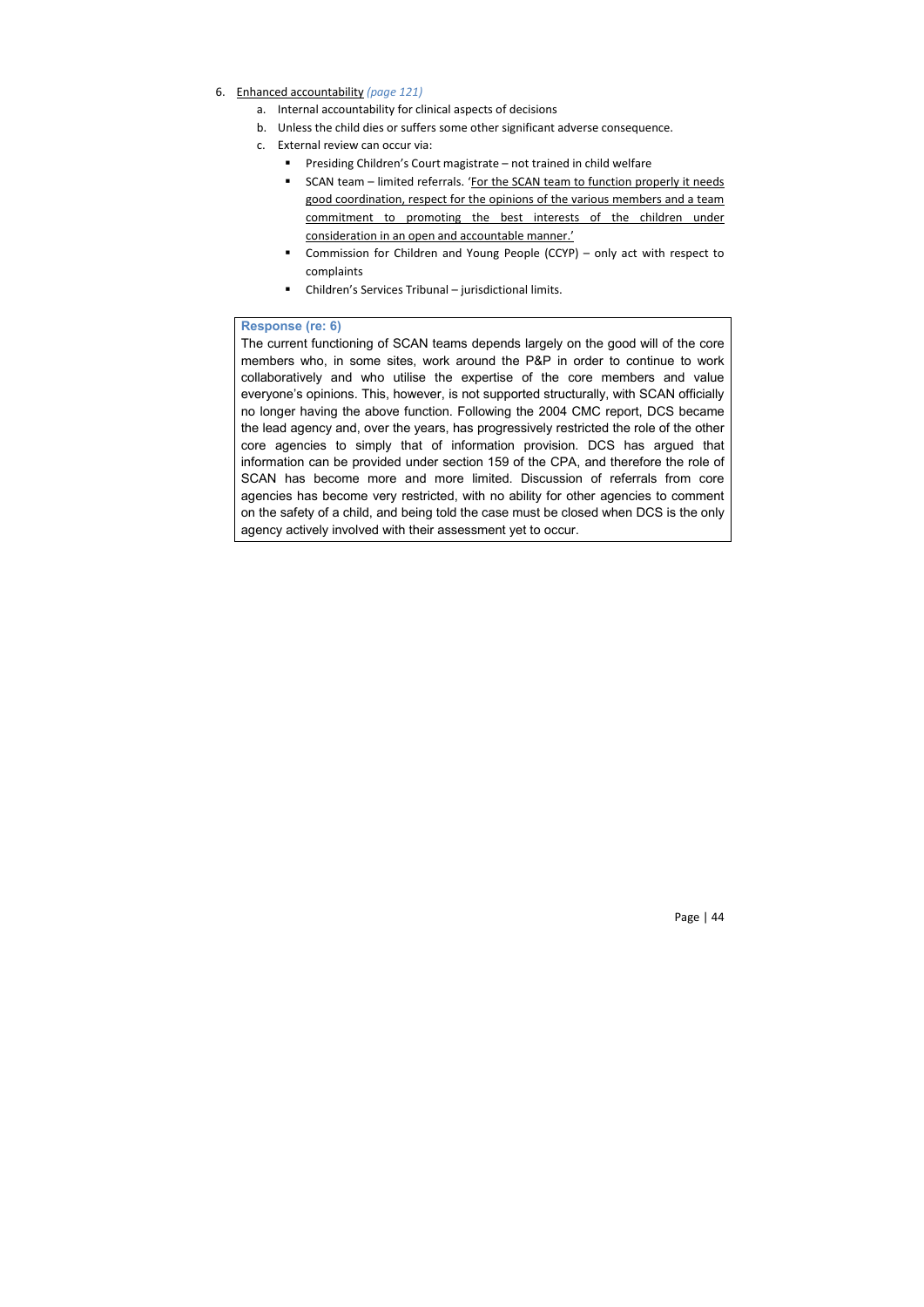# **CHAPTER 4: THE FUTURE**

- 1. A new department with the following core functions:
	- Intake, assessment and investigations of notifications
	- Targeted support for children identified as being at risk
	- Provision of alternate care
- 2. Parallel to this is a need for primary and secondary prevention programs
- 3. Whole of government approach
	- Co-ordinated multi-agency service delivery
- 4. Causes and consequences of child abuse are highly complex and require interventions which are equally complex.
- 5. Child protection needs *(p135)*
	- **Some children have little opportunity of growing up in a safe and supportive** environment
	- Need to identify this earlier and provided with targeted services
	- commitment to the prevention of future harm
	- response to the needs of children already abused or at risk of abuse

#### **Response (re: 5)**

The above principles need to be achieved while maintaining focus on the protective needs of the child as the most important overriding principle.

# 6. DCS Jurisdiction *(p138)*

Any at risk child formally brought to the attention of the department by way of notification or any other means

## **Response (re: 6)**

 Post the 2004 CMC, the new DCS has jurisdiction for those cases likely to need statutory intervention. For many less clear cases of abuse it is no longer possible to be investigated, limiting contact with families where targeted services could be utilised.

- The SDM tool has been used quite rigidly, e.g. emotional abuse is a 10 day response even if there are concerns about acute risk of suicide.
- It appears that to limit the work load of DCS, the threshold for raising a notification rose with the following observations:
	- o Need for demonstrated harm in many cases
	- o While being in education is seen as a safety factor, *not* being in education is not a risk factor
	- o There appears to be almost no response for adolescents, who are deemed to be able to 'make their own decisions'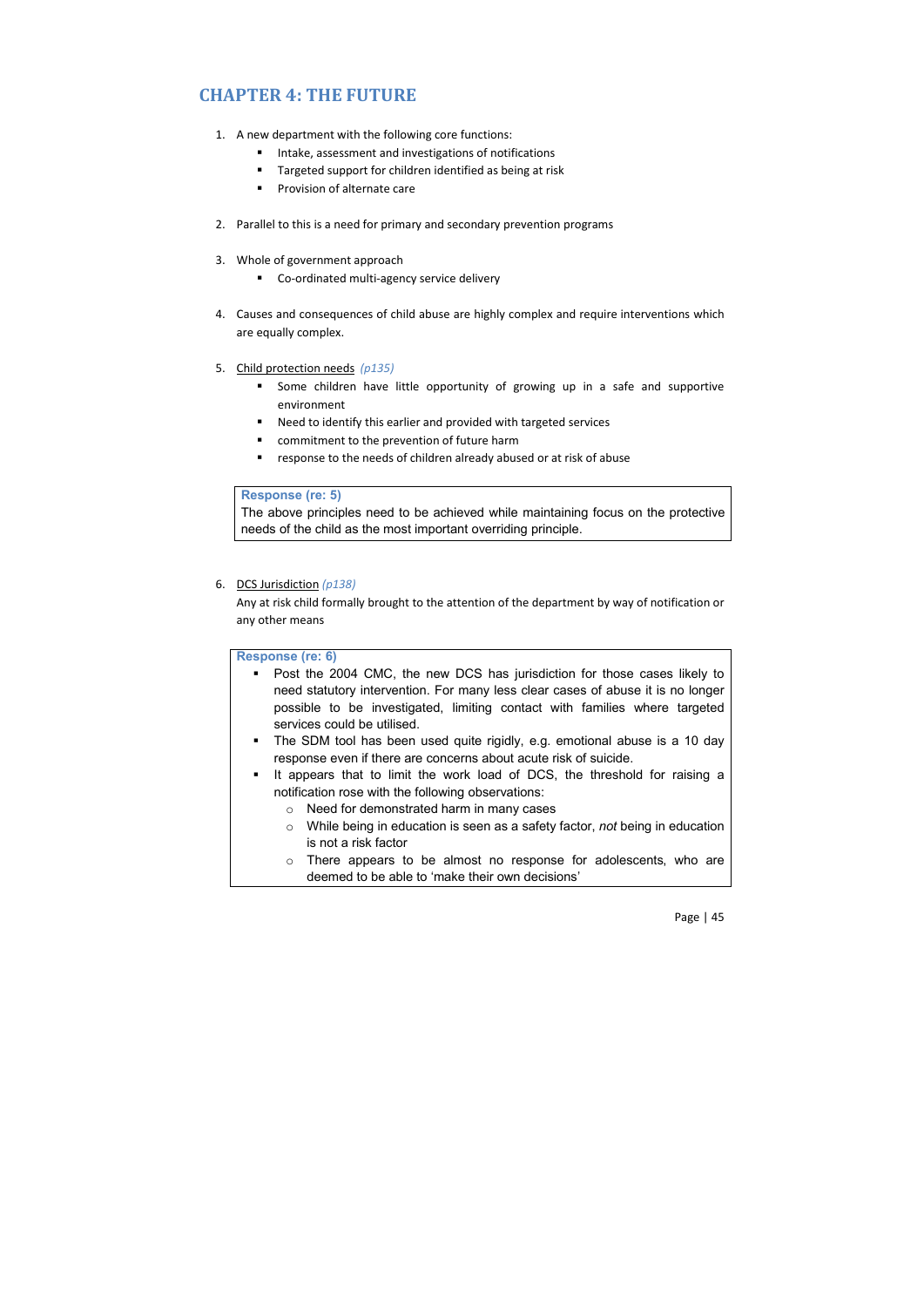## **Response continued (re:6):**

- o Referral to a support agency is deemed to be protective, without any ability of a reporting agency to demonstrate engagement with the service
- o Families who do not know a report has been made will be deemed safe on the basis that a support agency referral will be made without the family's knowledge and that they are likely to respond to a cold call offering support

#### 7. Maintaining focus on prevention *(p139)*

Commitment to primary and secondary abuse prevention. 'Clearly likely to be sometime before the benefits of such expenditure become apparent'

## **Response** *(re: 7)*

- The change to the new focus where DCS is only involved with children where statutory intervention is likely to occur, meant that families who previously had assessment and a support plan developed by the department were no longer reaching the threshold for DCS services. There was some time before agencies such as Education and QH could refer to support services and even now these services are not universally available. This means that families now need to wait until they are on the brink for statutory intervention before assessment occurs: this may be too late, with children already irreparably emotionally harmed and by this stage and are difficult to place because of their challenging behaviours. As notification rates have dropped, the number of children going into care has increased.
- The families who end up with their children needing OOHC are often highly dysfunctional, not likely to voluntarily engage in services, have multiple risk factors including mental health, substance abuse and domestic violence and primary and secondary interventions are not likely to be successful without clear case planning through a statutory agency. There is a need to do accurate assessments of likelihood of sustained change to allow for consideration of permanency planning before emotional harm as occurred.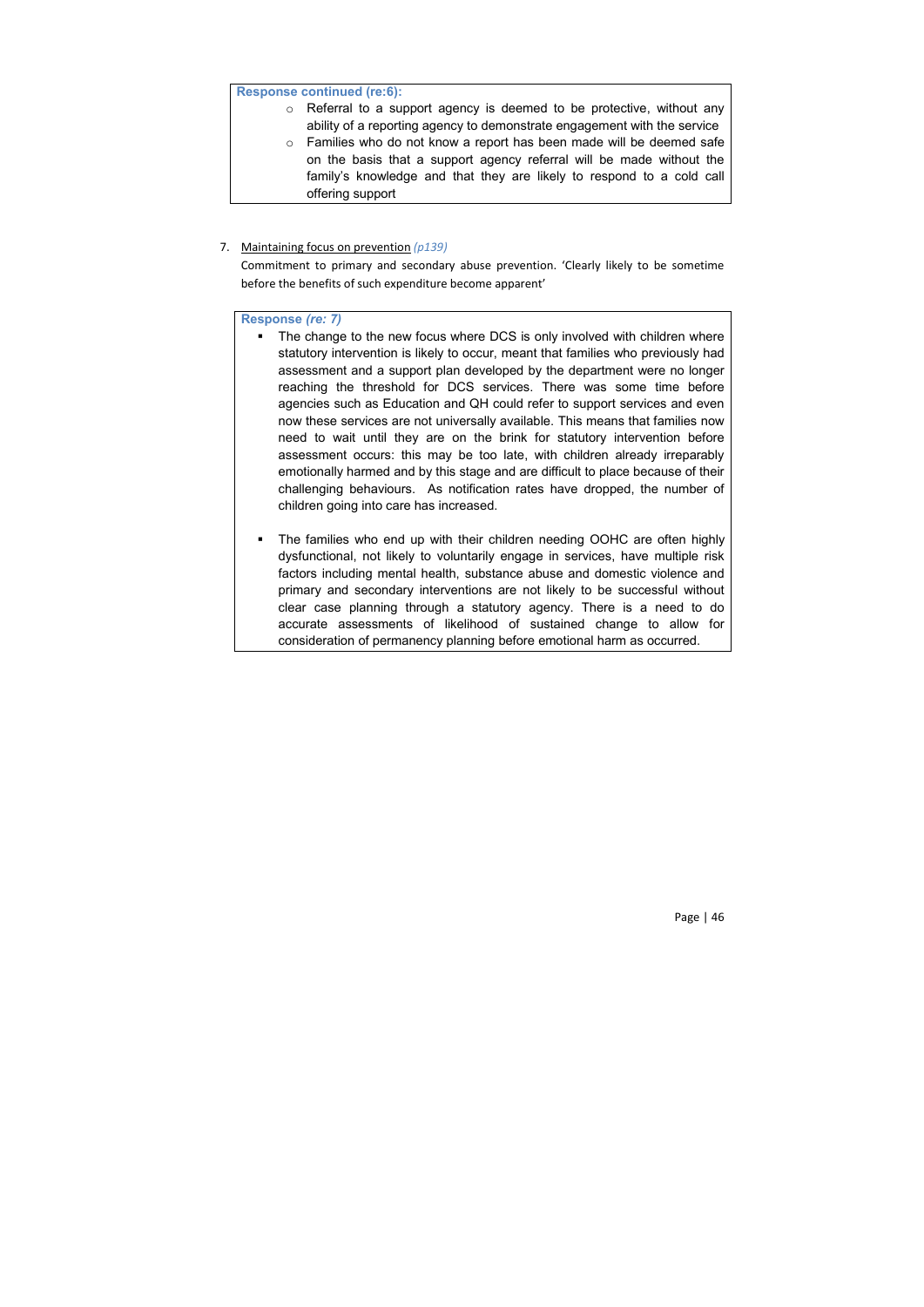# **CHAPTER 5: DEPARTMENT OF CHILD SAFETY**

- 1. New organisational culture *(page 143)*
	- a. *Open and supportive*
		- Open, respectful, professional and responsive communication and decision making processes

#### **Response (re: 1a)**

There are currently issues with DCS not wanting to share the outcomes of assessments, thus limiting the ability of the other SCAN core representatives to contribute to assessment and management of child protection cases. Cases are often discussed after DCS have finalised their assessment; under the current system it is not uncommon that the only agency that holds all the information about is DCS, limiting the role that other team members can play.

b. Decision making to be a cooperative and consultative one, promoting transparency and accountability

#### **Response (re: 1b)**

As above – it is frequently made clear that other agencies are there to provide information *only* and not for their opinion about the safety of the child. There is little to no acknowledgement of the child protection expertise held by other agencies.

- c. Accepts clinical accountability
- d. Effective communication with external agencies

#### 2. Intake and assessment

- a. Dedicated officers
- b. Consistency

### **Response (re: 2a-b)**

The current intake process now utilises the Regional Intake Services (RIS). Decision making about raising a notification following a report relies heavily on the SDM tool, with the threshold being elevated.

c. *"The commission recommends.…positions to work with biological parents of children residing at home who have been the subject of low level notifications"* (CMC 2004, Chapt. 5; **p155**)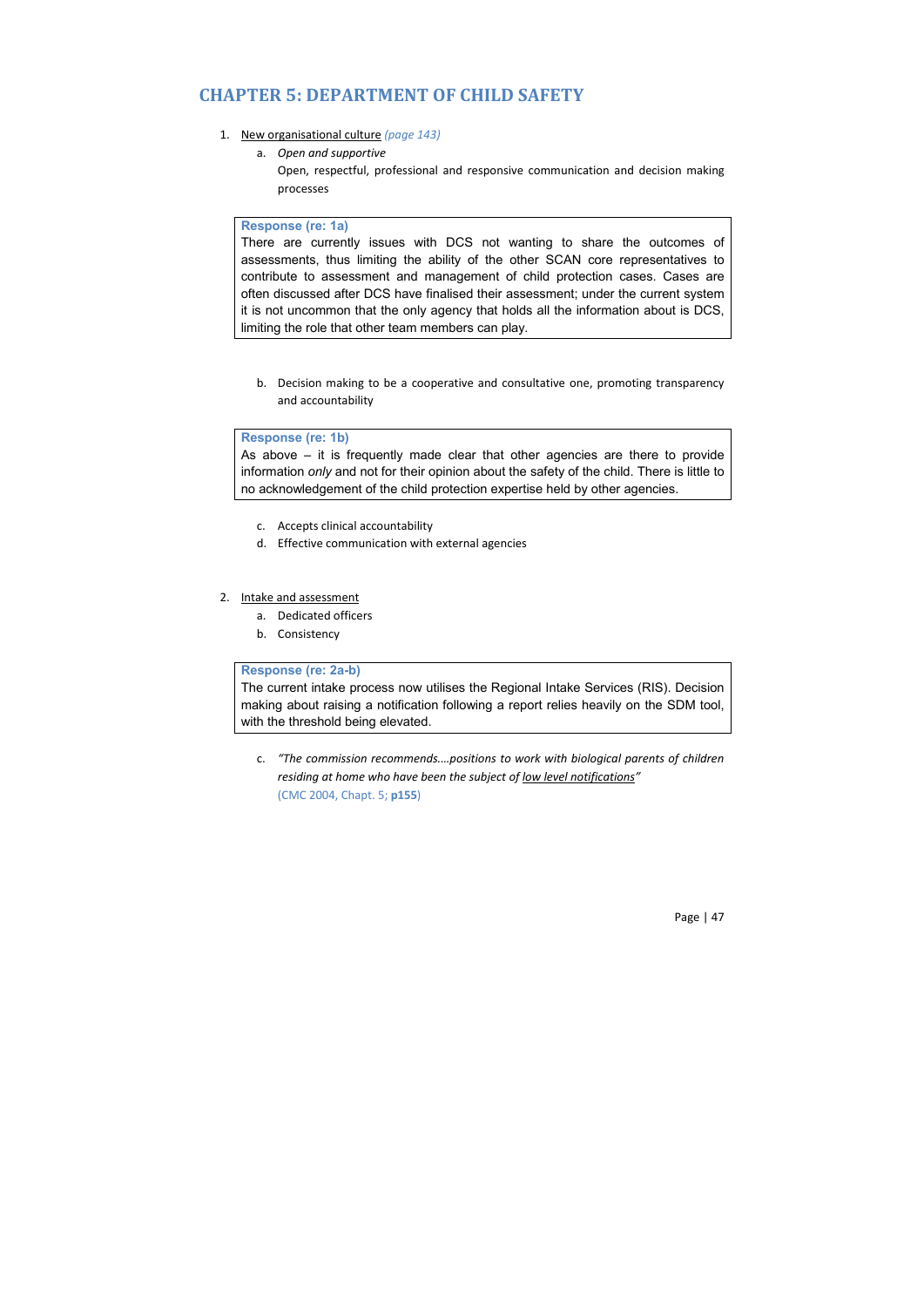# **Response (re: 2c)**

It is not clear what is referred to here as a low level notification. Within DCS at present, the only option for the department to work with parents is under an Intervention with parental agreement (IPA), where the child has been assessed as having suffered significant harm or is at significant risk and is a child in need of protection (which is not a low level notification). As the threshold of Child Safety raising a notification is on the basis that the information received, on face value and with no further investigation, is likely to mean that statutory intervention is likely to occur, there is really no such thing as a low level notification now.

# 3. Accountability

- a. Role of senior practitioners
- b. *'In addition, and effectively constituting a further sign-off mechanism, there should be an enhanced SCAN process'*

## **Response (re: 3a-b)**

See comments under next chapter. Essentially DCS have made it very clear that SCAN is not about accountability

- c. That DCS establish a unit and clear procedures for receiving, assessing and responding to complaints.
- d. Child Death Review Committee (CDRC)

## **Response (re: 3d)**

This has been developed but there is no process for reviewing avoidable morbidity in the way of Serious Case Reviews (SCRs) i.e. where a child has been injured rather than killed, especially if that morbidity was preventable.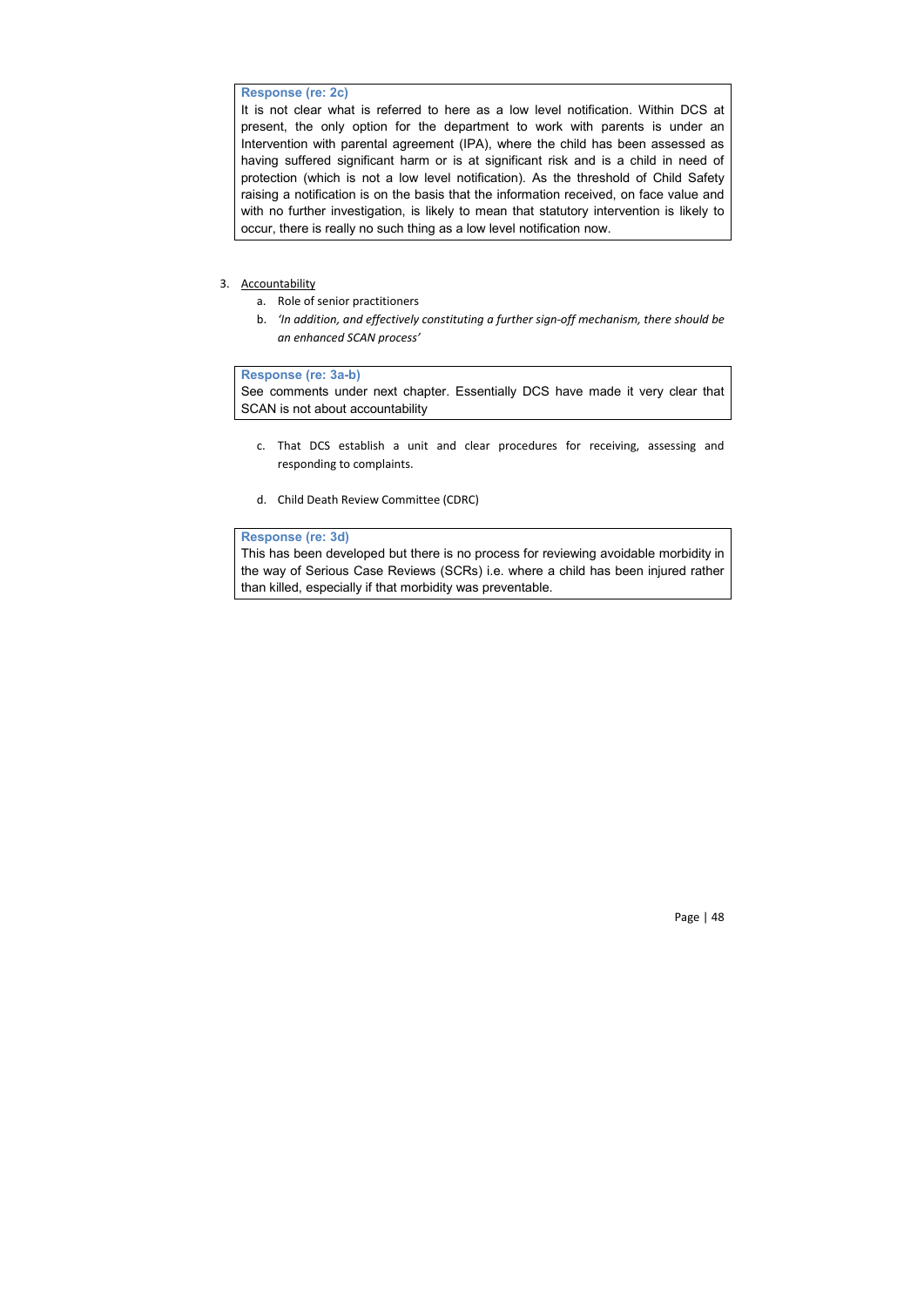# **CHAPTER 6: MULTIAGENCY RELATIONSHIPS**

1. DCS to serve as lead agency for a whole -of-government approach to child protection. *(p169)* 

#### **Response (re: 1)**

Since the 2004 CMC report there has been a progressive isolation of DCS in their management of children, with selective sharing of information, and often being the only agency to know all the available information about a child and their family. The option for full and open SCAN team discussion is not often used.

- 2. To exhibit strong leadership and flexibility in the exercise of its functions
- 3. Multi-agency approach requires a paradigm shift on behalf of all agencies

# **Response (re: 2-3)**

The current paradigm is one where DCS has placed restrictions on the operating of SCAN teams, which has significantly limited their usefulness.

4. Director General Coordinating Committee (DGCC) to ensure that partisan orientations towards the process are not permitted if a genuinely whole -of-government approach is to be achieved.

#### **Response (re: 4)**

From soon after the 2004 CMC report, DCS held strongly to the principle of being the lead agency and that their assessments and plans were not to be challenged. Despite that, the initial SCAN team policy and procedure manual allowed for a reasonably functional SCAN team. Many SCAN teams function because of the good will and team work of the team. This is particularly the case where SCAN teams are supported by the CSSC manager. In approximately 2009, DCS made a request to the Department of Premiers and Cabinet to abolish SCAN teams. This was strongly resisted by QH and other core SCAN team members. SCAN teams were allowed to continue, but DCS was to re-write the P&P manual with limited input from the other core agencies. The result was a SCAN team system which is highly restrictive.

- 5. A model of such a process exists in the form of SCAN teams
	- a. "*When those teams work effectively, the sharing of information and the adoption of a true multi-agency approach facilitates outcomes in the best interest of children".*

# **Response (re: 5a)**

As above; not happening now as a general rule and certainly not supported systematically.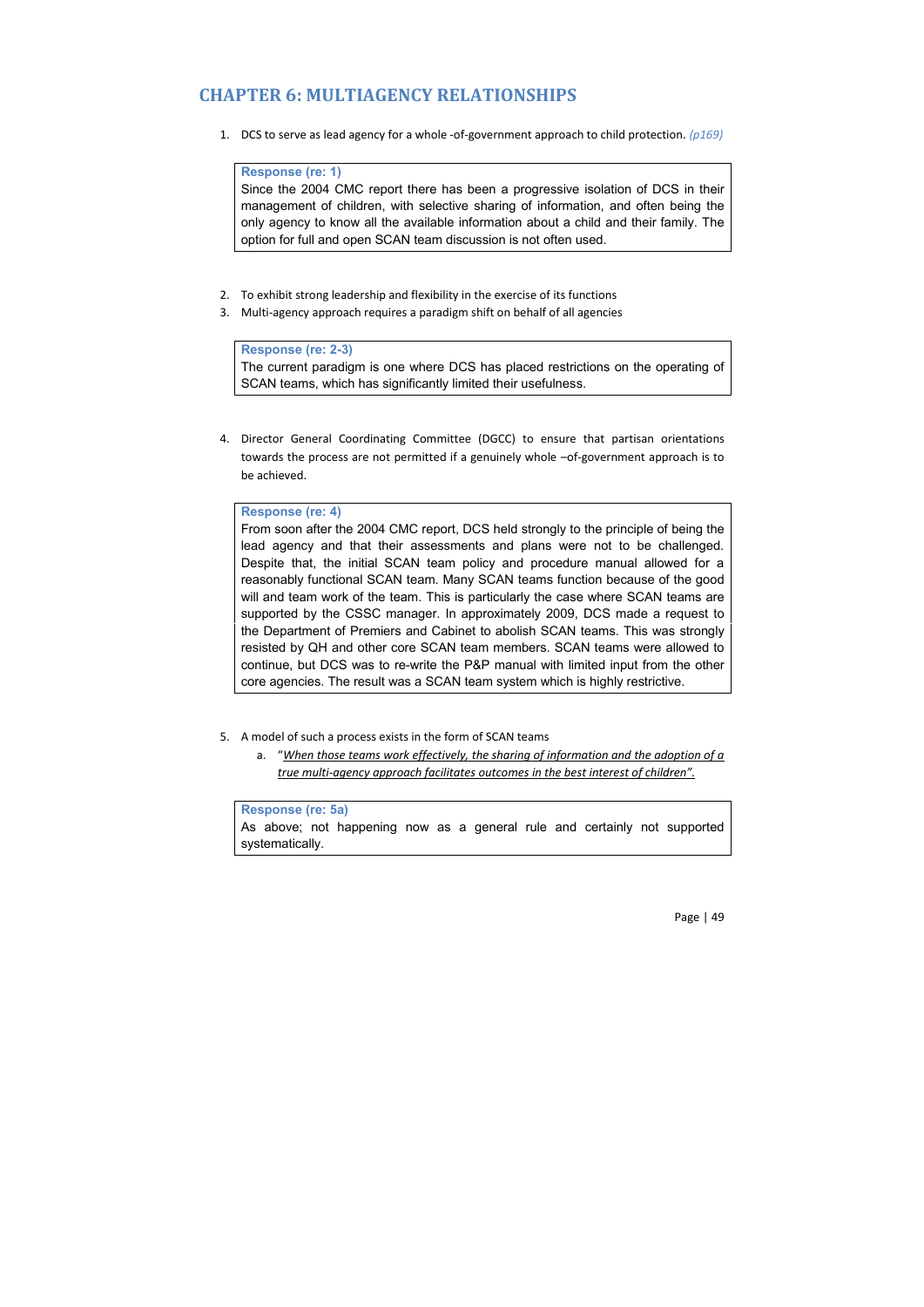- b. The function of SCAN teams as of 2004:
	- o Coordinate a multidisciplinary response to cases of child abuse and neglect referred for assessment.

**Response (re: 5b)** This rarely happens now.

- 6. Referral from DCS if:
	- **Initial assessment with QPS**
	- Use of health workers or services is required as part of initial assessment
	- **Severe harm has been caused**
	- **Sexual abuse**
	- Notification of a child in alternate care.
	- Child in custody
	- CPO is being considered
	- Child under three years of age
	- A number of agencies are involved.

## **Response (re: 6)**

DCS rarely now refers at some SCAN Teams

- 7. It was acknowledged that 'a properly functioning SCAN team (such as Mater Children's Hospital and the Royal Brisbane Hospital) assist with child protection by promoting coordination, planning and support
- 8. Concerns about the then current SCAN team system:
	- Quality of teams was extremely variable
	- Role of coordinator was pivotal
	- **Inherent tensions**
	- Conduct of the 'lead agency' with appropriate referrals not always made or made late after the direction of the case had already been decided.
	- Department was dominant and may not fully consider the views of other agencies
	- Medical practitioners were felt by some to dominate.
- 9. Comments by Lord Laming in relation to the Victoria Climbie case: *"It is clear that if there is not an open exchange of information and a willingness to embrace a multidisciplinary framework then concepts such as SCAN will fail to deliver"*

## **Response (re: 9)**

Under DCS, there is currently not an open exchange of information or a willingness by DCS to embrace a multidisciplinary framework.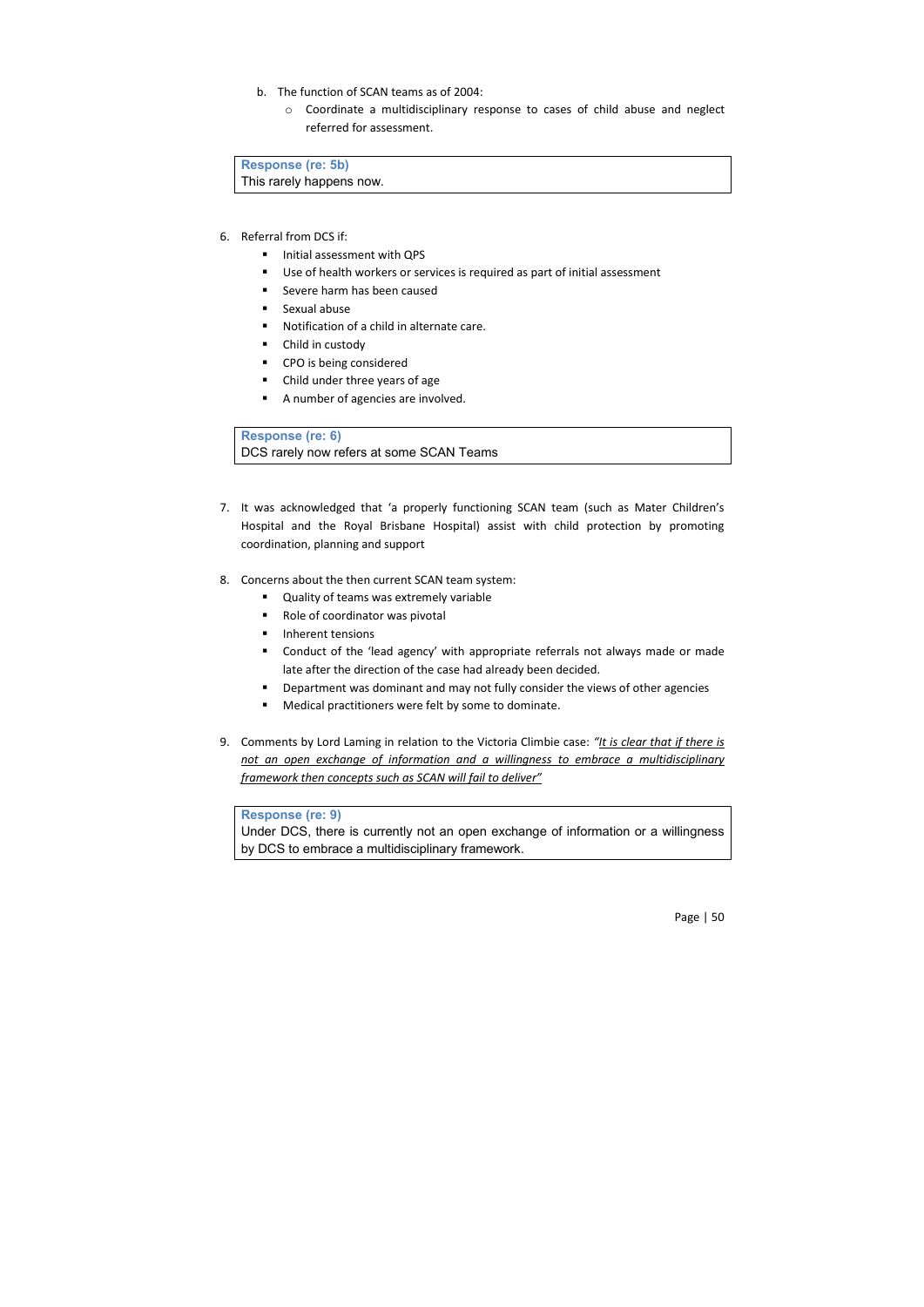10. At the time of the inquiry commitment had been given to fund a number of full time coordinators

## **Response (re: 10)**

This coordinator role is not always filled and if it is, in many cases it has been made part time. The coordinator needs to be impartial and over time, in some SCAN teams, there has become an imbalance of roles between the core representatives, with Child Safety deciding what will be discussed. Ideally, all core representatives should be at the SCAN table as equal players, with acknowledgment of not only their discipline specific expertise but of their child protection expertise as well. This expertise needs to be utilised from the time assessment is commenced, to the development of a case plan and potentially review of that case plan.

#### 11. SCAN and DCS: the new model:

"*Child protection can best be delivered by effective case planning and management in a multidisciplinary inter-agency configuration. An invigorated SCAN framework should be the foundation of this process*"

a. Core members could be expanded

**Response (re: 11a)** Occasionally includes invited stakeholders.

b. Case planning for children placed in care

**Response (re: 11b)** Rarely.

> c. All cases of alleged abuse and neglect of children in alternate care or under formal orders should be referred.

**Response (re: 11c)** Rarely.

- d. Senior staff member with ability to commit resources
- e. Case planning framework should encompass the formulation of the case plan and agreement of all members in a truly multi-disciplinary manner.

**Response (re: 11e)** Rarely.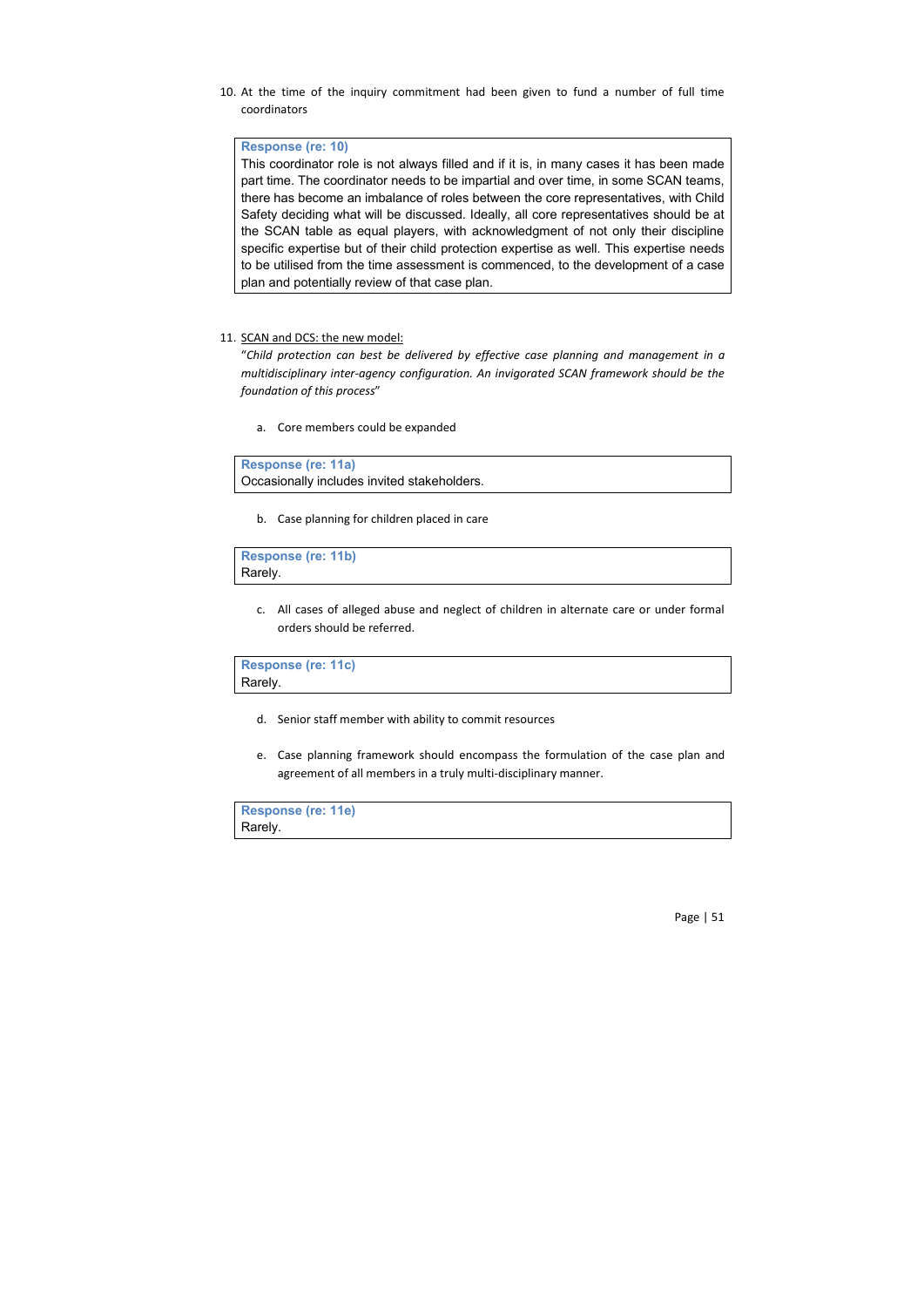f. Six monthly case reviews for some cases.

**Response (re: 11f)** Never.

- g. Need detailed records
- h. "Exception reporting" if agreed to plan is not followed
- i. Resources for training and team building

**Response (re: 11i)**

Rarely now, but mainly because SCAN has been too unstable

- j. Effective functioning should be a performance indicator for DCS.
- k. Multi-agency SCAN teams are a core means of officially responding to cases of suspected child abuse in Queensland.

**Response (re: 11k)** Rarely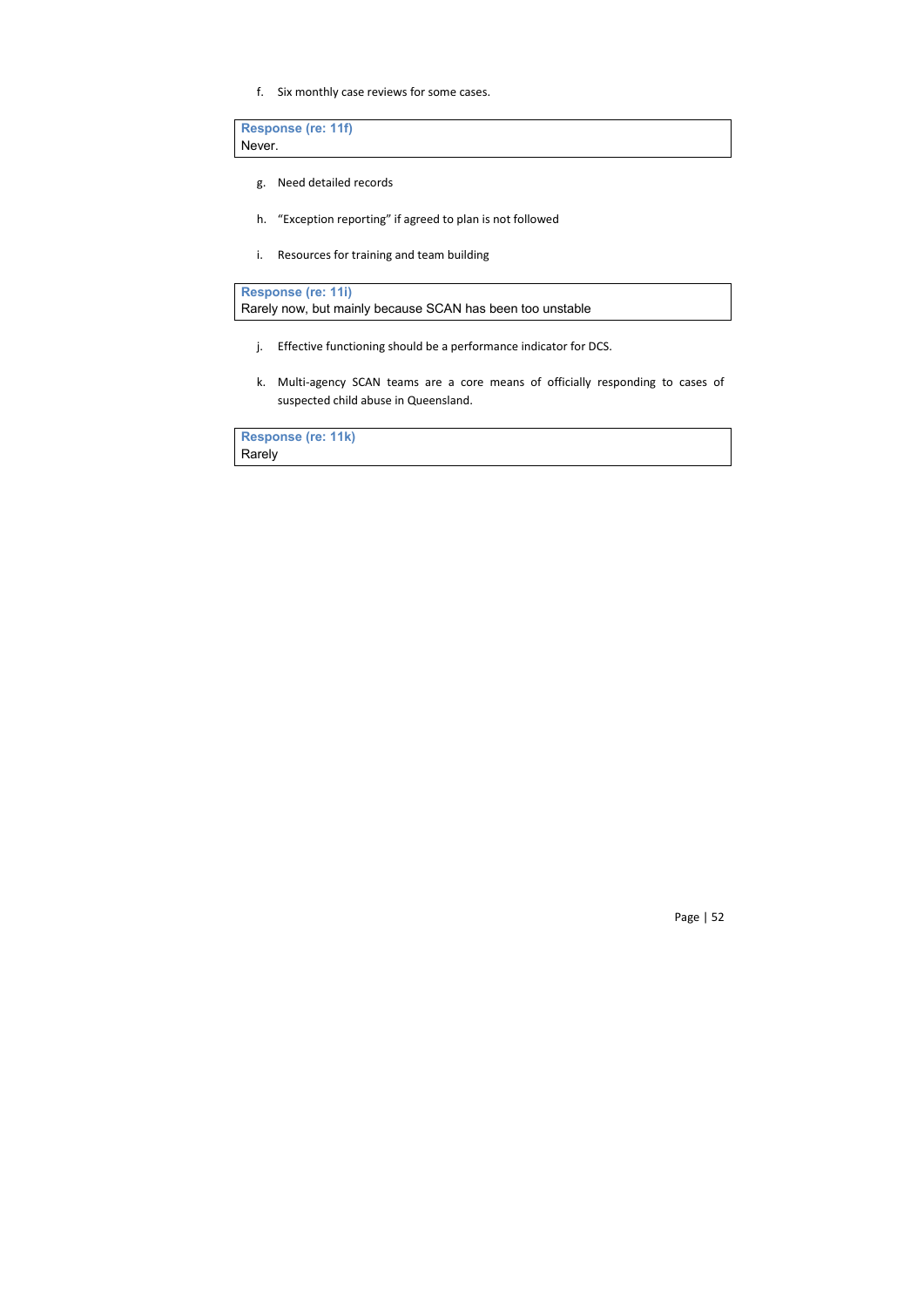# **CHAPTER 7: THE FOSTER CARE SYSTEM**

1. There is a shortage of placement options for children. *(p187)*

## **Response (re: 1)**

Significant numbers of children as young as 8 years old are in motels with 24 hour carers at high cost.

- 2. Few opportunities to match the child's needs with the appropriate service
- 3. Insufficient foster care or residential facilities
- 4. Children homeless and in at risk situations
- 5. Temporary accommodation
- 6. Diverse needs of children coming into care
- 7. Children with severe behavioural and mental health problems needing independent living arrangements or therapeutic placements.
- 8. Challenge of placing sibling groups
- 9. Respite care conceptualise as respite for the child
- 10. Carers have no leave entitlements and there is no provision for regular holidays or access for respite at times of crisis.
- 11. Regular planned respite to improve the child's wellbeing.
- 12. Planned respite with camps etc.
- 13. Adverse behavioural, emotional and developmental effects of abuse are well documented.
- 14. Abusive early parenting partially ameliorated by stable nurturing and responsive environment.
- 15. Difficulties in forming attachments.
- 16. Remuneration: volunteer carers as opposed to salaried carers
- 17. Casework and planning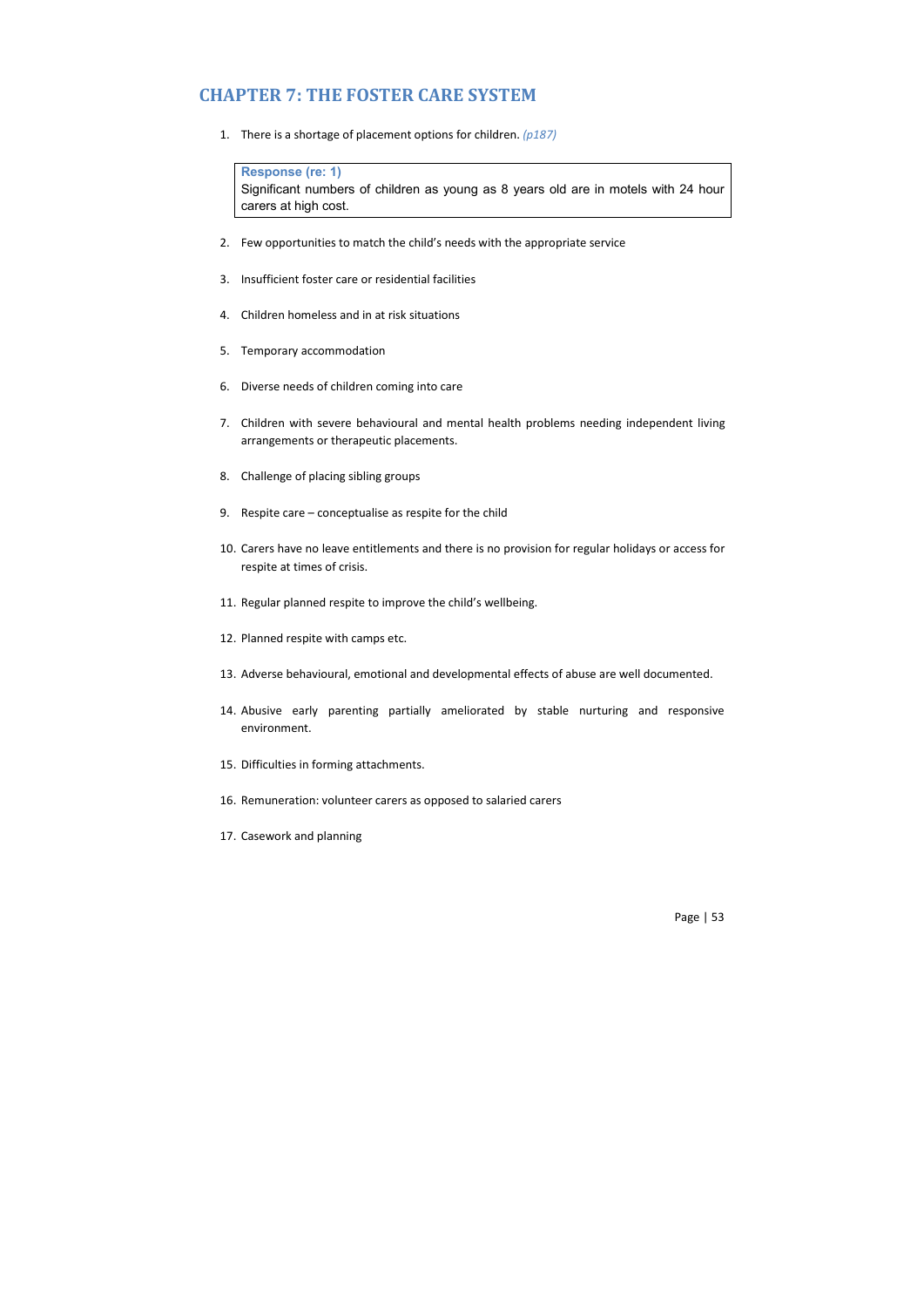**Response (re: 17)**

There is no mention of the need for comprehensive assessment of the child's medical, psychological and education needs

- 18. Biological parents role 'currently the aim of the department is to reunify children' therefore need to be involved in case plan.
- 19. Reunification versus permanency planning to avoid having children experiencing indeterminate periods in care oscillating between reunification and placements in care causing serious risk to the child's long term wellbeing and specifically places children at risk of behavioural and emotional problems and ongoing difficulties forming stable, positive, relationships with others.
- 20. US and UK
- 21. NSW has permanency planning legislation.
- 22. Concerns about another stolen generation
- 23. Query too much weight to the principle of least intrusive and to reunification.
- 24. Need to give appropriate weight to the safety of the child
- 25. Relationships with biological parents should be maintained if in the best interest in the child.

#### **Response (re: 25)**

There are increasing numbers of children with significant behavioural and emotional problems who are difficult to place, break down placements and engage in extremely high-risk behaviours, and, in some cases, will die by accident or suicide. Once these children have suffered significant emotional harm, it may not be possible to turn their negative trajectory around. More needs to happen to stop this generational abuse. Consideration needs to be given to adequate intervention in the critical years of a child's development - i.e. under 5 years of age. Often, attempts to place the child in OOHC occur after many failed interventions and once there is demonstrated harm, as that is the standard that DCS has set. There needs to be better assessment of capacity for change for parents who have high risk indicators such as substance abuse, mental health and domestic violence. Consideration needs to be given to permanency placement. At present, children who enter care at a young age will most likely have a short-term CPO with the plan for reunification. This does not always promote full and healthy primary attachment. In some select cases adoption may need to be considered as an alternative for young children.